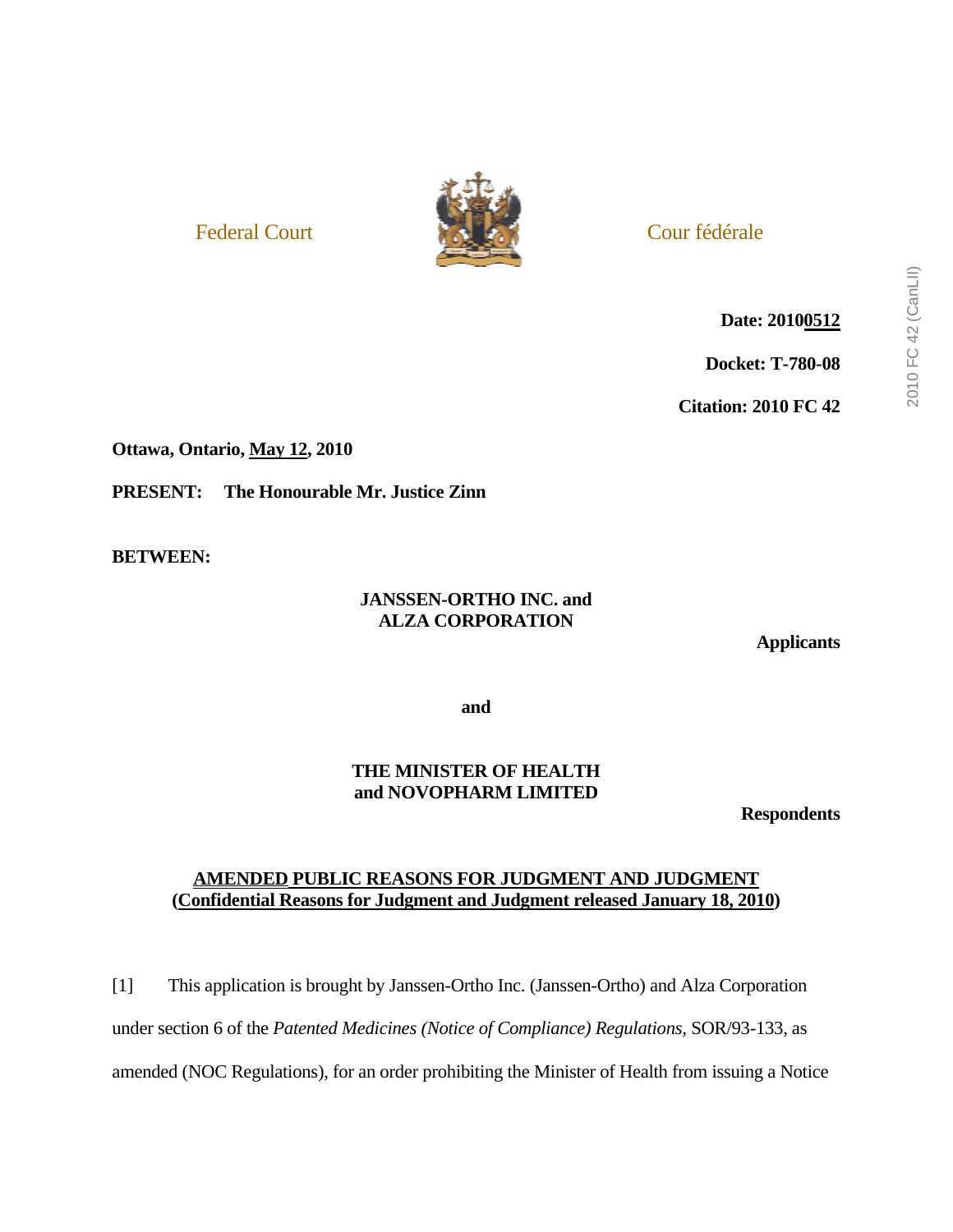of Compliance (NOC) to Novopharm Limited (Novopharm) with respect to its methylphenidate product (the Novopharm Product) until after the expiration of Canadian Patent No. 2,264,852 (the '852 patent).

[2] In its Notice of Allegation (NOA) dated April 1, 2008, Novopharm alleged noninfringement and improper listing against the '852 patent. No motion was brought pursuant to subsection 6(5) of the NOC Regulations to dismiss this application on the ground that the '852 patent was improperly listed on the Drug Registry of Health Canada. The sole issue in this proceeding is Novopharm's allegation of non-infringement.

[3] This case turns on the proper interpretation of the phrase "in a sustained-ascending dose" as found in each of claims 1, 41 and 78 of the '852 patent - the three independent claims at issue. Janssen-Ortho submits that these words refer to the pharmacokinetic properties of the formulation taught by the '852 patent, and specifically to the ascending methylphenidate concentration in the patient's blood plasma over the relevant time period. Novopharm submits that these words do not refer to a plasma profile at all; rather, they refer to the specific amount of methylphenidate that is released from the dosage form in a given period of time following administration of the formulation, and more particularly, to the ascending trend of this release over the relevant time period. Novopharm submits that its product cannot infringe the '852 patent as its product does not release methylphenidate from its dosage form in an ascending amount over time.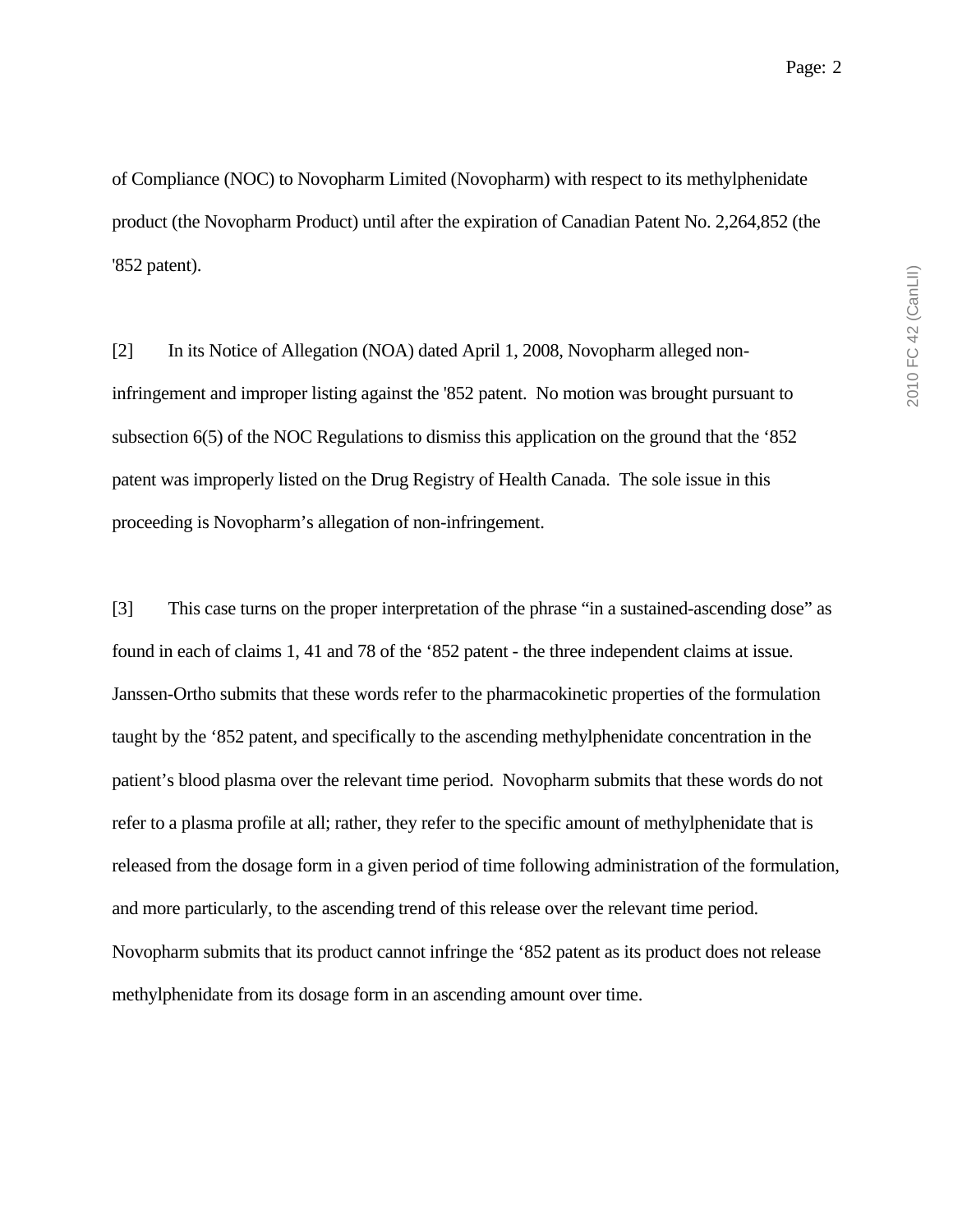[4] Novopharm further submits that there is no infringement because claims 1 to 40 and 78 to 119 of the '852 patent require the dosage form to be used to "regulate tolerance to methylphenidate" or to "compensate for acquired tolerance to methylphenidate" and, it submits, tolerance to methylphenidate has not been proven to exist. Therefore, it is argued, this aspect of the claims in the '852 patent cannot be infringed.

[5] For the reasons that follow the application is dismissed.

#### **THE PARTIES**

[6] The Applicant, Alza Corporation, is the owner of the '852 patent. Janssen-Ortho is an innovative pharmaceutical company that distributes and sells pharmaceutical products. One such product is its methylphenidate product which it markets in Canada and elsewhere in a formulation under the brand name Concerta. The Applicants are known as the "first person" under the NOC Regulations.

[7] The Respondent Novopharm is a generic drug company, known as the "second person" under the NOC Regulations. Novopharm has filed with the Minister an abbreviated new drug submission (ANDS) for the Novopharm Product. As part of its ANDS, Novopharm compared the Novopharm Product with Janssen-Ortho's Concerta. Under the NOC Regulations Novopharm was obliged to provide an NOA to Janssen-Ortho, which had the '852 patent listed on the patent register in respect of Concerta, and to Alza Corporation, the patent owner.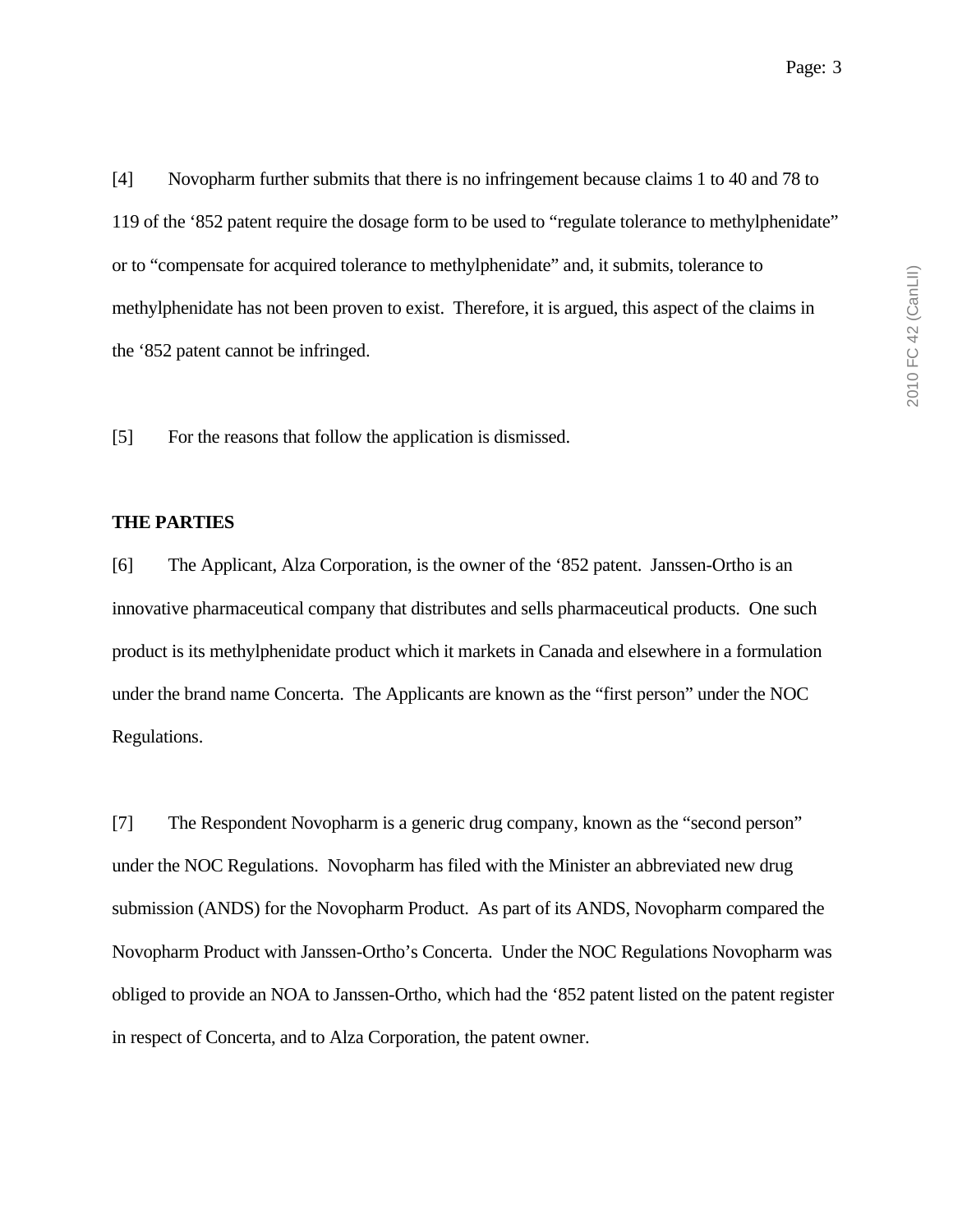[8] The Minister, following receipt of a drug submission, and after following the required procedures, has the responsibility to issue an NOC to permit the sale and distribution of certain drugs in Canada. The Minister was not represented in these proceedings although she was served with the necessary documents.

## **THE DRUG**

[9] Methylphenidate is a drug used to treat Attention Deficit Hyperactivity Disorder (ADHD). ADHD is a neurobehavioural disorder that affects both children and adults. Those who suffer from ADHD experience symptoms of inattention, hyperactivity and impulsiveness. Attention Deficit Disorder (ADD) is a related neurobehavioural disorder that is characterized by the same symptoms as ADHD with the exception of hyperactivity. The '852 patent speaks of methylphenidate having become the standard drug for the management of ADD and makes no reference to ADHD. The parties are in agreement that nothing turns on this and that for the purposes of this application both disorders should be treated as being disorders commonly treated by methylphenidate. As a consequence, reference herein to ADHD should be understood to also encompass ADD.

[10] Methylphenidate is a mild central nervous system stimulant. It was first approved for use in the 1950s under the brand name Ritalin. By the mid-1990s, Ritalin had become the standard treatment for ADHD. Ritalin was found to effectively control ADHD symptoms for three to five hours, with the greatest effectiveness occurring over the first one to two hours after administration of the drug. As a result, Ritalin was commonly prescribed to be administered two to three times per day.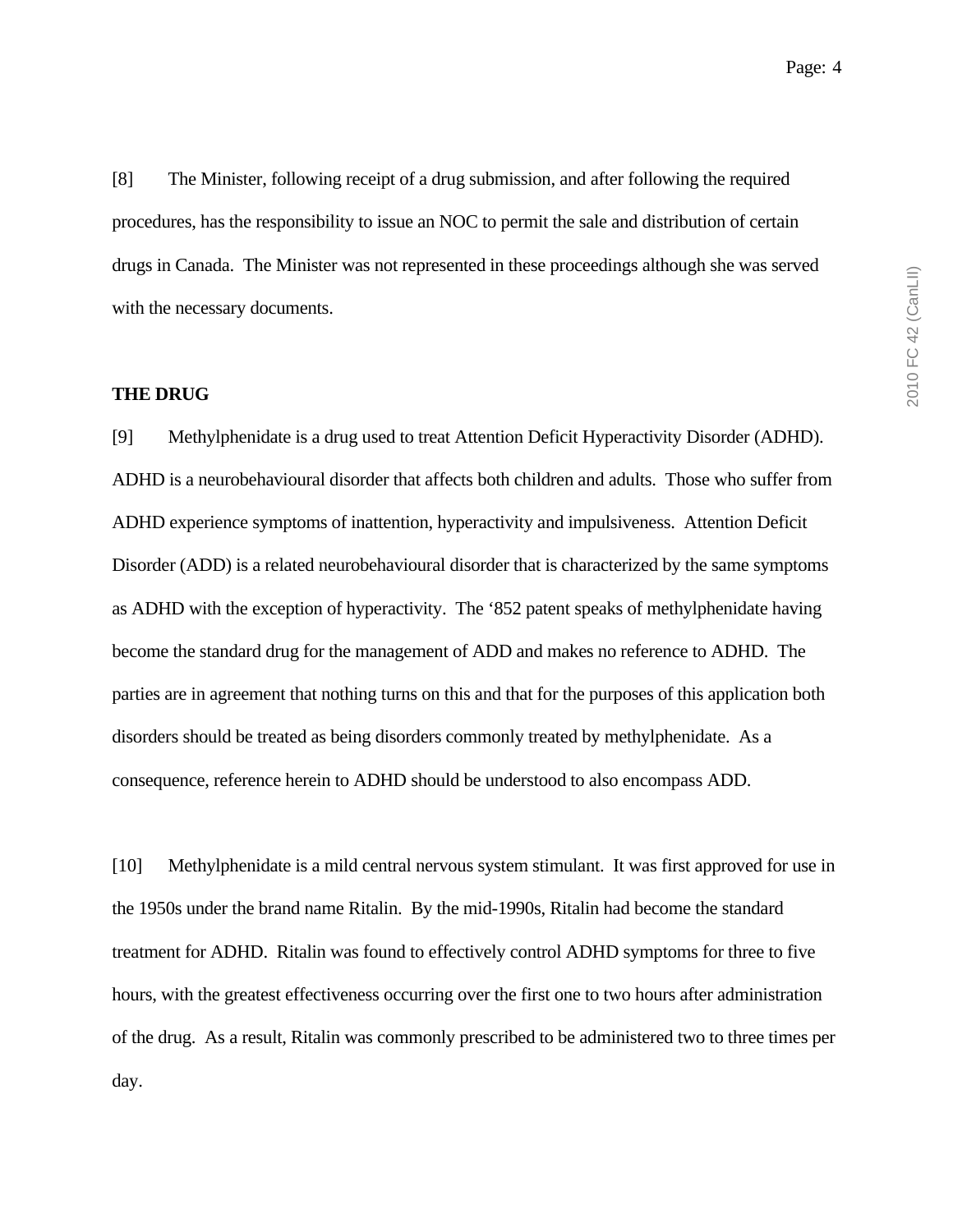[11] Ritalin remains in use today as an effective treatment for ADHD; however, its initial formulation posed a number of practical complications, particularly when treating children suffering from ADHD.

[12] Ritalin was introduced in an immediate-release formulation, which means that once ingested, its full contents are released into the body immediately. Effective treatment of ADHD required that the patient ingest multiple doses of Ritalin throughout the day in order to ensure an effective amount of methylphenidate was always in the patient's system. The desired therapeutic effect required this topping up of the methylphenidate levels. Some patients experienced peaks of effectiveness in ADHD symptom control followed by troughs of lesser effectiveness, until a subsequent dose was ingested. Given that methylphenidate is a controlled substance, its administration in this manner to children during the day in a school setting posed practical complications. Peer stigma of taking this drug was also an issue among children and adolescents.

[13] More than twenty years after the introduction of Ritalin, its makers introduced Ritalin SR, a sustained release, once-a-day formulation of methylphenidate that releases methylphenidate into the patient over an extended period of time, rather than immediately, as is the case with the first Ritalin formulation. The idea behind a sustained-release formulation is that once the tablet is ingested, its contents release over a period of time such that the active pharmaceutical ingredient has a longer lasting effect, and multiple doses are not required.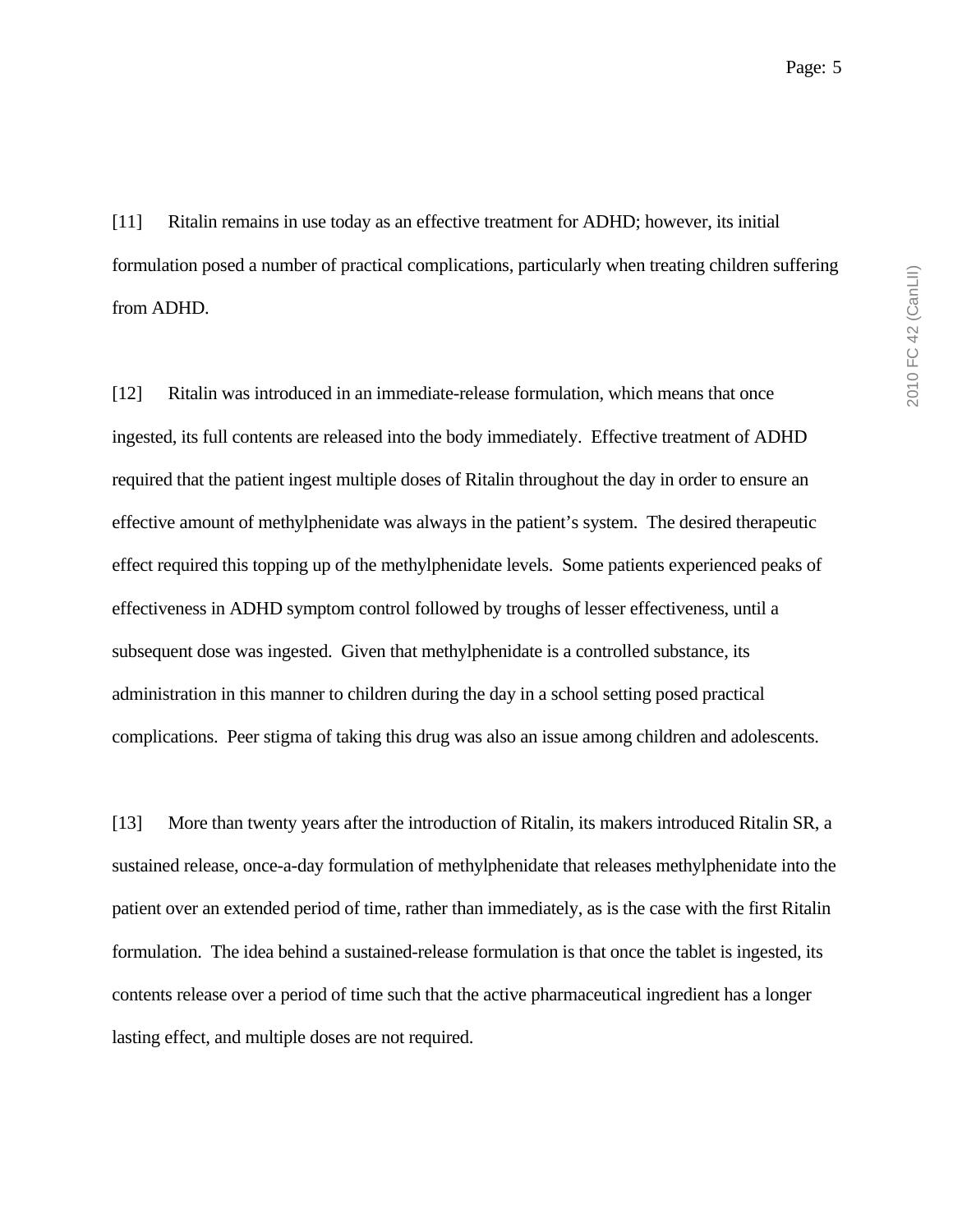[14] Ritalin SR was never widely accepted. Ritalin SR was found to be less effective than a multiple dose regime of immediate release Ritalin. Janssen-Ortho submits that acute tolerance, or tachyphylaxis, was created by Ritalin SR and this was the reason why it was found to be less effective in the treatment of ADHD.

[15] Janssen-Ortho submits that the invention expressed in the '852 patent was the ascending blood profile its product creates in a patient. A blood plasma profile indicates the amount of the drug that is contained in a specific volume of blood at a given time. The original immediate release Ritalin tablet produced a blood plasma profile of peaks and valleys; the concentration of the drug in the blood would increase from the point when the tablet was ingested, but after a few hours would decrease as the drug was expelled from the body becoming less effective. Ritalin SR created a relatively flat methylphenidate plasma concentration that maintained a concentration of the drug in the blood over a period of several hours without the peaks and valleys of the immediate release formulation.

[16] The phenomenon of acute tolerance or tolerance occurs when a patient experiences a diminished therapeutic response to a drug during the day or during the course of a dose. When tolerance occurs, an increased dose is necessary to achieve the same therapeutic effect. This can result in a never ending cycle that renders a drug ineffective. There is a dispute between the parties and the experts as to whether tolerance to methylphenidate actually exists.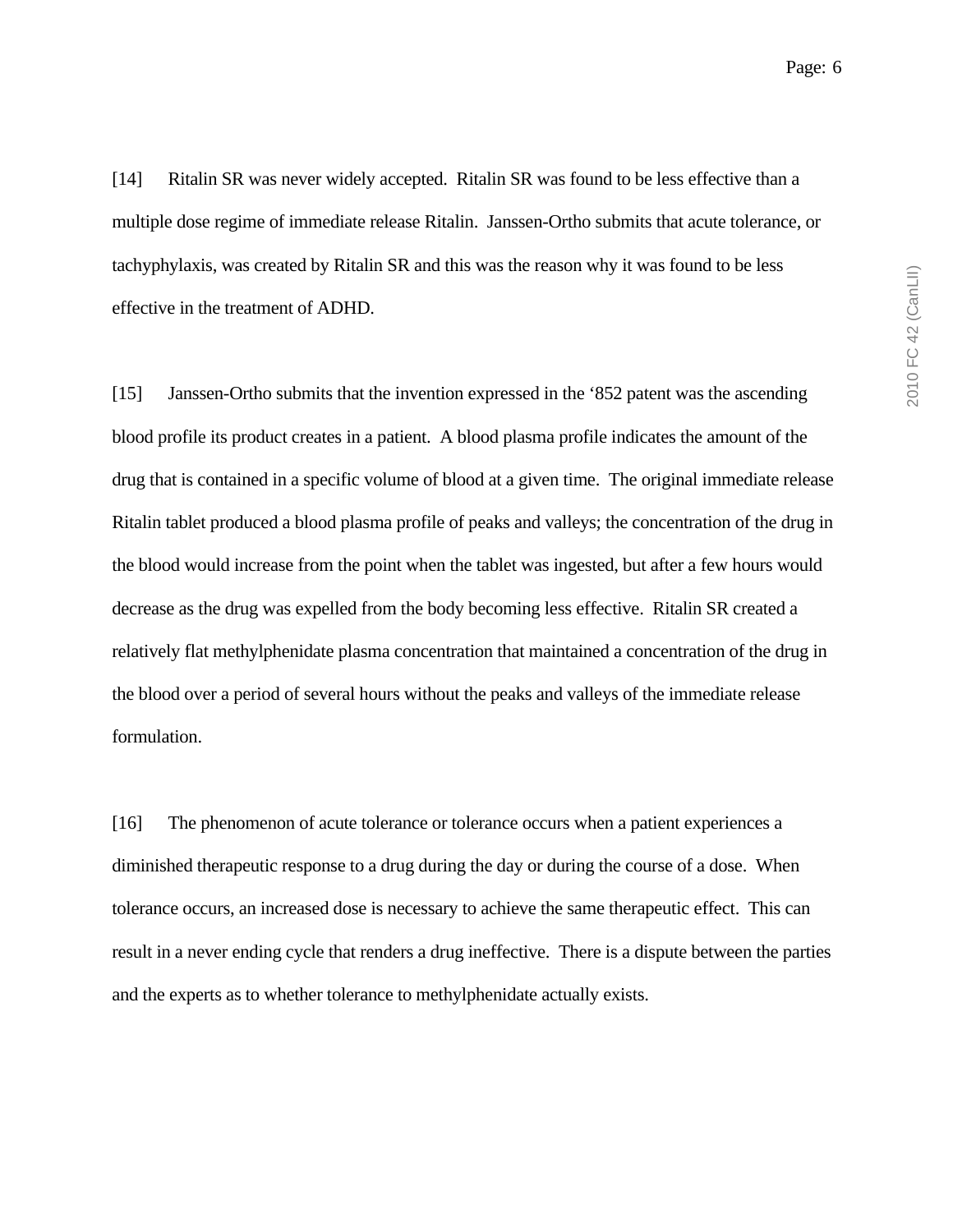[17] The Applicants submit that tolerance to Ritalin SR was caused by a flat methylphenidate plasma concentration profile. After taking Ritalin SR, the concentration of methylphenidate in the blood increases to a maximum point, and then stays at this level for a period of time, creating a relatively flat profile. It is asserted that Alza Corporation's discovery was that an ascending methylphenidate plasma concentration profile overcame the acute tolerance issues of Ritalin SR while providing a treatment of ADHD symptoms that was at least as effective as a multiple dose regime of Ritalin. Allegedly, Alza Corporation also discovered that by using an ascending methylphenidate plasma profile, comparable effectiveness could be achieved using lower methylphenidate concentrations.

[18] These discoveries, it is said, form the basis for the '852 patent, which is the subject of this proceeding. Janssen-Ortho submits that its Concerta product is governed by the '852 patent; Novopharm submits that there is no evidence in the record that Concerta reflects the teachings of the '852 patent. In any event, Concerta has become a standard treatment for ADHD with annual sales in the United States in excess of \$900 million per year.

#### **THE PATENT**

[19] The '852 patent entitled "Use of Methylphenidate or a Pharmaceutically Acceptable Salt Thereof" was filed in Canada on September 16, 1997 and published on April 9, 1998. The relevant date for construing the '852 patent is April 9, 1998. The '852 patent has 119 claims; however, only three of those claims are independent claims. The following three independent claims of the '852 patent are at issue in this application: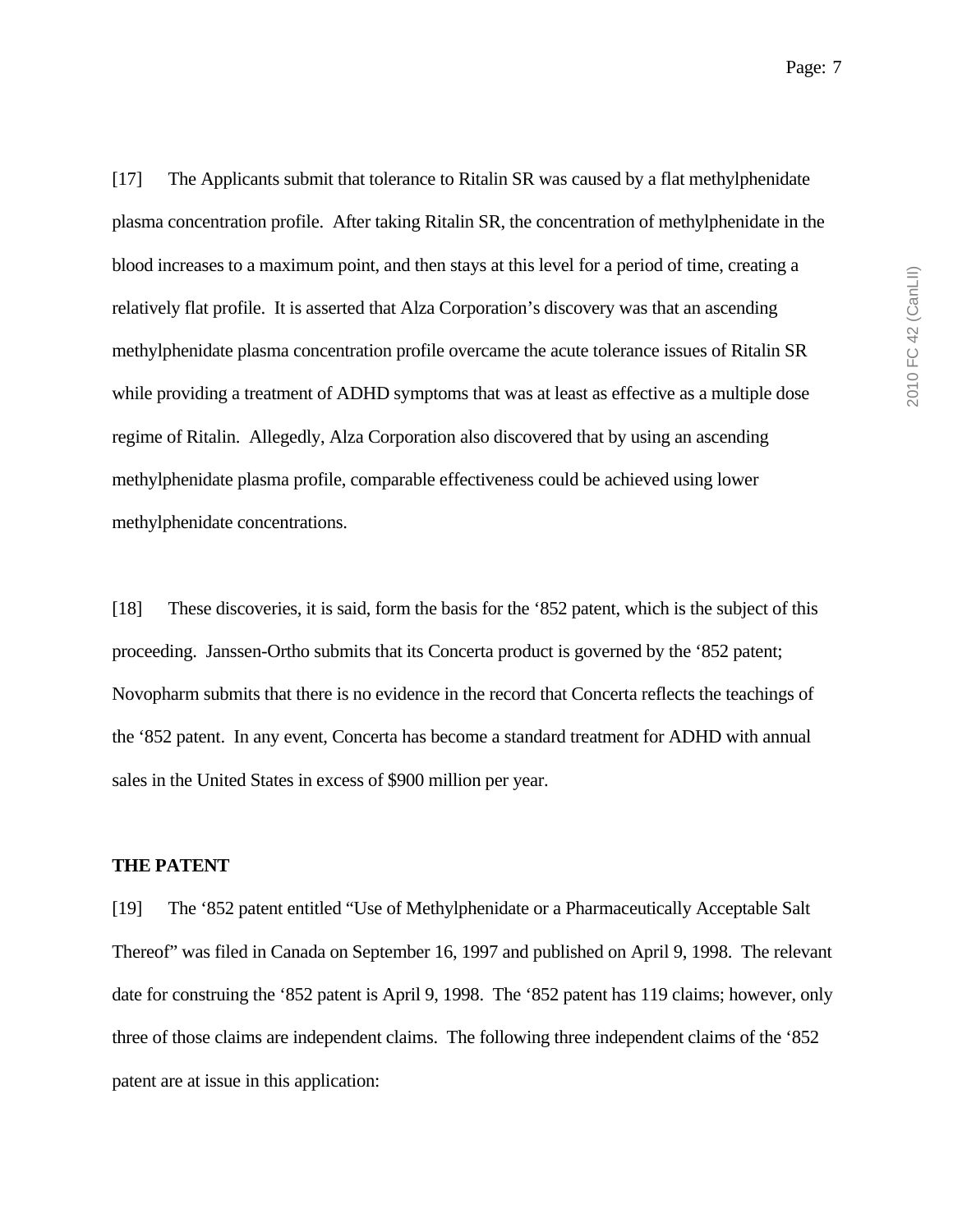1. Use of composition comprising 100 ng to 500 mg methylphenidate or a pharmaceutically acceptable salt thereof, together with a pharmaceutically acceptable carrier, the composition releasing methylphenidate or a pharmaceutically acceptable salt thereof in a sustained-ascending dose over time, for regulation of tolerance to methylphenidate or a pharmaceutically acceptable salt.

41. Use of composition comprising 100 ng to 500 mg methylphenidate or a pharmaceutically acceptable salt thereof, together with a pharmaceutically acceptable carrier, the composition releasing methylphenidate or a pharmaceutically acceptable salt thereof in a sustained-ascending dose over a period greater than 6 hours and up to 12 hours, for the treatment of Attention-Deficit Disorder.

78. Use of composition comprising 100 ng to 500 mg methylphenidate or a pharmaceutically acceptable salt thereof, together with a pharmaceutically acceptable carrier, the composition releasing methylphenidate or a pharmaceutically acceptable salt thereof in a sustained-ascending dose over time, for treatment of Attention-Deficit Disorder and compensation of acquired tolerance to methylphenidate or a pharmaceutically acceptable salt thereof.

# **THE EVIDENCE**

[20] Each party filed evidence from five expert witnesses. The Applicants filed affidavits in support of their application from Dr. Martin S. Angst, Dr. Martyn C. Davies, Dr. Kennerly S. Patrick, Dr. Mario A. González and Dr. Declan Quinn. Novopharm submitted affidavits from Dr. Christopher Rhodes, Dr. Mark Riddle, Dr. Arthur Straughn, Dr. Stanley Kutcher, and Dr. James

McCracken.

# **The Applicants' Experts**

**A. Dr. Martin S. Angst**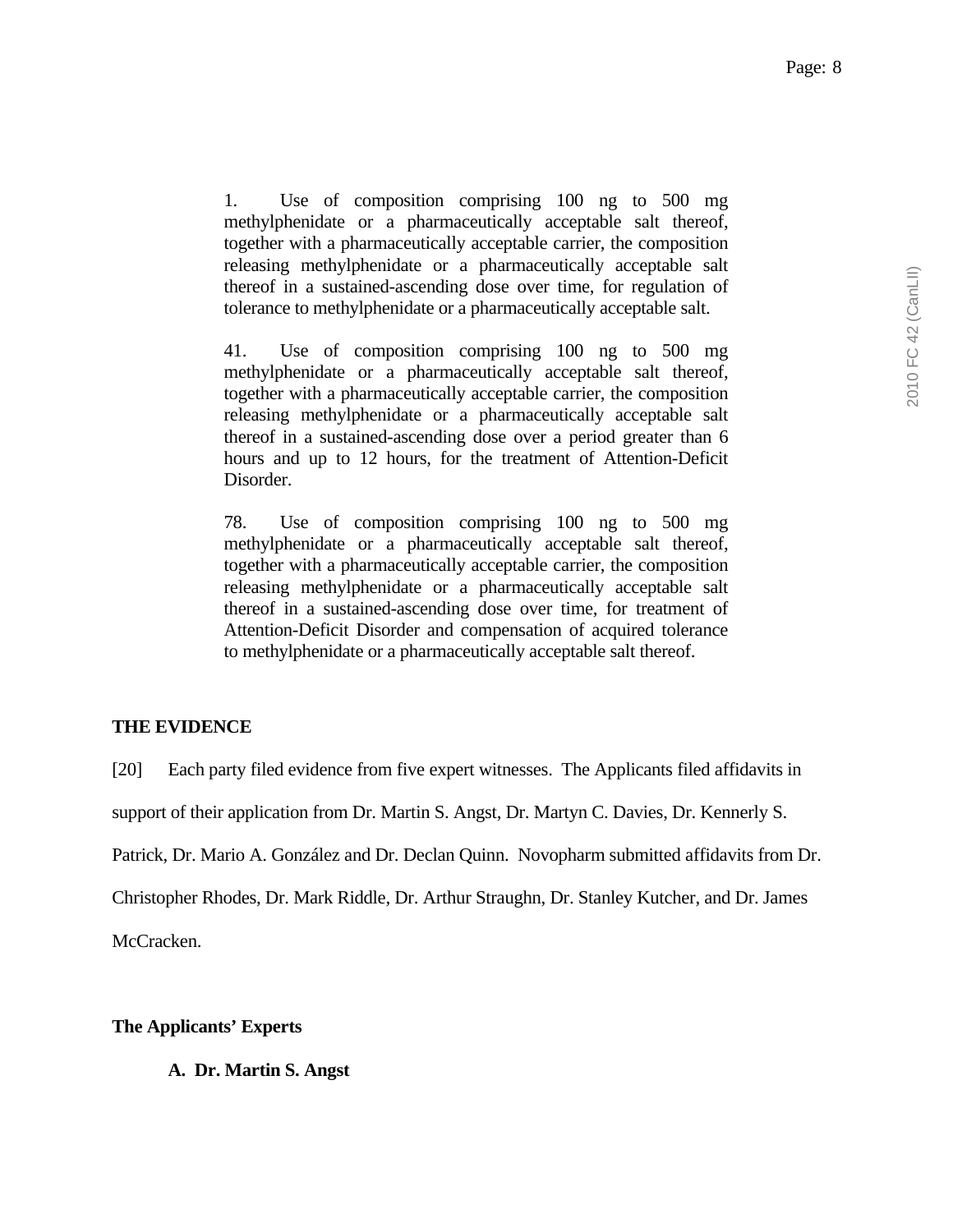[21] Dr. Angst is a medical doctor and an Associate Professor of Anesthesia at Stanford University School of Medicine. He works as an anesthesiologist and clinical scientist in the field of clinical pharmacology. Dr. Angst's expertise is in the description of plasma concentration profiles and the relationship between these profiles and clinical effects.

[22] Dr. Angst was asked by Janssen-Ortho to comment on the relevant person skilled in the art (PSIA), the teachings of the '852 patent, the meaning of the claims within the '852 patent, and the allegations of non-infringement in Novopharm's NOA. In making these comments, Dr. Angst reviewed Novopharm's NOA, the documents list in Appendix A to the NOA, the '852 patent, and Novopharm's initial and subsequent productions. Dr. Angst, like all of the Applicants' experts, was provided with a summary of the legal principles relating to claim construction. More will be said of these instructions later.

[23] Dr. Angst states that the PSIA would possess three qualification sets: (1) a medical degree with at least two years of clinical experience treating ADHD, (2) a medical degree with at least two years of experience in clinical pharmacology, and (3) a doctorate degree with at least three years of experience in pharmaceutical formulations. Dr. Angst admits that he does not have the first and third skill sets, but submits that that he has the second skill set.

[24] Dr. Angst reviews and reiterates much of the content of the '852 patent description. Dr. Angst states that a PSIA would read the '852 patent description as describing the usefulness of a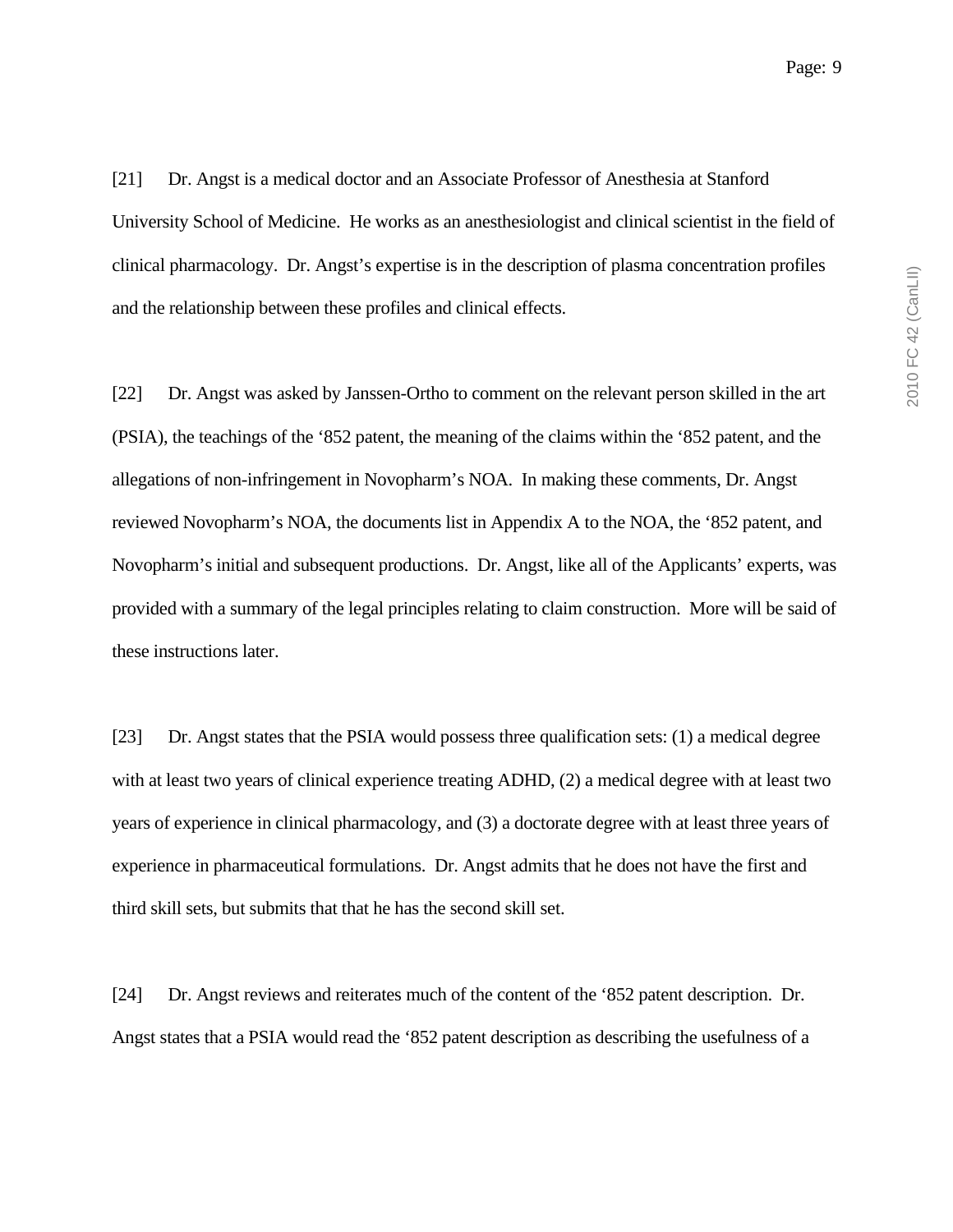particular ascending blood plasma profile without the occurrence of clinically significant drops during the period of ascension.

[25] In reviewing the claims of the '852 patent, Dr. Angst focuses on claims 1, 10, 41, 47, 78 and 87 and, in particular, on the compositional aspects of the claims. Dr. Angst notes that the language of the phrase "in a sustained-ascending dose" is "somewhat imprecise", and thus relies on the disclosure to interpret the claims. Dr. Angst concludes that a PSIA would read and understand the words "the composition releasing methylphenidate … in a sustained-ascending dose over time" to mean "in a sustained manner so as to achieve an ascending plasma profile over time".

[26] Dr. Angst also concludes that a PSIA would understand that the plasma profiles provided in the examples given in the '852 patent are not generated from clinical data and that in a clinical setting "a sustained-ascending dose" would allow for intermittent concentration drops of 10 to 15 percent. Dr. Angst then goes on to review and reject statements made in Novopharm's NOA.

[27] Dr. Angst reviews some of the clinical data provided in support of Novopharm's product. Dr. Angst does not review the data submitted from an unfed study because even though Concerta can be given with no food, Dr. Angst is of the opinion that the normal administration of the drug in children would be at breakfast time, and thus with food. Dr. Angst reviews the fed study data provided by Novopharm and concludes that **[omitted]** of the subjects had ascending plasma profiles, and that for **[omitted]** of the subjects (allowing for intermittent 10 to 15 percent drops in concentration) the plasma profiles ascended for periods greater than **[omitted]** hours.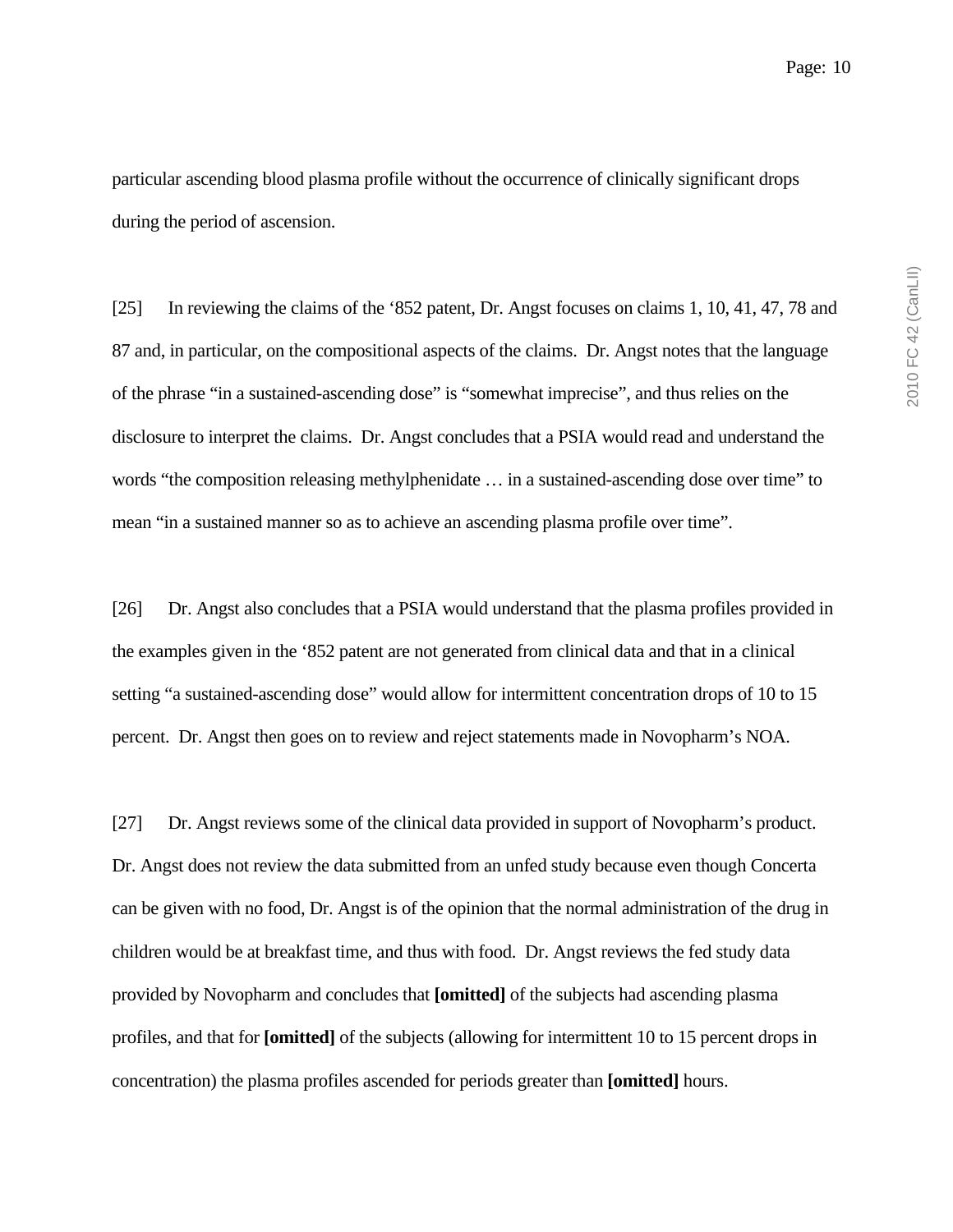[28] Consequently, Dr. Angst concludes that the Novopharm Product infringes the '852 patent.

#### **B. Dr. Martyn C. Davies**

[29] Dr. Davies received his Ph.D. in pharmacy from the University of London. He is a Professor at the University of Nottingham, School of Pharmacy. Dr. Davies's expertise is in the area of biomaterials, polymer therapeutics, and drug delivery (including controlled release technologies).

[30] Dr. Davies reviewed the same documents as Dr. Angst, and was given a similar mandate with the addition of the following question: "Whether at the publication date of April 9, 1998 of the '852 patent, and having that patent in hand, a skilled formulator, knowing the pharmacokinetics of methylphenidate, could devise without undue experimentation, a formulation that released in humans methylphenidate in increasing amounts over time that was less than 6 hours that also effected a sustained-ascending methylphenidate plasma concentration of greater than 6 hours."

[31] Dr. Davies states that the PSIA would have multiple skill sets. First, the PSIA would be a medical doctor. The PSIA would also be a formulator, with a Ph.D. in pharmacy, chemistry or chemical engineering and at least three years of experience in the field of controlled release dosage forms.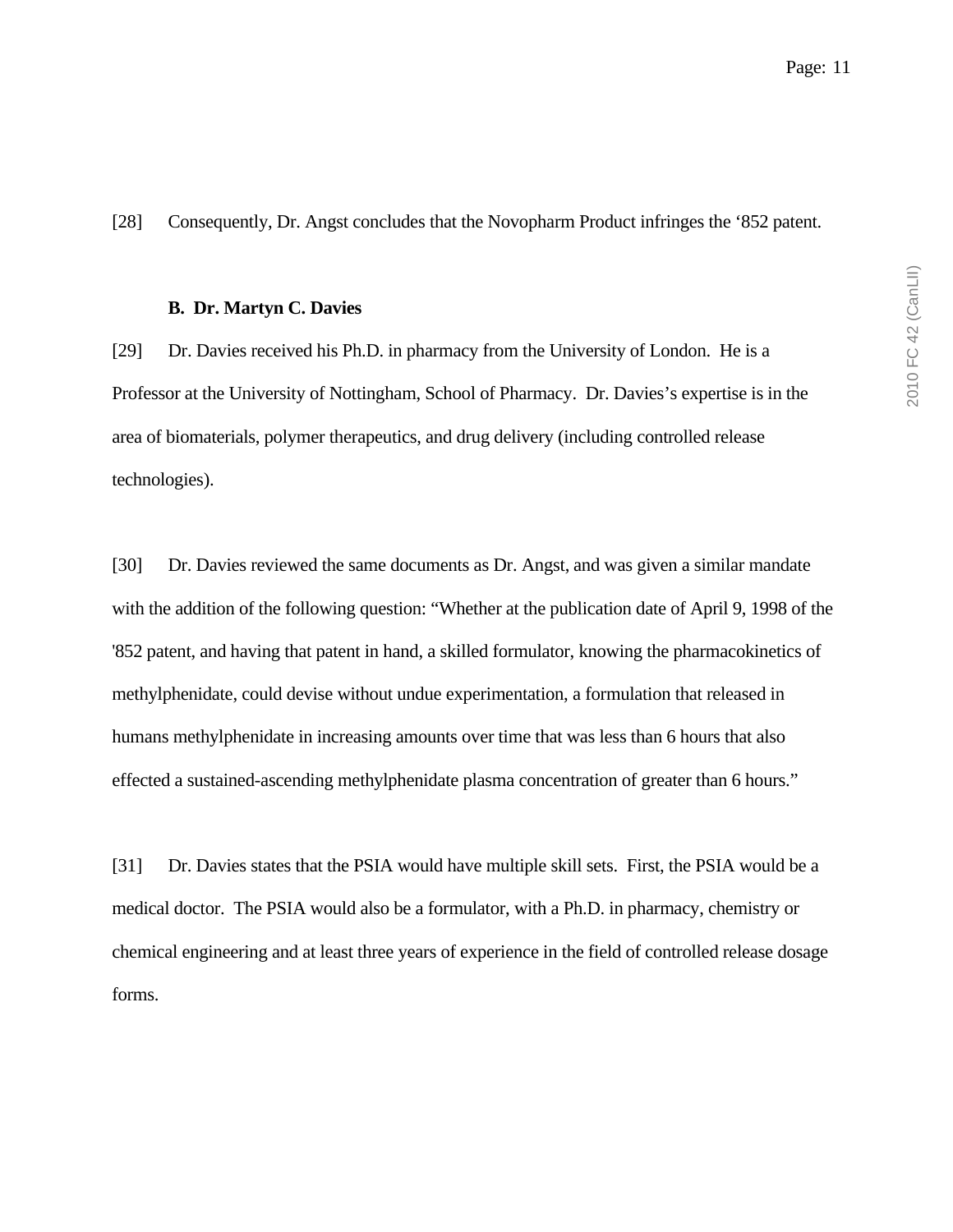[32] Dr. Davies notes that the term "sustained ascending dose" is "not the chosen language of a skilled formulator" because it usually refers to a singular dose at a given time. Nonetheless, Dr. Davies concludes that "sustained ascending dose" would be understood by the PSIA to mean "that the drug is presented in a controlled release formulation such that in the bloodstream its concentration ascends in a sustained manner over time." Dr. Davies states that the '852 patent does not require the release rate of the drug to be ascending in the same manner as the plasma profile, and that any ambiguity in the claims is overcome by considering the disclosure of the patent.

#### **C. Dr. Kennerly S. Patrick**

[33] Dr. Patrick received his Ph.D. in medicinal chemistry from the University of Iowa. His expertise is in the pharmacokinetics and pharmacodynamics of methylphenidate. Dr. Patrick has worked specifically on formulations of methylphenidate, including Ritalin.

[34] Dr. Patrick was given a mandate similar to that of Dr. Angst and Dr. Davies, with the addition of a request to provide a review of the history of methylphenidate. In reaching his conclusions, Dr. Patrick reviewed the '852 patent, a series of journal articles, two US patents, the product monographs for Ritalin, Ritalin SR and Concerta, an FDA report relating to new drug applications, and Novopharm's draft product monograph.

[35] After reviewing the history of methylphenidate and the practical problems posed by Ritalin, and the relative ineffectiveness of Ritalin SR, Dr. Patrick addresses the '852 patent. Dr. Patrick describes the studies conducted by Dr. Swanson for Alza that led to the discovery that an ascending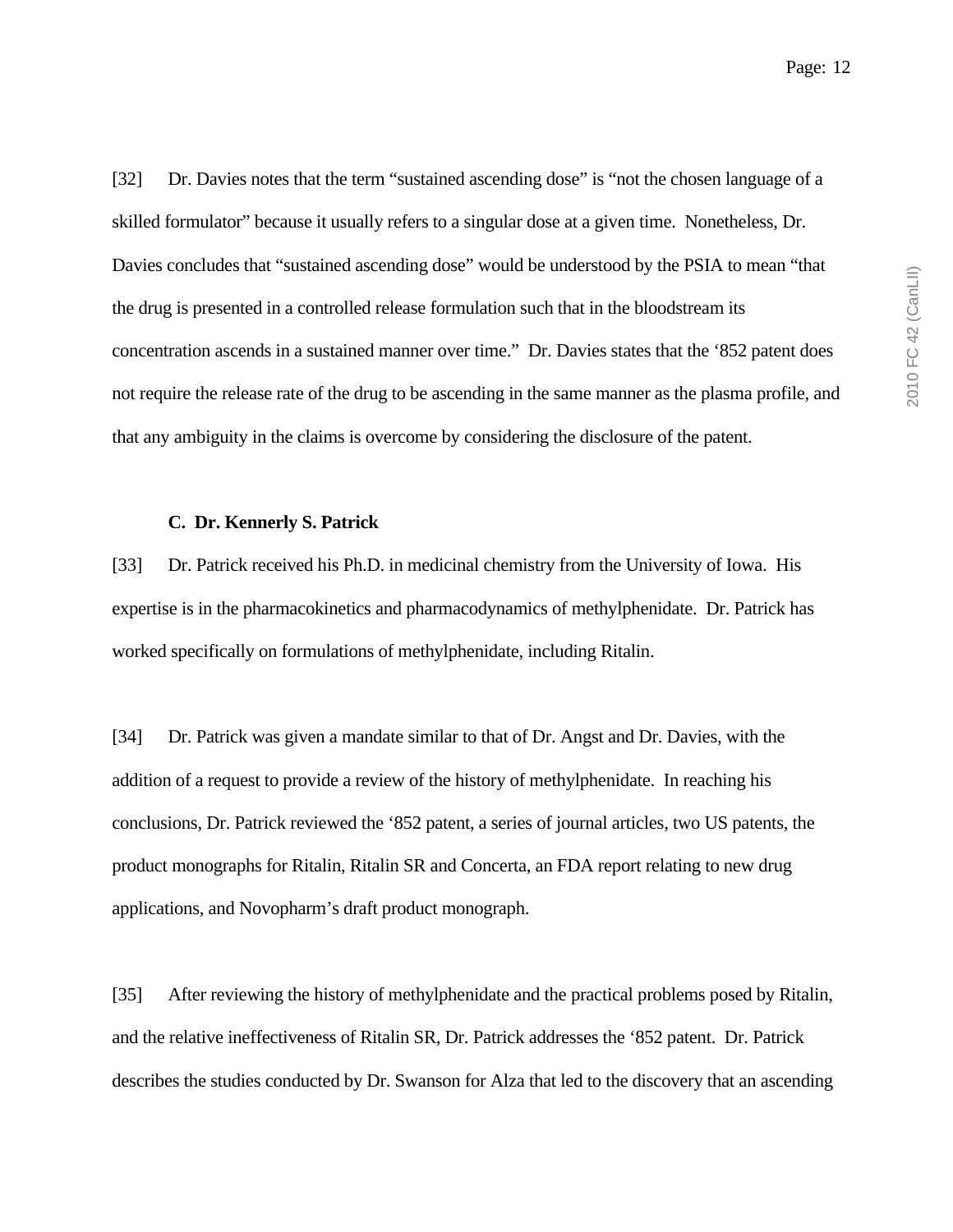plasma profile could provide effective therapy for ADHD in an extended-release formulation. Dr. Patrick explains that for ethical reasons the studies conducted by Dr. Swanson did not draw actual blood samples from the child subjects, but rather relied on a "sipping" methodology to simulate certain plasma profiles.

[36] Dr. Patrick explains that some experts, including him, consider acute tolerance to methylphenidate to be only theoretical on the grounds that scientific data does not exist to prove acute tolerance. Dr. Patrick goes on to opine that this data does not exist because the studies needed to obtain the data would require multiple blood samples from children – an approach that would be difficult to justify to an ethics committee. Nonetheless, he is of the view that acute tolerance is observed clinically, for example in the studies of Dr. Swanson.

[37] Dr. Patrick concludes that the PSIA would have three skill sets: (1) "a physician with experience in treating patients with ADHD and possessing a good understanding of clinical pharmacology", (2) "a physician with experience in pharmacodynamics and pharmacokinetics," and (3) a formulator.

[38] Dr. Patrick states that the PSIA would understand the words "releasing methylphenidate" to mean releasing methylphenidate *in vivo*, i.e. inside the body. Dr. Patrick also states that there is ambiguity in the words "sustained releasing dose". He says that the phrase "is not precisely the language a clinical pharmacologist or physician would use since, strictly speaking, an oral dose (singular) is the specific formulation given at an indicated time." He concludes that a PSIA would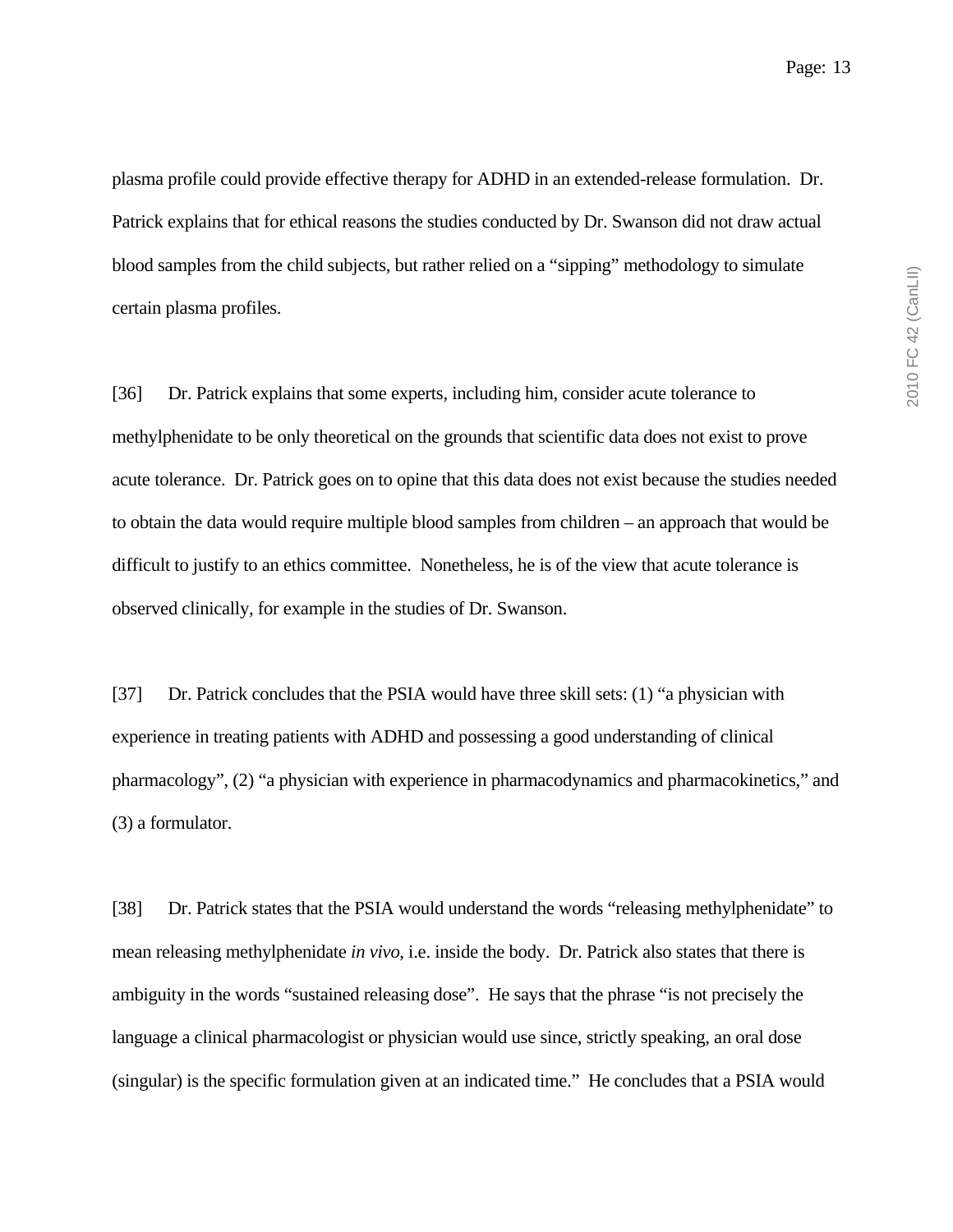understand these words, in the context of the '852 patent, to mean a sustained increasing concentration in the bloodstream. Dr. Patrick goes on to state that the PSIA would interpret "sustained ascending" to permit intermittent drops in methylphenidate concentration of between 10 to 15 percent.

[39] Dr. Patrick concludes that the PSIA would be aware of the difference between acute and chronic tolerance, would know that acute tolerance was proposed as an explanation for the ineffectiveness of Ritalin SR, and would read the '852 patent as addressing acute tolerance to methylphenidate.

[40] Dr. Patrick does not provide an opinion on whether Novopharm's product will induce physicians to use its produce to compensate for acute tolerance. However, Dr. Patrick concludes that Novopharm's product will result in infringement of claims 1 and 78 because the "product will be a composition of methylphenidate that provides a sustained ascending dose of methylphenidate over time." With respect to infringement of claim 41, Dr. Patrick reviewed Novopharm's patient data and concluded that when allowing for intermittent drops of 10 to 15 percent in the concentration of methylphenidate, approximately **[omitted]** of the patients would have plasma profiles that ascended for a period of greater than **[omitted]** hours. Therefore, Dr. Patrick concludes that the Novopharm Product will infringe claim 41 of the '852 patent.

#### **D. Dr. Mario A. González**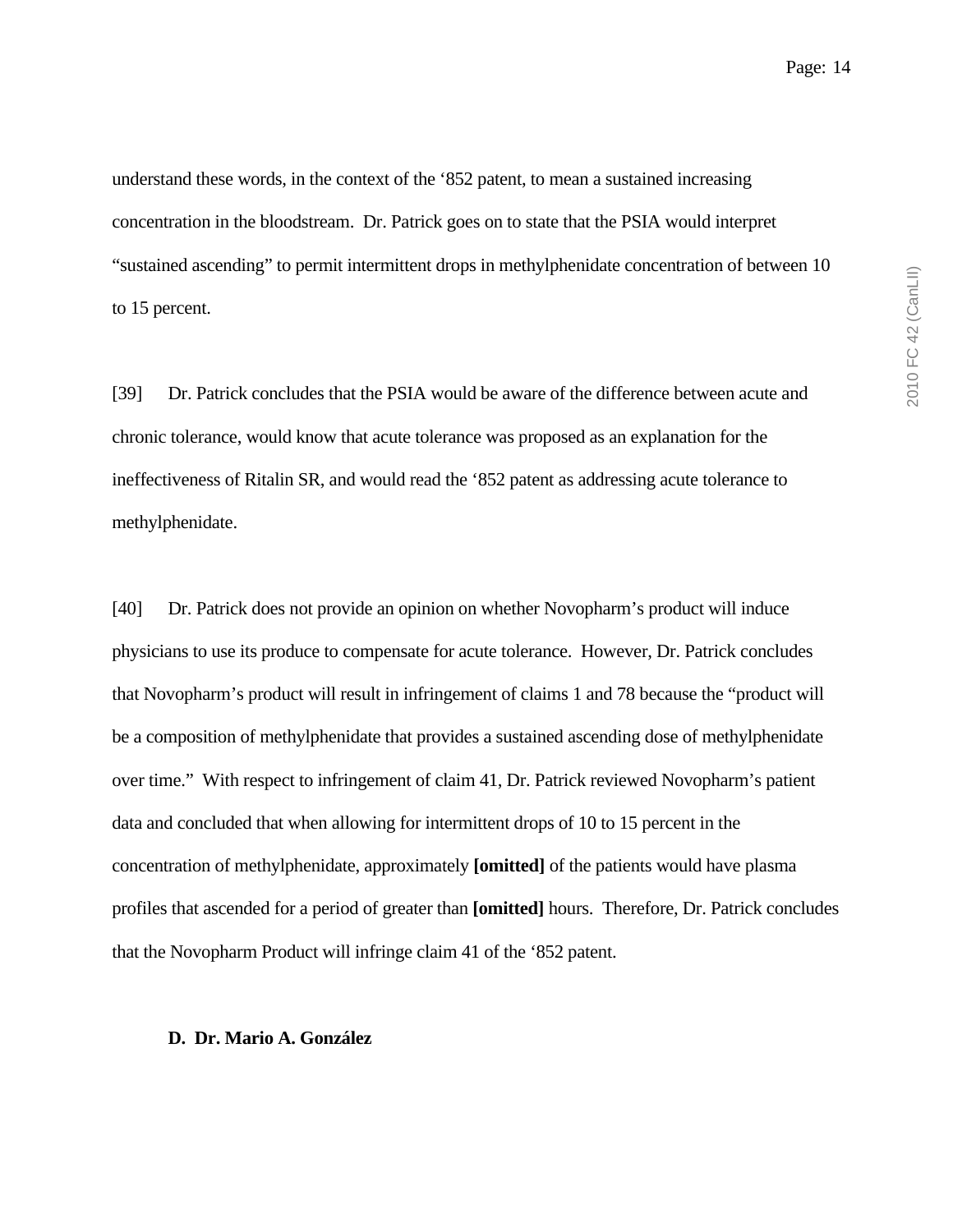[41] Dr. González obtained his Ph.D. in pharmacokinetics from the University of California, San Francisco. He is the President and CEO of P'Kinetics International, which is a consulting company that provides research and development services to the pharmaceutical sector, particularly in the area of extended-release oral or transdermal (skin patch) formulations. Dr. González is also an Adjunct Professor at the University of Florida, College of Pharmacy. He has experience with methylphenidate formulations used for treating ADHD, including extended-release formulations. He has co-authored one academic article with Dr. Patrick.

[42] Dr. González was asked to review and comment on the plasma concentration data reported by Novopharm, and also to provide an opinion as to whether similar data would likely be expected if the same study was conducted using the 54 mg Novopharm Product. Dr. González was also asked to provide an opinion as to how a clinical pharmacologist with two years of pharmacokinetics experience would define a "sustained-ascending" plasma methylphenidate concentration profile and he was asked to respond to certain allegations in Novopharm's NOA.

[43] Dr. González concludes that a "sustained ascending methylphenidate plasma concentration" would be defined as a plasma profile that ascends to a maximum methylphenidate concentration (Tmax), but which may have periodic concentration drops on the ascension of 10 to 15 percent. Dr. González states that "sustained ascending" should be read as "substantially ascending".

[44] Dr. González determines that if 10 percent drops are permitted, **[omitted]** of Novopharm's subjects exhibit a sustained-ascending plasma methylphenidate concentration profile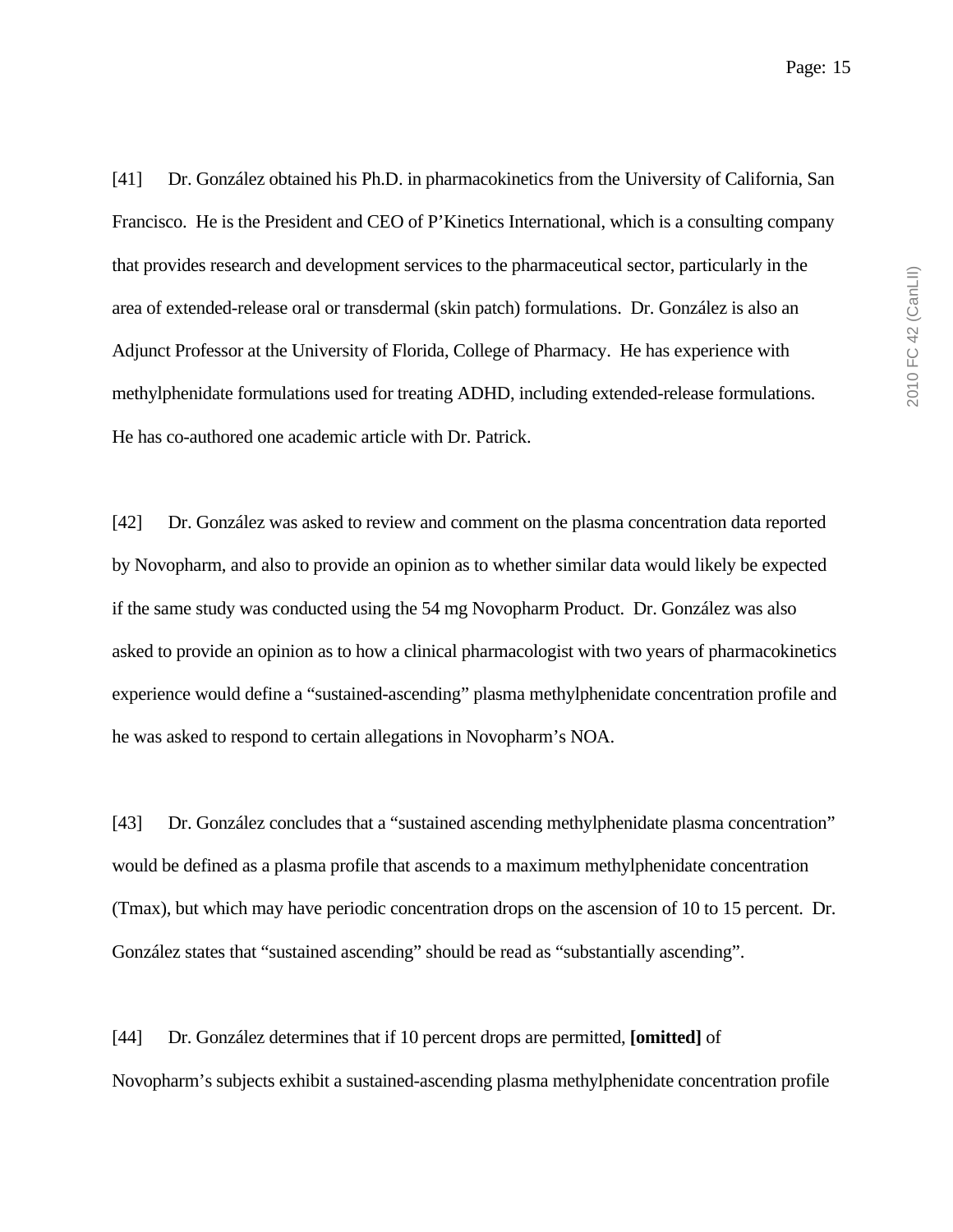for greater than **[omitted]** hours. If 15 percent drops are permitted, the percentage of infringing patients rises to **[omitted]**.

[45] Dr. González predicts that similar results would be obtained if Novopharm's study was repeated with their 54 mg product. Dr. González reaches this prediction on the basis that methylphenidate displays linear pharmacokinetics.

[46] Dr. González explains that the relative ineffectiveness of Ritalin SR was initially thought to be the result of formulation issues, but that a paper by Dr. Patrick refuted this hypothesis. Dr. González states that the published work of Dr. Swanson demonstrated clinical acute tolerance in the Ritalin SR formulation. Dr. González states that tolerance is not a condition that is regulated, but rather is a side-effect experienced by some patients. Dr. González explains that the FDA found insufficient evidence to prove acute tolerance, but argues that this does not mean the relative ineffectiveness of Ritalin SR was not the result of acute tolerance. Dr. González also says that it would be unreasonable to conduct a study to obtain acute tolerance data in children because of the ethical and methodological issues of taking multiple blood samples.

#### **E. Dr. Declan Quinn**

[47] Dr. Quinn is a psychiatrist specializing in ADHD. He has been involved in pharmacokinetic studies involving psychostimulants (one of which is methylphenidate). Dr. Quinn was involved in the development of Canadian practice guidelines for ADHD and is currently a professor at the Royal University Hospital, University of Saskatchewan.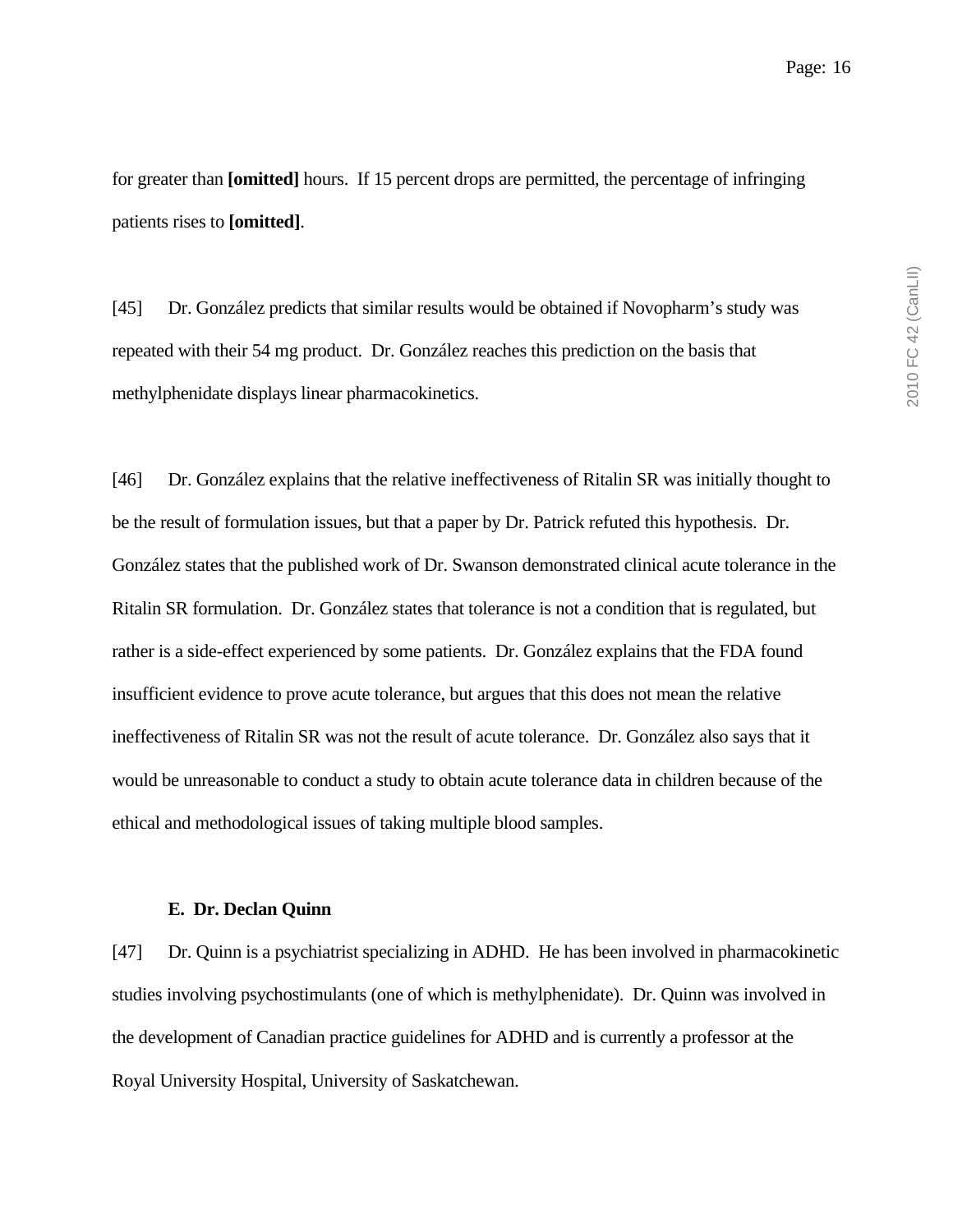[48] Dr. Quinn was given the same mandate as Dr. Angst, Dr. Davies and Dr. Patrick, with the addition of a request to comment on "whether Novopharm's product monograph materials would induce the relevant medical community (individuals treating ADHD) in Canada … to use this formulation of methylphenidate because this formulation would be beneficial in the regulation of tolerance to methylphenidate." In executing this mandate, Dr. Quinn reviewed Novopharm's NOA, the documents listed in Appendix A of that NOA, the Concerta product monograph, and the '852 patent.

[49] Dr. Quinn states that the PSIA would have three qualifications: (1) a clinician or researcher with experience treating ADHD and knowledge of pharmacokinetics and pharmacodynamics, (2) a formulator with experience in pharmacokinetics, and (3) a formulator with experience in controlled release formulations.

[50] Dr. Quinn explains the types of complications that a child psychiatrist faces when treating children for ADHD.

[51] Dr. Quinn notes that the phrase "ascending dose" in the claims of the '852 patent is "somewhat imprecise" but concludes that a PSIA would read the claims, in conjunction with the disclosure, and understand that what is claimed is methylphenidate plasma levels that are ascending in a sustained manner.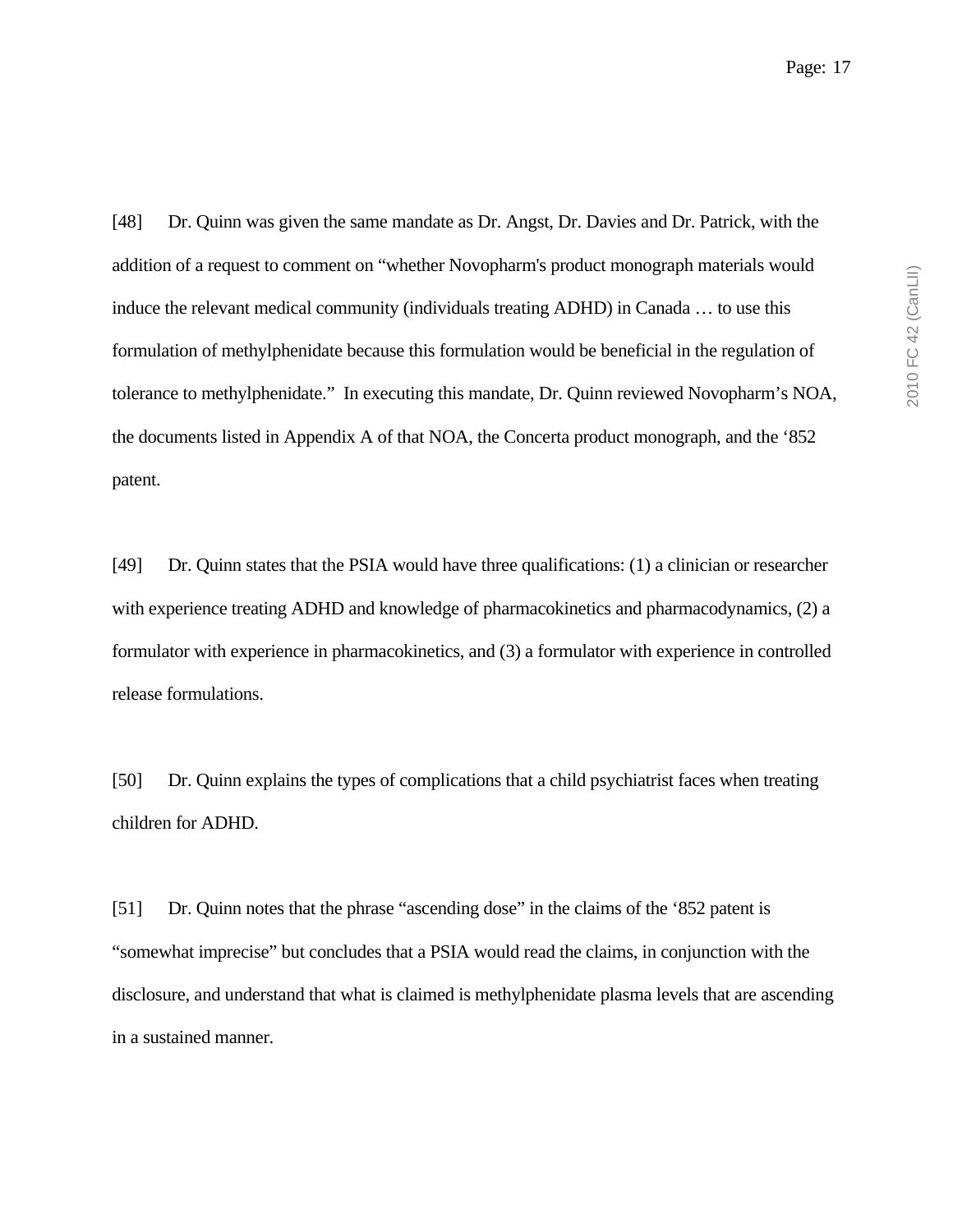[52] Dr. Quinn determines that the words "regulation" and "compensation" with respect to acute tolerance would be understood to mean counteracting the phenomenon even though these would not be the words a PSIA would normally employ. Dr. Quinn states that a PSIA would understand that what is meant is acute tolerance not chronic tolerance. He also reaches the same conclusion as Dr. González with respect to the FDA's comments on acute tolerance.

[53] Dr. Quinn concludes that the Novopharm Product monograph would induce physicians to use its product in a manner similar to the use of Concerta. Dr. Quinn also states that the PSIA would understand the '852 patent claims to mean an ascending concentration *in vivo* and not *in vitro*.

#### **NOVOPHARM'S EVIDENCE**

#### **A. Dr. Christopher Rhodes**

[54] Dr. Rhodes obtained his Ph.D. in pharmacy from the University of London. He has been a professor at a number of universities, and is currently Professor Emeritus at the University of Rhode Island. Dr. Rhodes has worked as an evaluator for the FDA, and has been a consultant to private pharmaceutical companies as well as government.

[55] Dr. Rhodes comments on the relevant PSIA, how this PSIA would interpret the '852 patent claims, and whether Novopharm's product would infringe the '852 patent. He was also asked to respond to the affidavits of Dr. Davies, Dr. Patrick and Dr. González, as well as the claim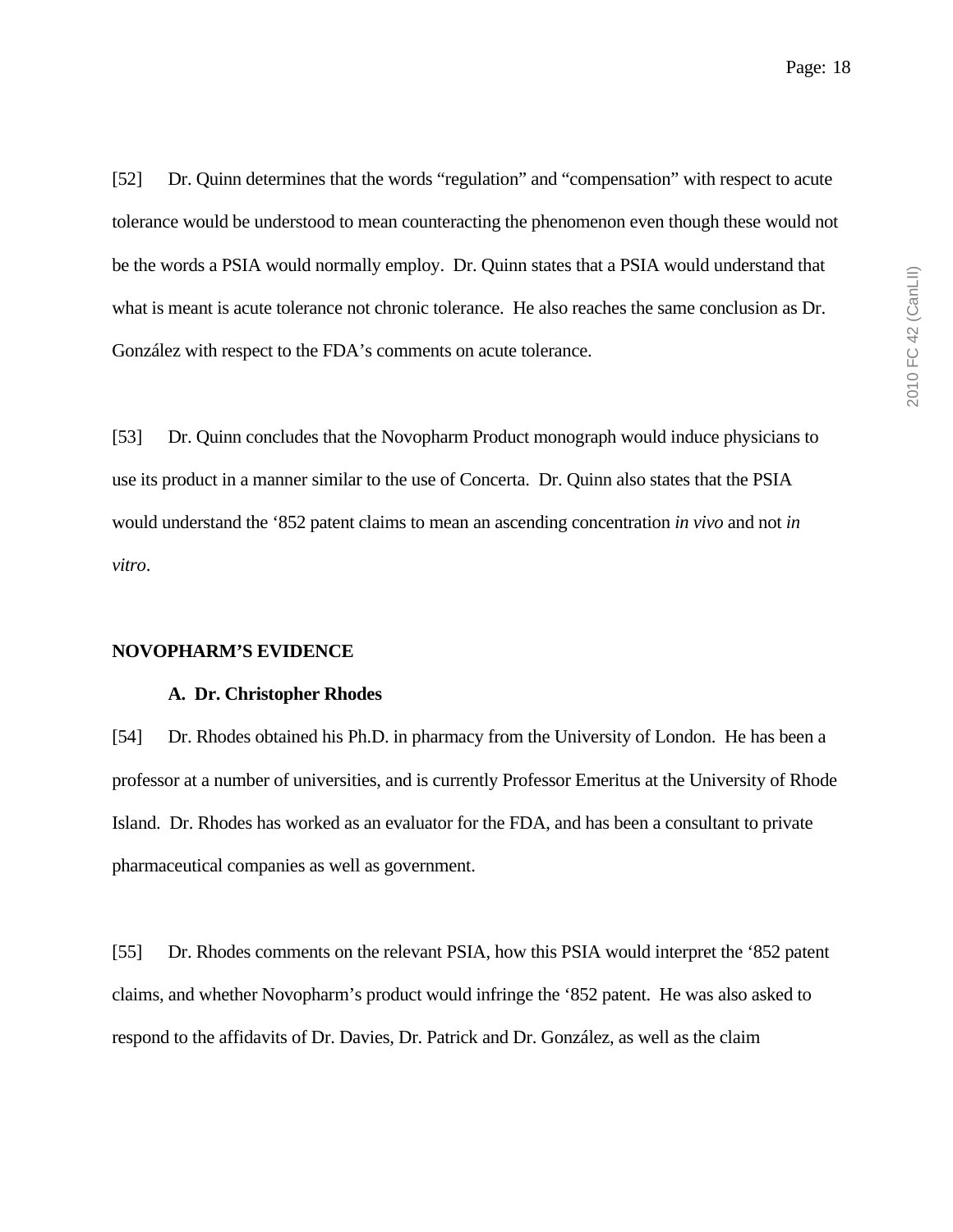construction aspects of the affidavits by Dr. Angst and Dr. Quinn. Dr. Rhodes also reviewed the disclosure provided by Novopharm on July 11, 2008.

[56] Dr. Rhodes states that the '852 patent is primarily directed to a formulator, but that minor aspects are directed to a clinician or researcher in the area of ADHD. Dr. Rhodes asserts that the formulator would be a person with a first degree in pharmacy with at least two years of relevant post-degree experience or a person with a related degree such as chemical engineering with at least four years of post-degree experience. Dr. Rhodes does not comment on the knowledge of the clinician or researcher.

[57] Dr. Rhodes provides an explanation of drug delivery systems and a discussion of the absorption, distribution, metabolism, and elimination processes that pertain to methylphenidate.

[58] Dr. Rhodes concludes that the words "sustained-ascending dose over time" would be interpreted to mean the release of the drug over time at an ascending rate. The word "dose" in this context would be understood to mean a specific quantity of a drug, and "sustained-ascending" would be understood to mean constantly increasing.

[59] Dr. Rhodes determines that the words "for regulation of tolerance to methylphenidate" would be understood to mean that the composition would be therapeutically advantageous relative to compositions that display a constant or diminishing release rate over time. Dr. Rhodes states that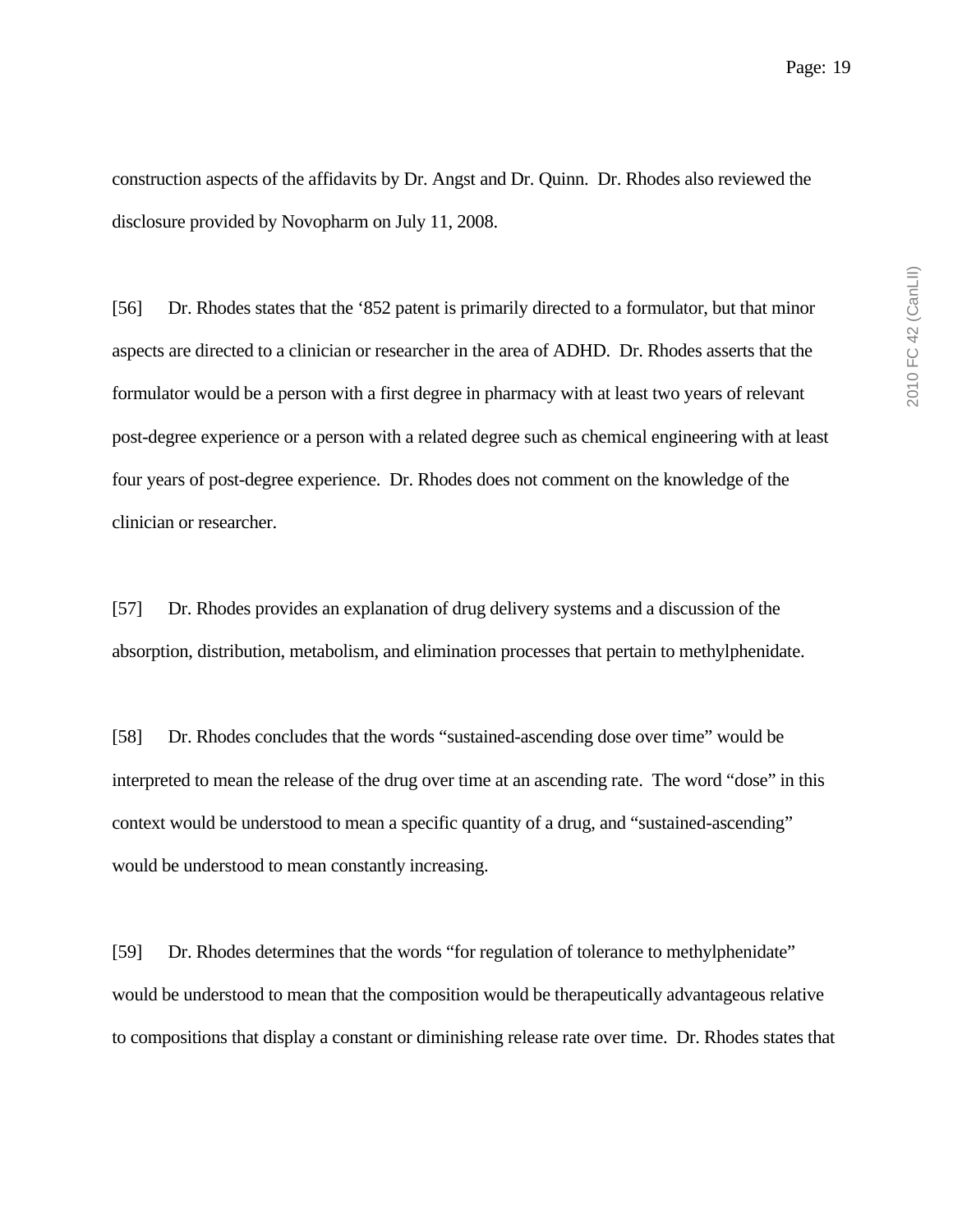where the time period is not expressly specified, the PSIA would understand the period to be not less than four hours.

[60] Dr. Rhodes, notes that some may find the phrase "sustained-ascending dose over time" to be "somewhat obscure" but states that the disclosure reinforces his conclusion as to its meaning. In particular, Dr. Rhodes focuses on the disclosure's discussion of the problems with the prior art sustained-release formulations and he comments that they "do not provide a continuously increasing release rate per hour throughout the extended dosing period;" This he argues is evidence of the inventors' intention to claim an increasing release rate.

[61] Dr. Rhodes reviews the mathematical equations in the disclosure that are used to explain the '852 patent's "method of delivery rate in mg per hour that continually compensates for the development of acute tolerance." Dr. Rhodes argues that these equations would be interpreted by the PSIA to suggest a formulation that delivers increasing concentrations of the drug into the body at a specific time, i.e. that it is the release rate of the drug that is increasing.

[62] Dr. Rhodes comments on the three delivery methods that are described in the disclosure, and explains that they are more complicated than the "one of the simplest and quite common methods of formulating a conventional sustained release drug delivery system." Dr. Rhodes argues that this complexity would be understood by the PSIA as suggesting an increasing release rate, because otherwise the objective could be achieved through a simpler delivery system.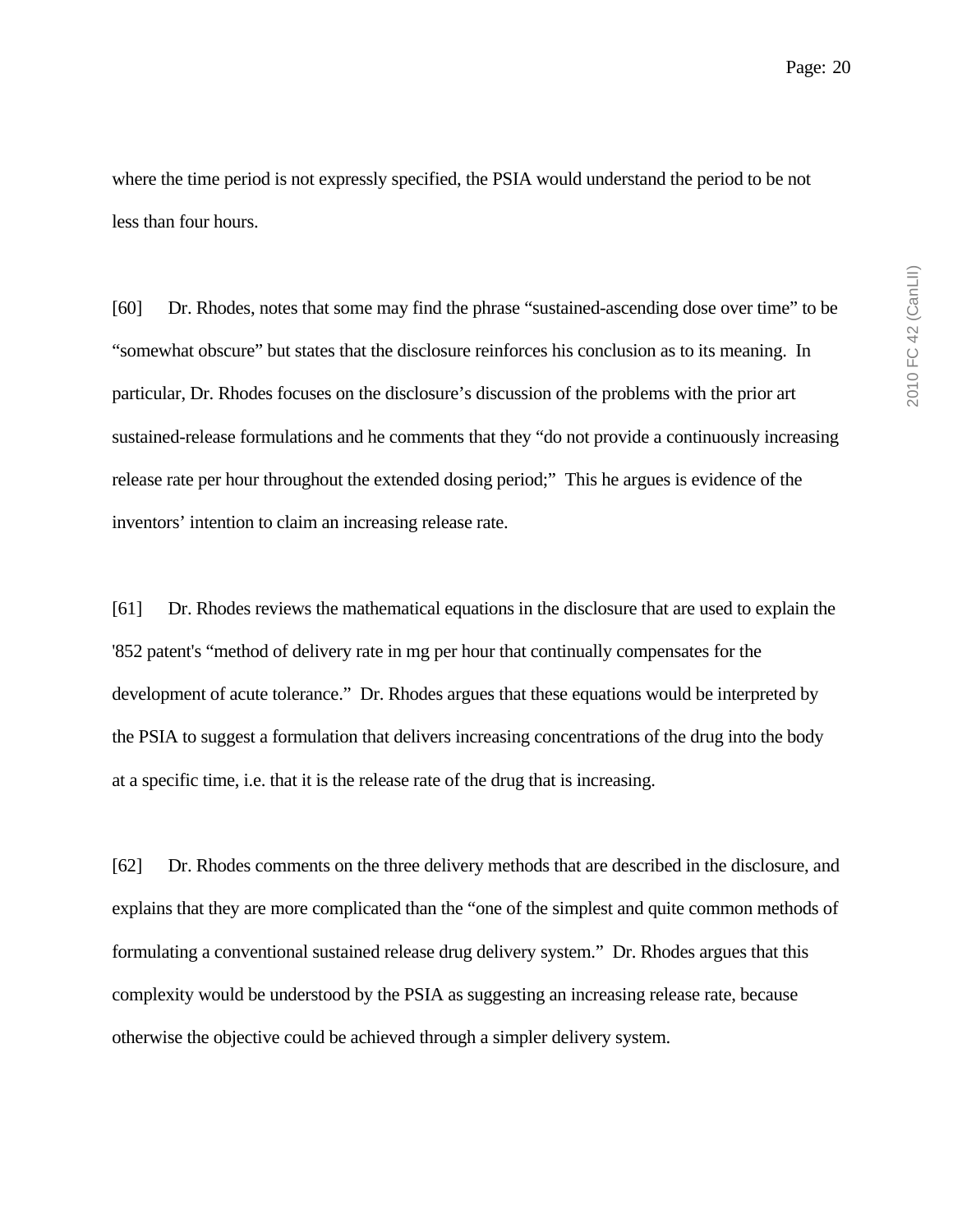[63] Dr. Rhodes reviews the examples provided in the '852 patent. Dr. Rhodes concludes that Example 1 describes an ascending release rate. Dr. Rhodes reaches a similar conclusion with respect to Example 2.

[64] Dr. Rhodes is of the view that one can use *in vitro* dissolution testing to mimic how a formulation will release its drug *in vivo*. He explains that the Novopharm Product utilizes a much simpler delivery system than described in the '852 patent.

[65] Dr. Rhodes examines the *in vitro* dissolution profiles of both Concerta and the Novopharm Product. **[omitted]**

 Dr. Rhodes states that that the Novopharm Product data does not disclose that it is a sustainedascending dose and that therefore is of the view that the Novopharm Product does not infringe the '852 patent.

[66] Dr. Rhodes goes on to comment on the affidavits provided in support of the Applicants' case. There is little agreement between Dr. Rhodes and the Applicants' experts. Notably, Dr. Rhodes critiques the figures included in the '852 patent, and argues that they are limited in what they teach the PSIA. In any event, Dr. Rhodes argues that plasma concentration profiles are not mentioned in the language of the claims. Dr. Rhodes also says that it is an error to ignore the unfed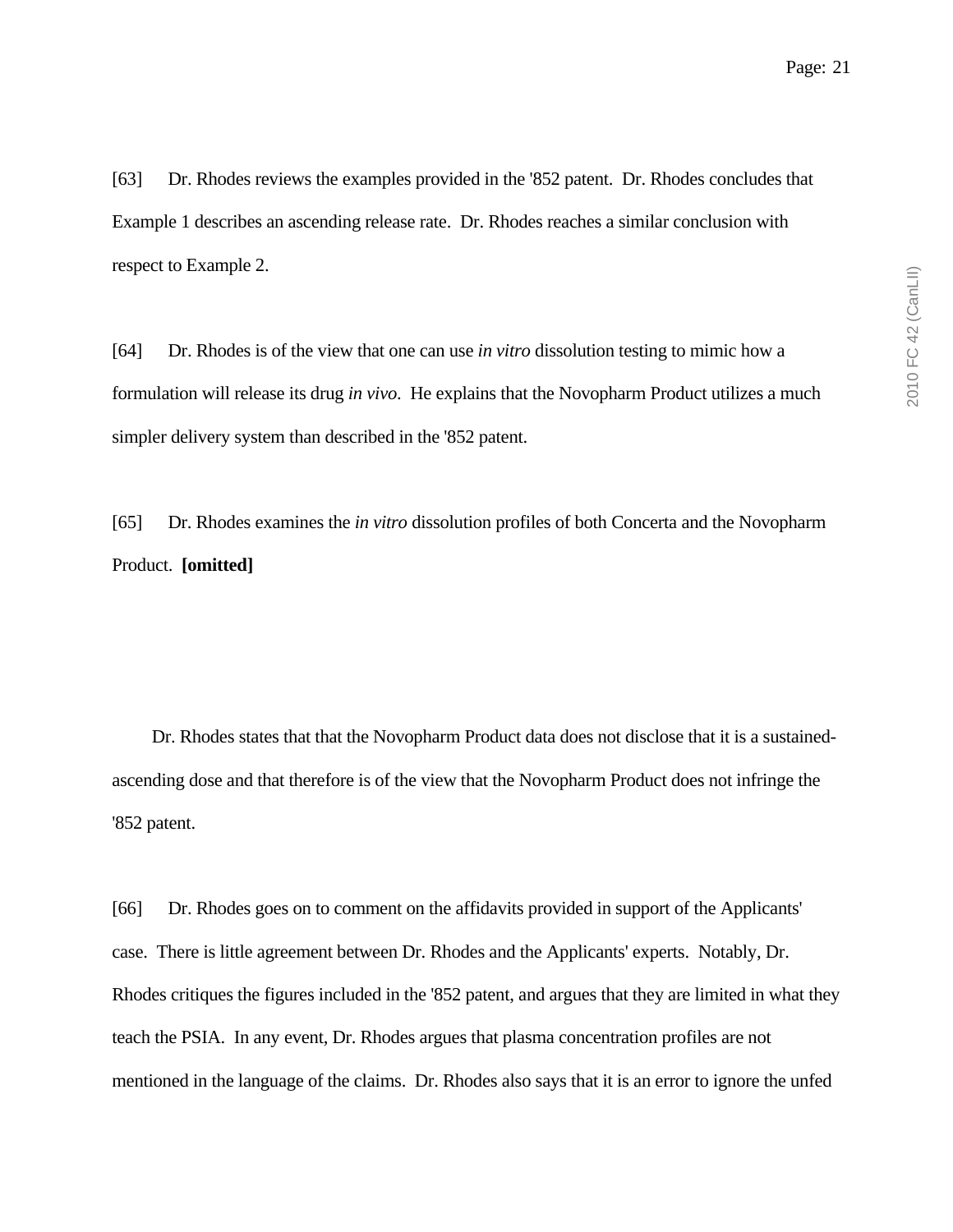patient data provided by Novopharm on the basis that "patients, and children in particular, often skip breakfast which is the intended time for such a medication to be taken."

#### **B. Dr. Mark Riddle**

[67] Dr. Riddle obtained his medical degree from Indiana University. He also has an M.S. in pharmacy. Dr. Riddle has held a number of positions in child psychiatry. He is currently Director of the Division of Child and Adolescent Psychiatry at The Johns Hopkins University School of Medicine, and he is also Professor in the Department of Psychiatry and Pediatrics at Johns Hopkins. Dr. Riddle has been a member of review groups for the National Institute of Mental Health, and in particular, was part of the Special Review Committee of the Multimodal Treatment Study of ADHD.

[68] Dr. Riddle comments on the relevant PSIA and meaning of the relevant claims in the '852 patent. Dr. Riddle states that the PSIA would have three skill sets: (1) a pharmacist, physician and/or researcher with experience in clinical pharmacology and a reasonable understanding of the design, conduct and evaluation of bioavailability studies, (2) a pharmaceutical formulator with a graduate degree and at least two years of experience in the preparation of pharmaceutical formulations, and (3) a psychiatrist with clinical experience relating to the treatment of ADHD.

[69] Dr. Riddle concludes that the '852 patent teaches: (1) a formulation that releases a particular methylphenidate profile "whereby the amount of methylphenidate released in each time period is greater than that released in the preceding time period," (2) potential blood plasma profiles that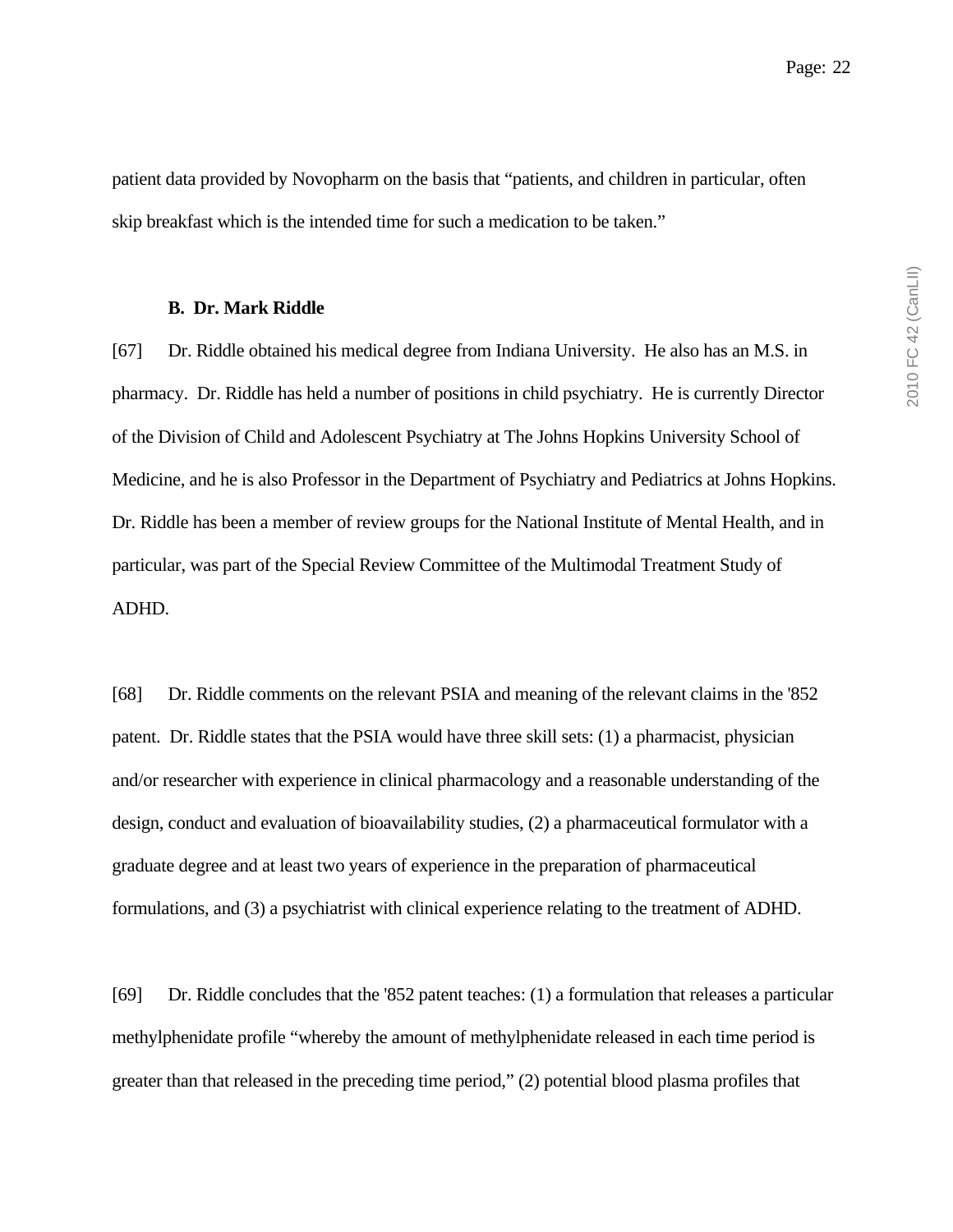might result from this formulation, (3) methods for making such formulations, and (4) that such formulations are useful for addressing acute tolerance of methylphenidate.

[70] Dr. Riddle provides an interpretation of claims 1, 41 and 78. He determines that "releasing" methylphenidate" would be interpreted to mean release of the drug from the dosage form for absorption into the body. Dr. Riddle states that "dose" is normally understood to mean "either (1) the actual dosage form given to a patient, or (2) the portion of a drug released from a particular dosage form." Dr. Riddle concludes that it is the latter usage that is referred to in the '852 patent. Dr. Riddle argues that the use of the word "dose" in the dependent claims is clear, and that this use should be inferred in the independent claims. On this basis, Dr. Riddle concludes that the words "sustained-ascending dose" would be read by the PSIA to mean "the release of constantly increasing portions of methylphenidate from the dosage form over time." Dr. Riddle states that the PSIA would not read the predicted plasma profiles as part of the claims.

[71] Dr. Riddle states that the PSIA would read the '852 patent as directed toward acute tolerance, even though he argues that acute tolerance to methylphenidate was not proven at the relevant date. Dr. Riddle suggests that since there is no acute tolerance to methylphenidate, Novopharm's product could not be used to treat something that does not exist, and therefore it cannot infringe the '852 patent.

[72] Dr. Riddle concludes that claims 1, 41 and 78 would be interpreted by a PSIA as follows: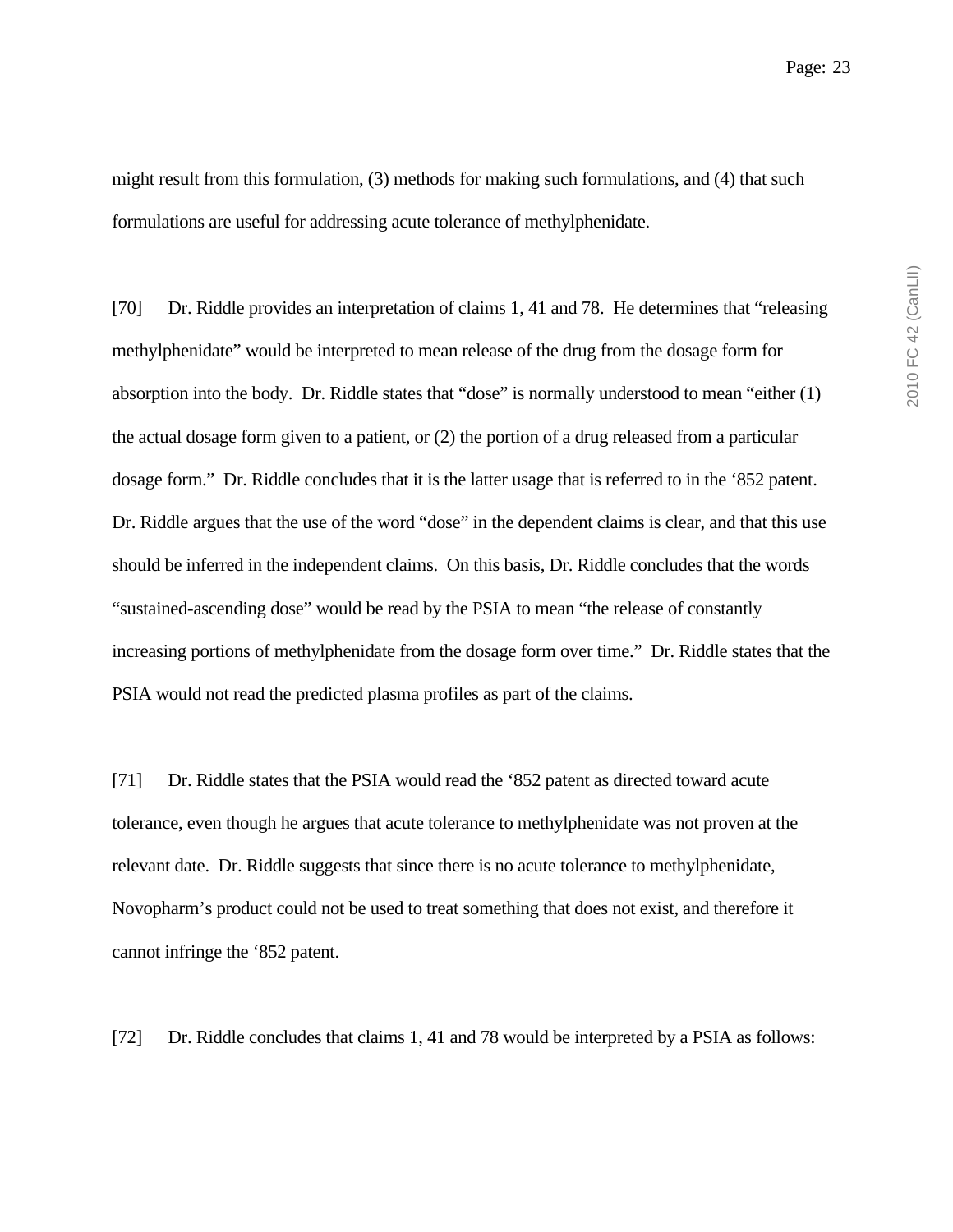(a) Claim 1: the use of a dosage form comprising methylphenidate, the dosage form releasing methylphenidate in constantly increasing amounts for at least four hours, for the regulation of acute tolerance to the therapeutic effects of methylphenidate.

(b) Claim 41: the use of a dosage form comprising methylphenidate, the dosage form releasing methylphenidate in constantly increasing amounts for a time period between six and twelve hours, for the treatment of ADHD.

(c) Claim 78: the use of a dosage form comprising methylphenidate, the dosage form releasing methylphenidate in constantly increasing amounts for at least four hours, for the treatment of ADHD and the compensation of acquired acute tolerance to the therapeutic effects of methylphenidate.

### **C. Dr. Arthur Straughn**

[73] Dr. Straughn holds a Pharm.D. from the University of Tennessee. He is currently Professor Emeritus, Director of the Drug Research Laboratory at the University of Tennessee. Dr. Straughn's expertise is on the effect drug formulation dissolution rates have on plasma drug concentration profiles. Dr. Straughn has co-authored papers with Dr. Patrick and Dr. González.

[74] Dr. Straughn was asked to comment on the relevant PSIA, the meaning of the claims in the '852 patent, and whether Novopharm infringed these claims. He was also asked to comment on the affidavits of Janssen-Ortho's experts. In fulfilling this mandate, Dr. Straughn reviewed the '852 patent and portions of Novopharm's ANDS.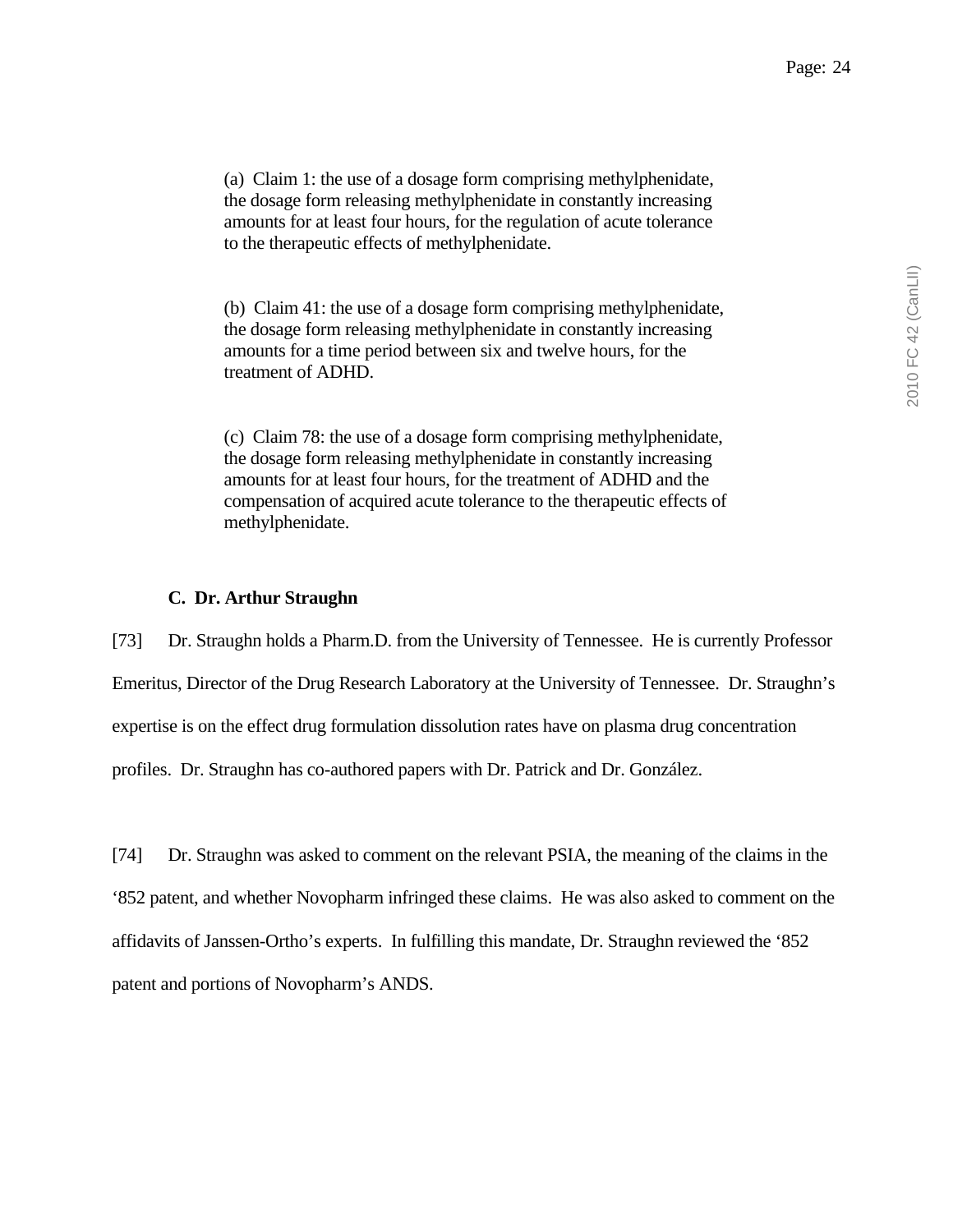[75] Dr. Straughn's conclusions regarding the relevant PSIA are similar to the views of Dr. Riddle. Dr. Straughn argues that clinical pharmacology and formulation aspects, within the '852 patent, are more significant than the treatment of ADHD aspect.

[76] Dr. Straughn provides information on drug delivery systems as well as on methylphenidate. Dr. Straughn notes that the Ritalin SR formulation releases methylphenidate at a decreasing rate over time. Dr. Straughn does not comment on the relative effectiveness of Ritalin SR.

[77] Dr. Straughn reaches the same conclusions as Dr. Riddle with respect to what the '852 patent teaches. He emphasizes that the plasma profiles provided in the '852 patent were not actually measured, but rather that they were predicted.

[78] Dr. Straughn concludes that the PSIA would interpret the words "sustained-ascending dose" to mean "the release of the drug methylphenidate from the dosage form in amounts that are constantly increasing." Dr. Straughn reaches the same conclusion as Dr. Riddle on the meaning of the word "dose", i.e. that it means the portion of the drug that is released at a given time.

[79] Dr. Straughn concludes that claims 1, 41 and 78 have the following essential elements: The use of a dosage form comprising methylphenidate, the composition releasing methylphenidate in a constantly increasing amount for at least four hours for (a) the regulation of tolerance (in the case of claim 1); (b) the treatment of Attention-Deficit Disorder (in the case of claim 41); or (c) the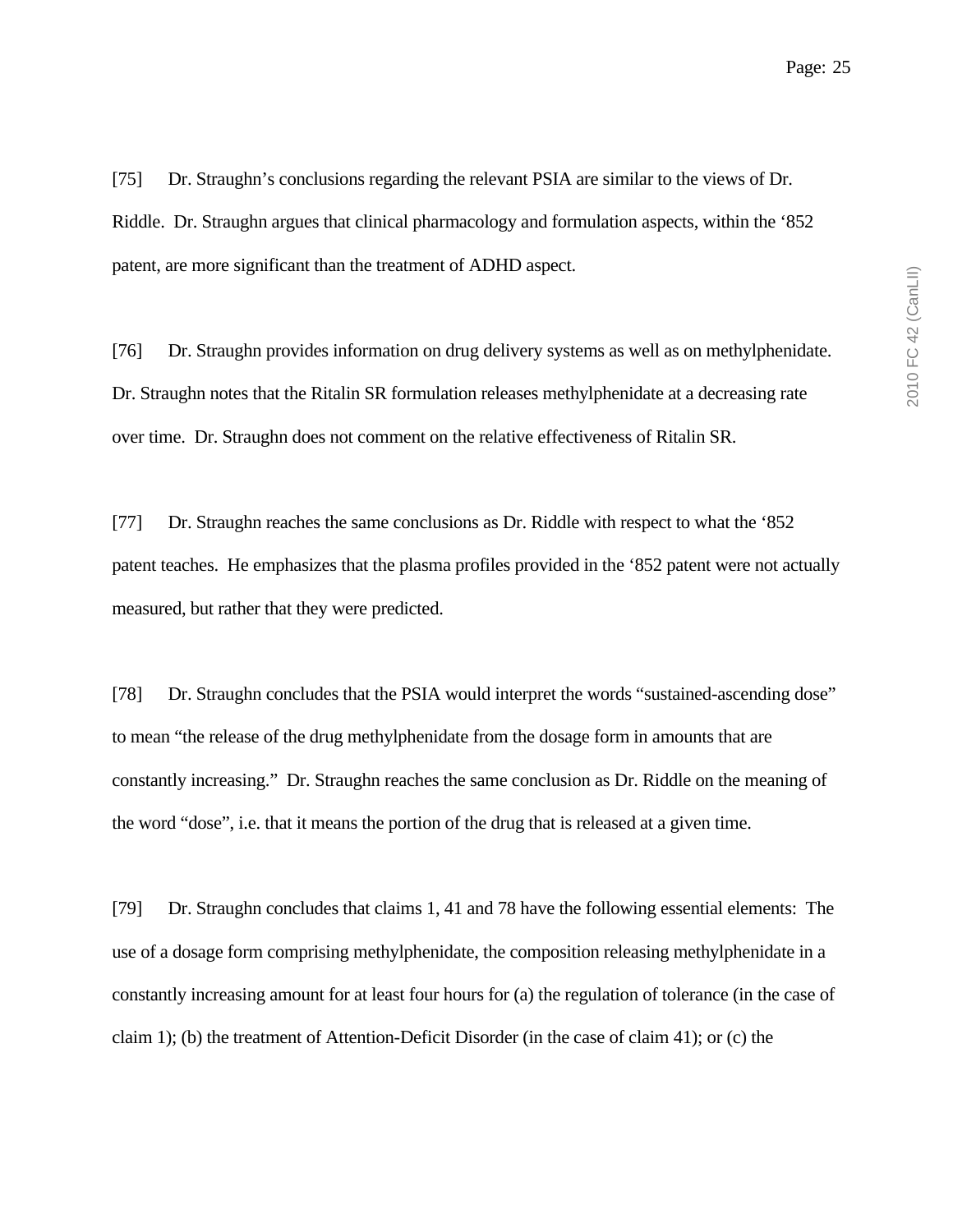treatment of Attention-Deficit Disorder and compensation of acquired tolerance to methylphenidate (in the case of claim 78).

[80] Dr. Straughn analyzes the dissolution data of Novopharm's Product and concludes that it exhibits a **[omitted]** dose over time. On this basis, Dr. Straughn argues that Novopharm does not infringe the '852 patent.

[81] Dr. Straughn disagrees with the statements made by Janssen-Ortho's experts. Notably, Dr. Straughn argues that their definition of "sustained-ascending dose" is wrong because Ritalin SR also displays a sustained-ascending plasma profile over four hours, and arguably over five hours. Dr. Straughn states that Figure 9 in the disclosure is evidence that the inventors acknowledged there were multiple ways to achieve a sustained-ascending plasma concentration profile, but that they believed an ascending release rate provided a particularly beneficial therapeutic effect.

#### **D. Dr. Stanley Kutcher**

[82] Dr. Kutcher holds a medical degree from McMaster University and a diploma in child psychiatry from the University of Toronto. He is a Fellow of the Royal College of Physicians and a professor of psychiatry at Dalhousie University. Dr. Kutcher has extensive experience diagnosing, treating and researching ADHD. He also has experience working with methylphenidate.

[83] Dr. Kutcher was asked to comment on the meaning of "tolerance" in general and in relation to the treatment of ADHD, whether Novopharm's Product monograph is directed at compensating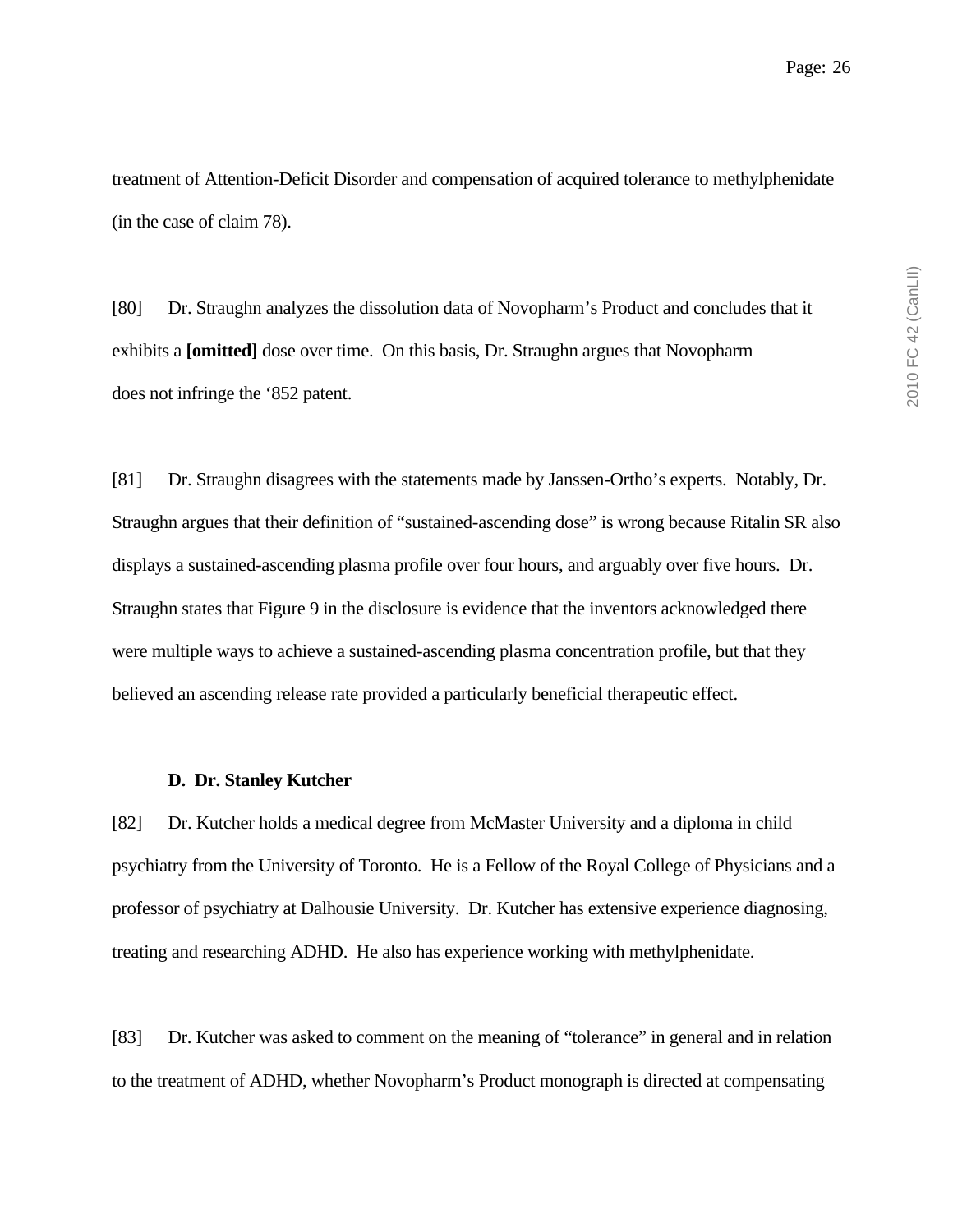for acquired tolerance, and whether the Concerta monograph is directed at compensating for acquired tolerance. Dr. Kutcher was also asked to review and comment on Dr. Quinn's affidavit.

[84] Dr. Kutcher provides background information on tolerance in general and tolerance in the context of methylphenidate. Dr. Kutcher argues that tolerance to methylphenidate has not been fully established:

> In my opinion, the evidence for the existence of acute tolerance to methylphenidate, is speculative, and has not been shown to exist in usual clinical settings. In this regard, I can say that I have not observed the development of acute tolerance to methylphenidate in patients. In my experience, this view is shared by clinicians who work with ADHD patients.

[85] Dr. Kutcher concludes that the Novopharm Product monograph is not directed at compensating for acute tolerance (even if it existed), and that the only reference to tolerance is to the possibility of developing dependence on methylphenidate. Dr. Kutcher reaches the same conclusion with respect to the Concerta monograph. Dr. Kutcher disagrees with the statements of Dr. Quinn in his affidavit.

#### **E. Dr. James McCracken**

[86] Dr. McCracken is an adult and child psychiatrist. He is currently the Director of the Division of Child and Adolescent Psychiatry in the Department of Psychiatry and Behavioral Sciences at the University of California, Los Angeles. Dr. McCracken's expertise relates to testing new pharmacologic treatments for neuropsychiatric disorders in children, including ADHD.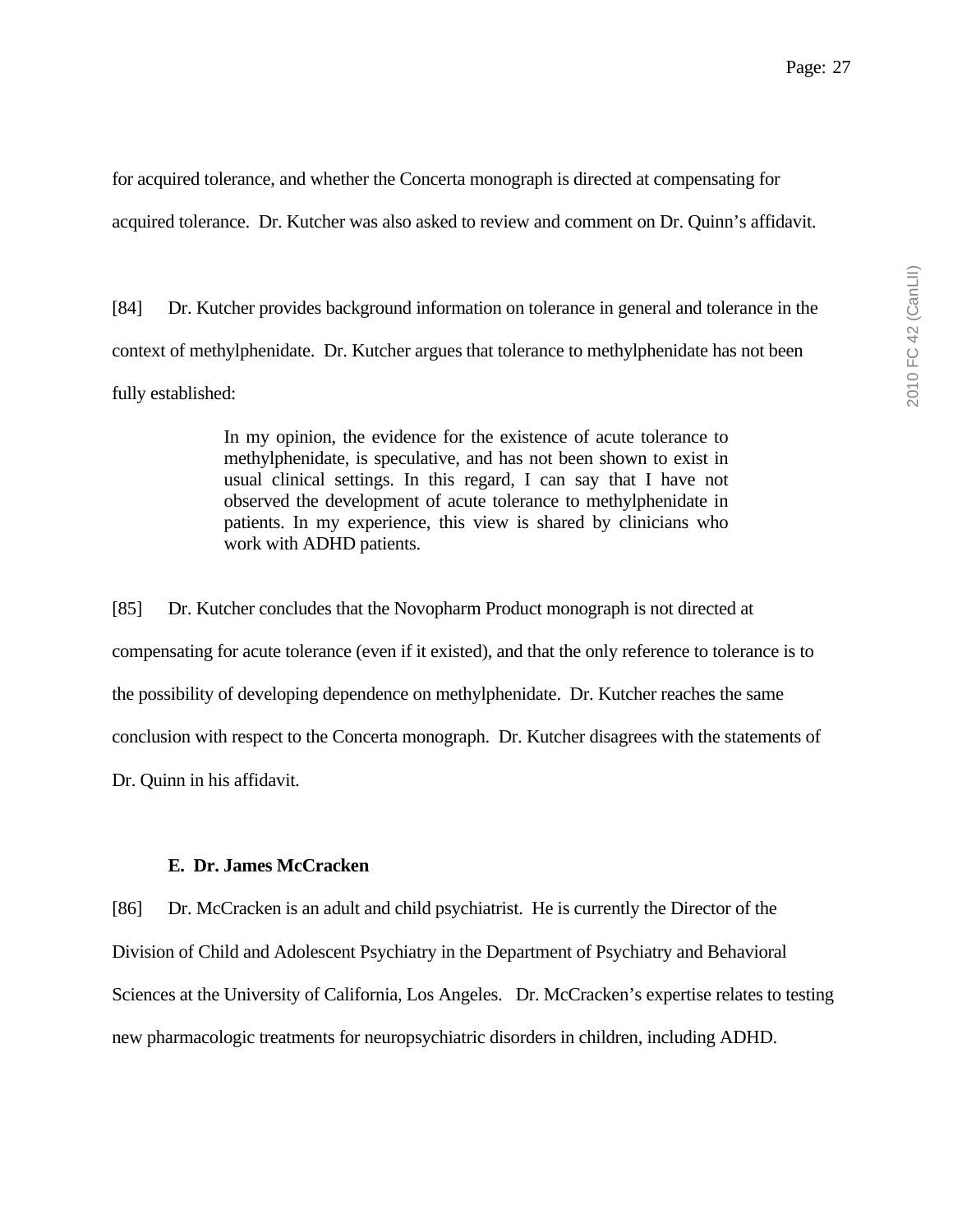[87] Dr. McCracken was given the same mandate as Dr. Riddle and Dr. Straughn. His conclusions on the relevant PSIA as well as the meaning of the '852 patent claims are similar to their conclusions.

[88] Dr. McCracken disagrees with Janssen-Ortho's experts. Notably, Dr. McCracken states that the PSIA would be aware of the plasma profile provided by Ritalin and Ritalin SR and would not interpret the '852 patent claims in a manner such that they would fall within the patent. He says that the pharmacokinetic curve for Ritalin shows a "sustained-ascending methylphenidate plasma profile" for almost two hours and the Ritalin SR curve shows a "sustained-ascending methylphenidate plasma profile" for at least four hours and in one instance for almost six hours. He states that "in my opinion, it is unreasonable to interpret the claims of the '852 patent in a manner such that a well known prior art dosage form would fall within the scope of those claims."

### **ISSUE**

[89] The only issue, as has been noted above, is whether the Novopharm Product infringes claims 1, 41 or 78 of the '852 patent.

#### **ANALYSIS**

[90] There is no disagreement between the parties that the party alleging infringement in an NOC – Janssen-Ortho in this case – bears the burden of proving that assertion: *Pfizer Canada Inc. v. Canada (Minister of Health)*, 2007 FCA 209; *Abbott Laboratories v. Canada (Minister of Health)*, 2005 FC 1332, aff'd 2007 FCA 153.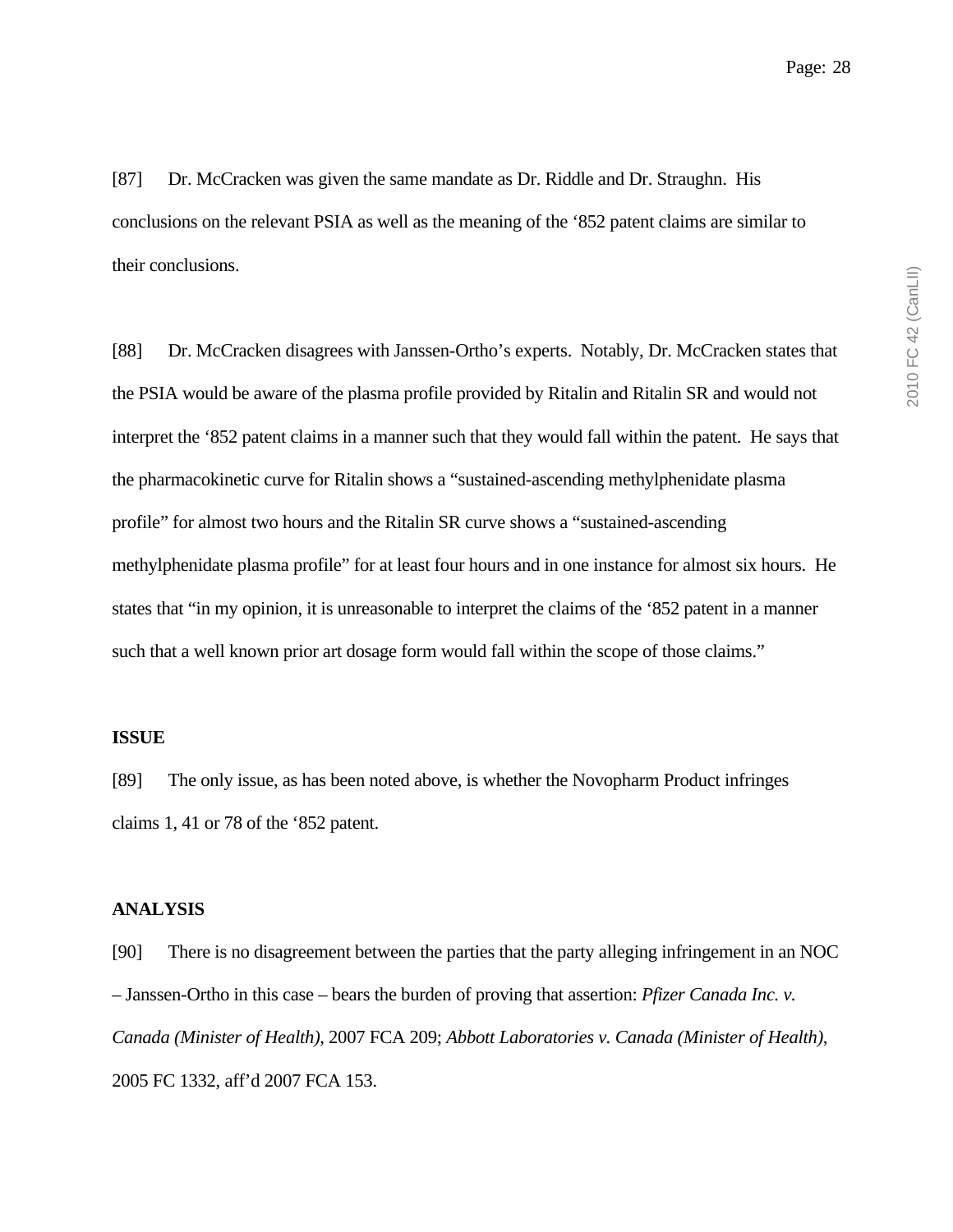[91] Patents are not directed to the general public, but rather to the PSIA. The Supreme Court, in *Free World Trust v. Électro Santé Inc.*, 2000 SCC 66 [*Free World Trust*] at para. 44, endorsed the following definition of the PSIA provided by Dr. Fox:

> [A Person Skilled in the Art is] a hypothetical person possessing the ordinary skill and knowledge of the particular art to which the invention relates, and a mind willing to understand a specification that is addressed to him. This hypothetical person has sometimes been equated with the "reasonable man" used as a standard in negligence cases. He is assumed to be a man who is going to try to achieve success and not one who is looking for difficulties or seeking failure.

[92] The first step in any infringement analysis is to determine who this PSIA is in the circumstances of the particular patent at issue. Both parties' experts testified on this issue. In true fidelity to the notion of the PSIA as a mythical individual, all the experts testified that the PSIA would be a composite of multiple people, that is to say, that the '852 patent is directed at three different types of people, none of whom necessarily possess all the relevant experience. The experts by and large agree on the skill sets that the PSIA would possess, but disagree on the relative weight of these skill sets and which is more relevant or important when construing the patent's claims.

[93] In the circumstances of the '852 patent, and as guided by the experts, I find that the PSIA is someone with the following characteristics (in no order of preference):

a. a physician with at least two years of clinical experience treating ADHD;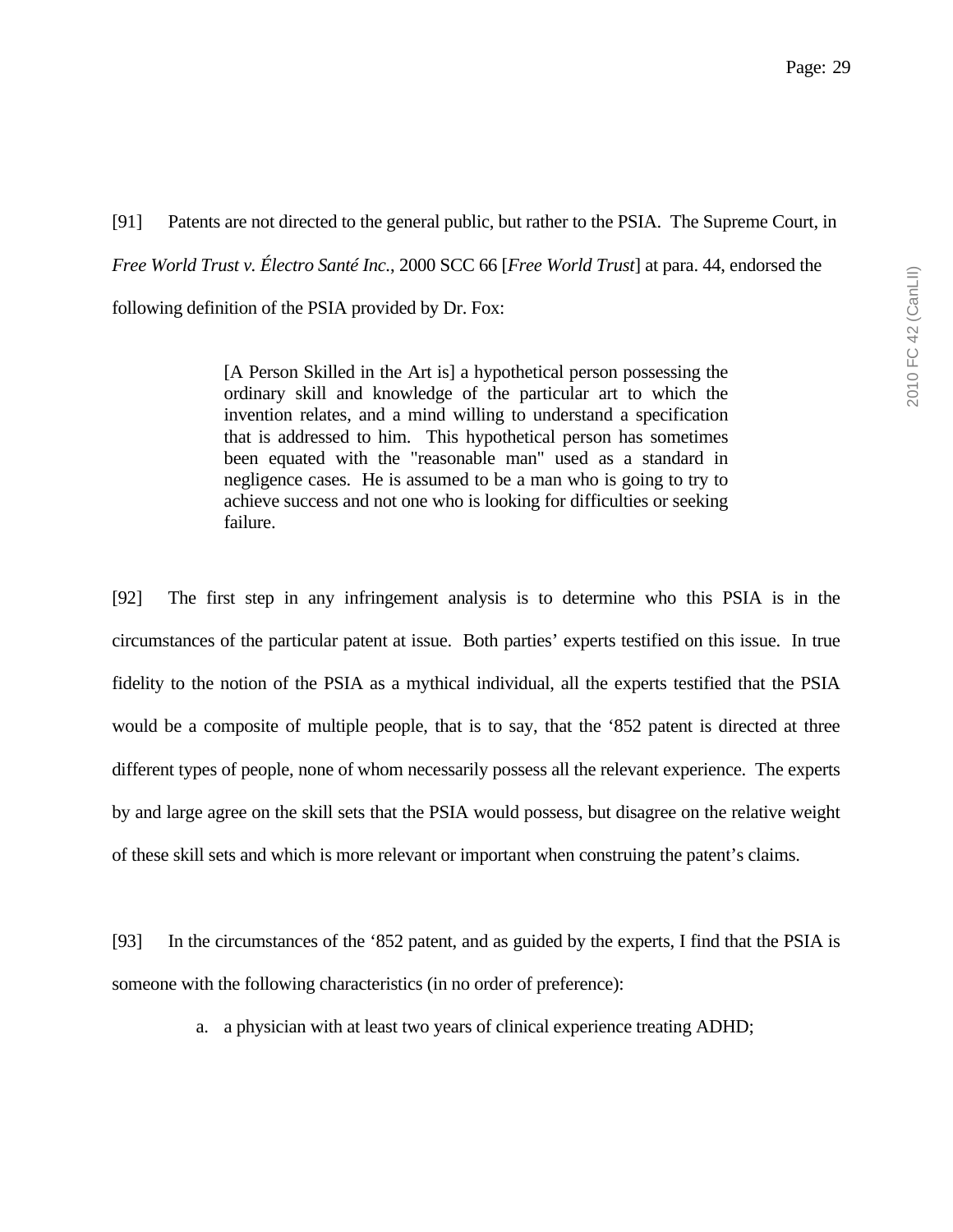- b. a physician with a good knowledge of pharmacology including pharmacodynamics and pharmacokinetics; and
- c. a formulator with a relevant graduate degree and at least two years of relevant experience including experience in extended-release formulations.

### **CLAIM CONSTRUCTION**

[94] The law respecting the principles of patent claim construction is set out in detail in two decisions of the Supreme Court of Canada: *Free World Trust* and *Whirlpool Corp. v. Camco Inc.*, 2000 SCC 67 [*Whirlpool*]. Both cases involved patents issued prior to October 1, 1989 and therefore the provisions of the former *Patent Act* applied. The '852 patent in this application was issued after October 1, 1989 and therefore the relevant legislative provisions are those of the new Act, the *Patent Act*, R.S.C. 1985, c. P-4. Despite these legislative changes, the principles set out by the Supreme Court of Canada remain fully applicable.

[95] Although both parties espouse the principles set out by the Supreme Court of Canada, they each emphasize different aspects of these principles in support of their own interpretation of the '852 patent. The following paragraphs summarize their differences.

[96] The Applicants state that Novopharm failed to approach the patent with a mind willing to understand, it failed to consider the patent's inventive concept, and it failed to consider the entire disclosure in arriving at its construction. Further, they accuse Novopharm of an approach they describe as "excessive literalism" rather than the required purposive approach.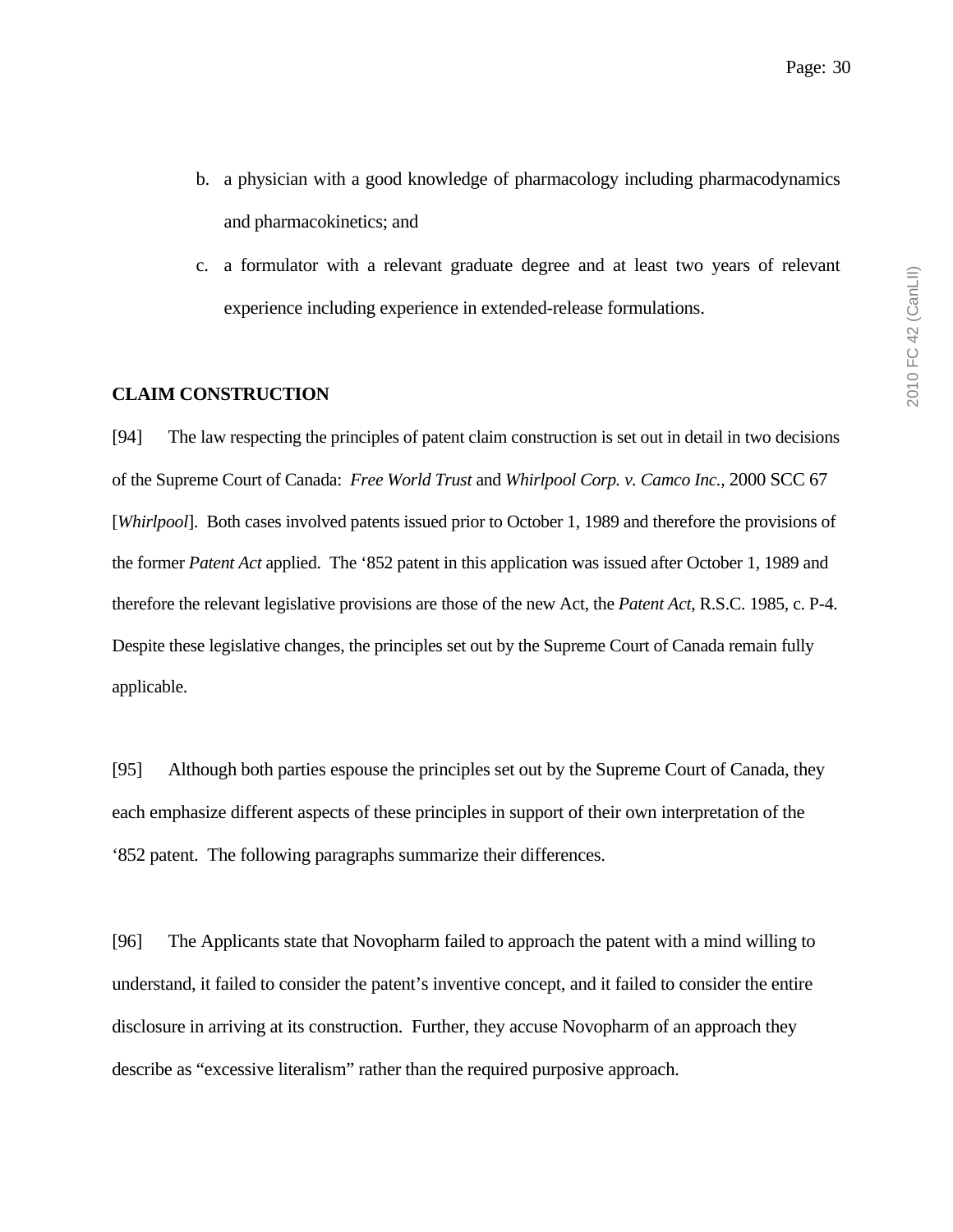[97] For its part, Novopharm states that the Applicants ignored the clear language of the claims and have therefore broadened the scope of the invention, that they relied on an approach based on the "spirit of the invention" rather than the language of the claims, and that their interpretation of the claims is based on picking words and phrases from the disclosure and importing them into the claims. Further, it accuses the Applicants of engaging in an interpretation that is so elastic it stretches to the breaking point the invention actually claimed in the patent.

[98] The fundamental dispute between these parties can be seen as the competition between two apparently opposing legal maxims that have been a part of patent law for more than one hundred years. On the one hand, there is the rule that a patent "must be read by a mind willing to understand, not by a mind desirous of misunderstanding:" *Lister v. Norton Brothers and Co.* (1886), 3 R.P.C. 199 (Ch. D.) at p. 203. On the other hand, there is the rule that a claim in a patent is not to be treated "like a nose of wax which may be turned and twisted in any direction, by merely referring to the specification, so as to make it include something more than, or something different from, what its words express:" *White v. Dunbar*, 119 U.S. 47 (1886) at pp. 51-52. Both of these rules were cited by the Supreme Court in *Whirlpool*. Janssen-Ortho relies on the first rule, arguing that Novopharm's experts were not properly instructed on the legal approach to claim construction, and as such, did not approach their task with a mind willing to understand. Novopharm relies on the second rule, arguing that Janssen-Ortho is improperly using the disclosure of the '852 patent to twist its claims in such a manner so as to bring Novopharm's product within the scope of the patent.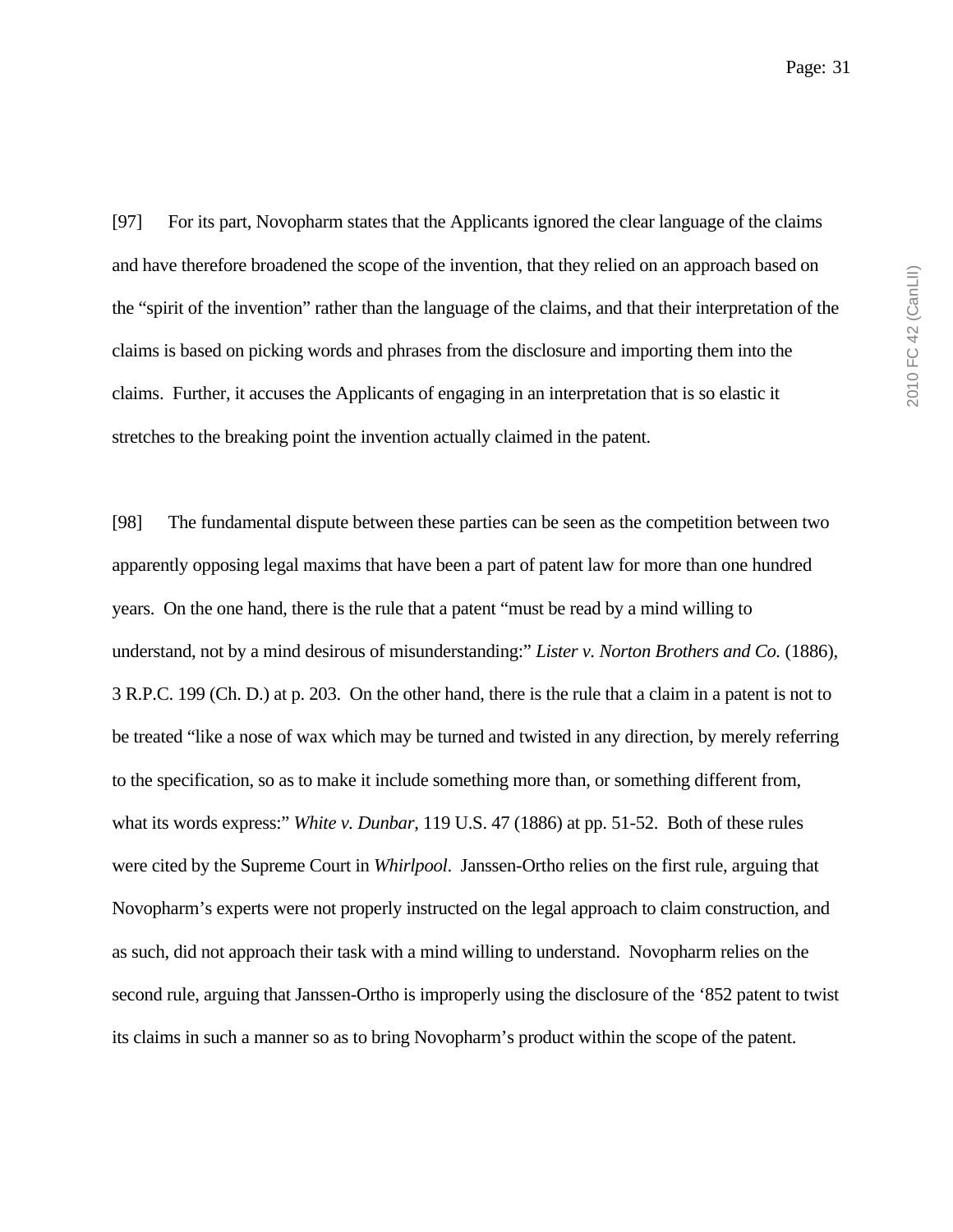[99] In order to arrive at the proper interpretation of the '852 patent, a very brief discussion of the fundamental principles of patent claim construction is in order.

[100] An inventor's task is to set out the essential elements of his invention in words – a task that may be more challenging than the elusive spark of genius that gave rise to the invention. Henry Ward Beecher is attributed with having observed that "words are pegs to hang ideas on." That observation is particularly apt when speaking of words in a patent claim.

[101] Patent protection has been described as a bargain between the inventor and the public: *Free World Trust*, para. 13. In that sense the patent is like a contract; the inventor discloses his invention to the public in return for a time-limited monopoly during which only he can mine the commercial benefit of his invention. The terms of patent claims are initially drafted by the inventor, for he alone knows what it is that he has created. The final wording of the claims may have the input of a patent examiner before being accepted by the Commissioner of Patents as correctly stating what the invention is; however, it is ultimately the inventor who has the responsibility for ensuring that the language of the claims reflects the essential elements of the invention over which the inventor wishes to have a monopoly.

[102] The specification of the invention set out in the patent document has two main parts – the description or disclosure, and the claims. Subsections 27(3) and (4) of the *Patent Act* set out the required elements of the specification, in language which emphasizes the importance of the words of the claims: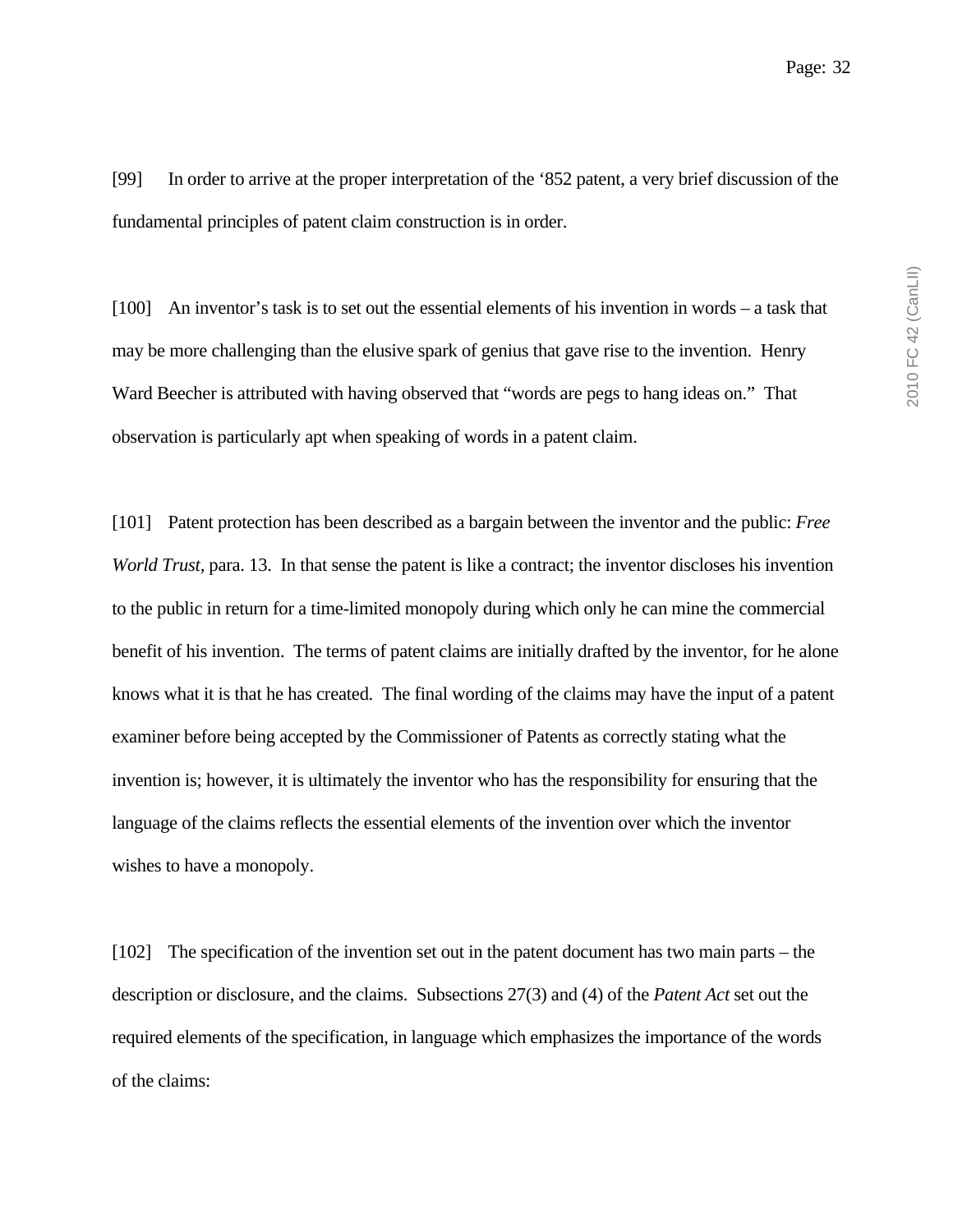(3) The specification of an invention must

> (*a*) correctly and fully describe the invention and its operation or use as contemplated by the inventor;

> (*b*) set out clearly the various steps in a process, or the method of constructing, making, compounding or using a machine, manufacture or composition of matter, in such full, clear, concise and exact terms as to enable any person skilled in the art or science to which it pertains, or with which it is most closely connected, to make, construct, compound or use it;

> (*c*) in the case of a machine, explain the principle of the machine and the best mode in which the inventor has contemplated the application of that principle; and

(*d*) in the case of a process, explain the necessary sequence, if any, of the various steps, so as to distinguish the invention from other inventions.

 (4) The specification must end with a claim or claims defining distinctly and in explicit terms the subject-matter of the invention for which an exclusive privilege or property is claimed.

(3) Le mémoire descriptif doit :

a) décrire d'une façon exacte et complète l'invention et son application ou exploitation, telles que les a conçues son inventeur;

b) exposer clairement les diverses phases d'un procédé, ou le mode de construction, de confection, de composition ou d'utilisation d'une machine, d'un objet manufacturé ou d'un composé de matières, dans des termes complets, clairs, concis et exacts qui permettent à toute personne versée dans l'art ou la science dont relève l'invention, ou dans l'art ou la science qui s'en rapproche le plus, de confectionner, construire, composer ou utiliser l'invention;

c) s'il s'agit d'une machine, en expliquer clairement le principe et la meilleure manière dont son inventeur en a conçu l'application;

d) s'il s'agit d'un procédé, expliquer la suite nécessaire, le cas échéant, des diverses phases du procédé, de façon à distinguer l'invention en cause d'autres inventions.

(4) Le mémoire descriptif se termine par une ou plusieurs revendications définissant distinctement et en des termes explicites l'objet de l'invention dont le demandeur revendique la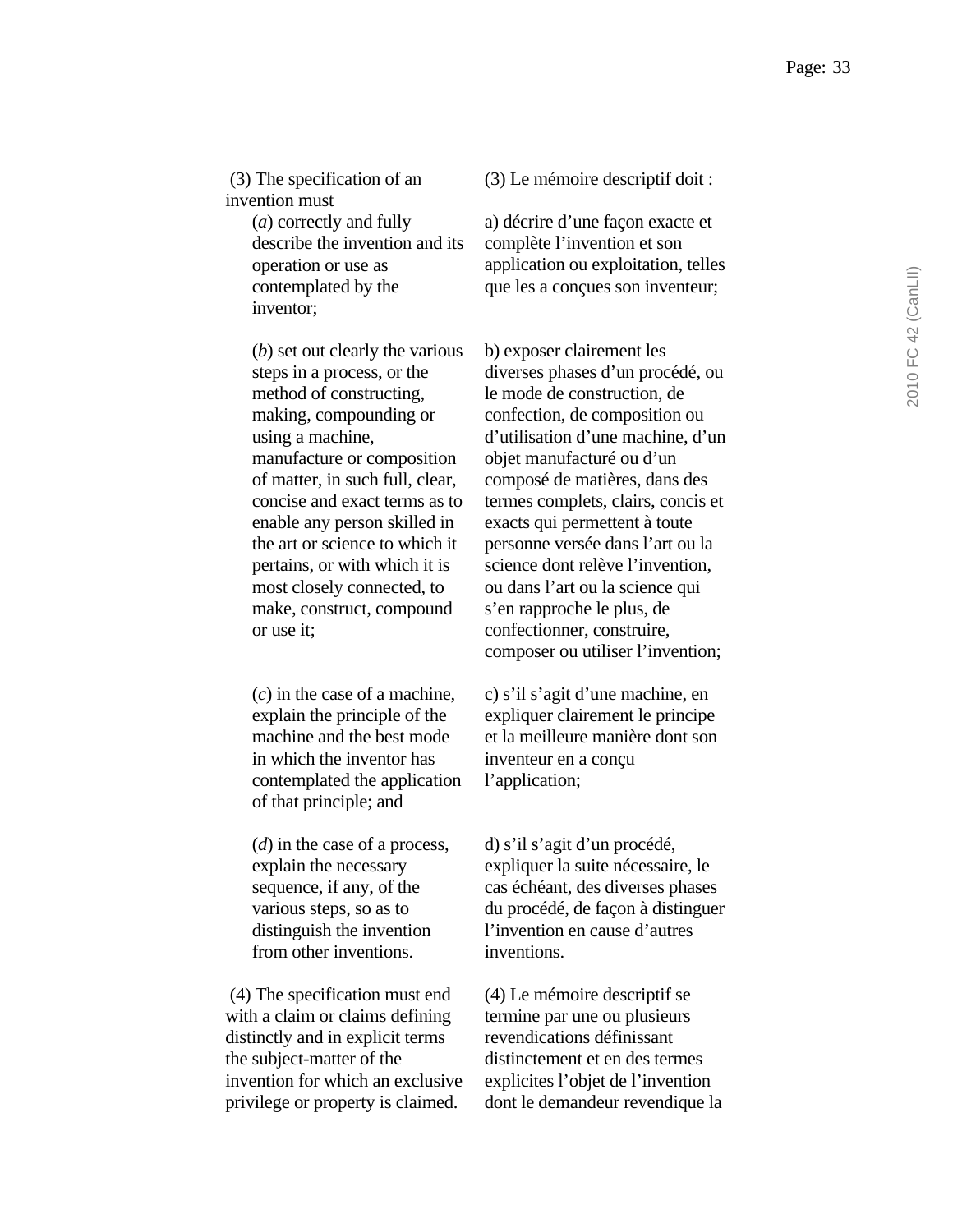#### propriété ou le privilège exclusif.

[103] The scope of patent protection should be both "fair" and "reasonably predictable:" *Whirlpool*, para. 49 and *Free World Trust*, para. 41. "Predictability is achieved by tying the patentee to its claims; fairness is achieved by interpreting those claims in an informed and purposive way:" *Free World Trust*, para 43.

[104] Construction of the patent is to be done before turning to examine any claims of infringement or validity. One is not to engage in results-oriented interpretation. The patent must not be construed with an eye to the prior art in respect of validity, with an eye on the allegedly infringing article, or with an eye on the article allegedly made in compliance with the patent. Construction by the PSIA is limited to the four corners of the patent document based on his general common knowledge at the relevant date.

[105] In a *reductio ad absurdum* argument, the Applicants submit that Novopharm's interpretation of the claims, and in particular claim 41, cannot be correct because if it were correct then the Concerta product would fall outside the patent. This submission is given no weight for two reasons. First, as noted previously, the patent is to be construed without reference to the product alleged to have been made pursuant to the teachings of the patent. Second, as Novopharm points out, there is no evidence before the Court in this application that the Concerta product is made pursuant to the teachings of the '852 patent.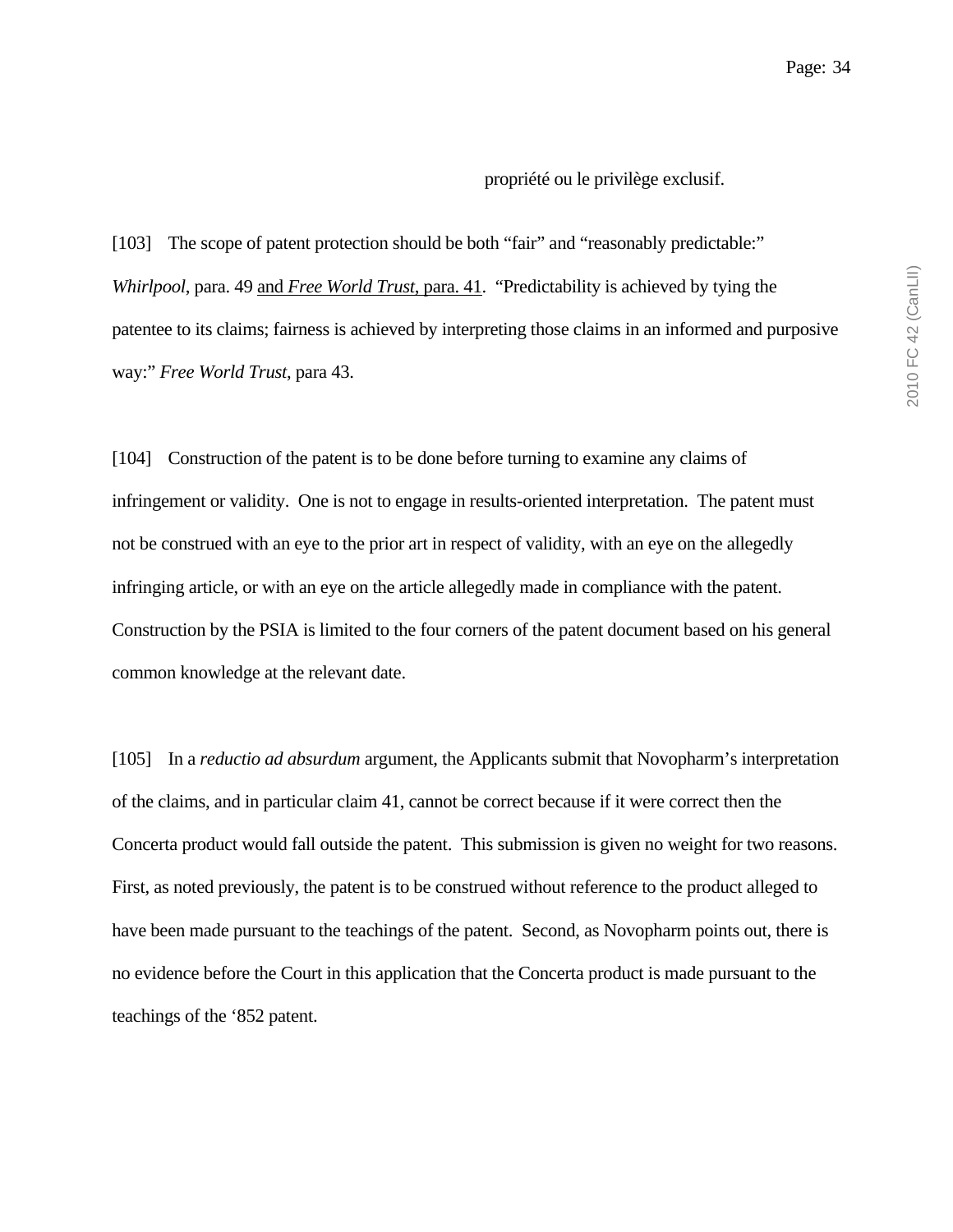[106] With the foregoing general principles of construction in mind, I turn now to examine some of the specific disputes between these parties that require resolution before advancing to consider the proper interpretation of the claims of the '852 patent.

[107] Each party accepts that the patent is directed to the PSIA and that the role of the expert is not to interpret the claims but to put the Court in the position of being able to do so in a knowledgeable way: *Whirlpool*, para 57. That being said, the parties' experts did offer their own interpretation of the patent claims. The Applicants assert that their experts' views are to be preferred because they, unlike Novopharm's experts, were provided with instruction on how to approach claim construction.

[108] Typical of the instruction provided to the Applicants' experts is the following from Dr. Angst's affidavit, paragraph 13:

> I was advised by counsel for the Applicants that patent claims are to be construed in a "purposive way" that involves construction of the language of the claims through the eyes and qualifications of a [person of ordinary skill in the art], and that one may look at the entire patent (the claims and the "disclosure", i.e. the part of the patent that precedes the claims) to understand the words as sated in a claim, provided this does not enlarge or contract the scope of the patent claim. I was also further advised to have regard to the principles of patent construction set out in Schedule A to this Affidavit.

Schedule A is attached as Appendix A to these reasons.

[109] Because the role of the expert is "not to interpret the patent claims but to put the trial judge in the position of being able to do so in a knowledgeable way" [*Whirlpool*, para. 57] it is dubious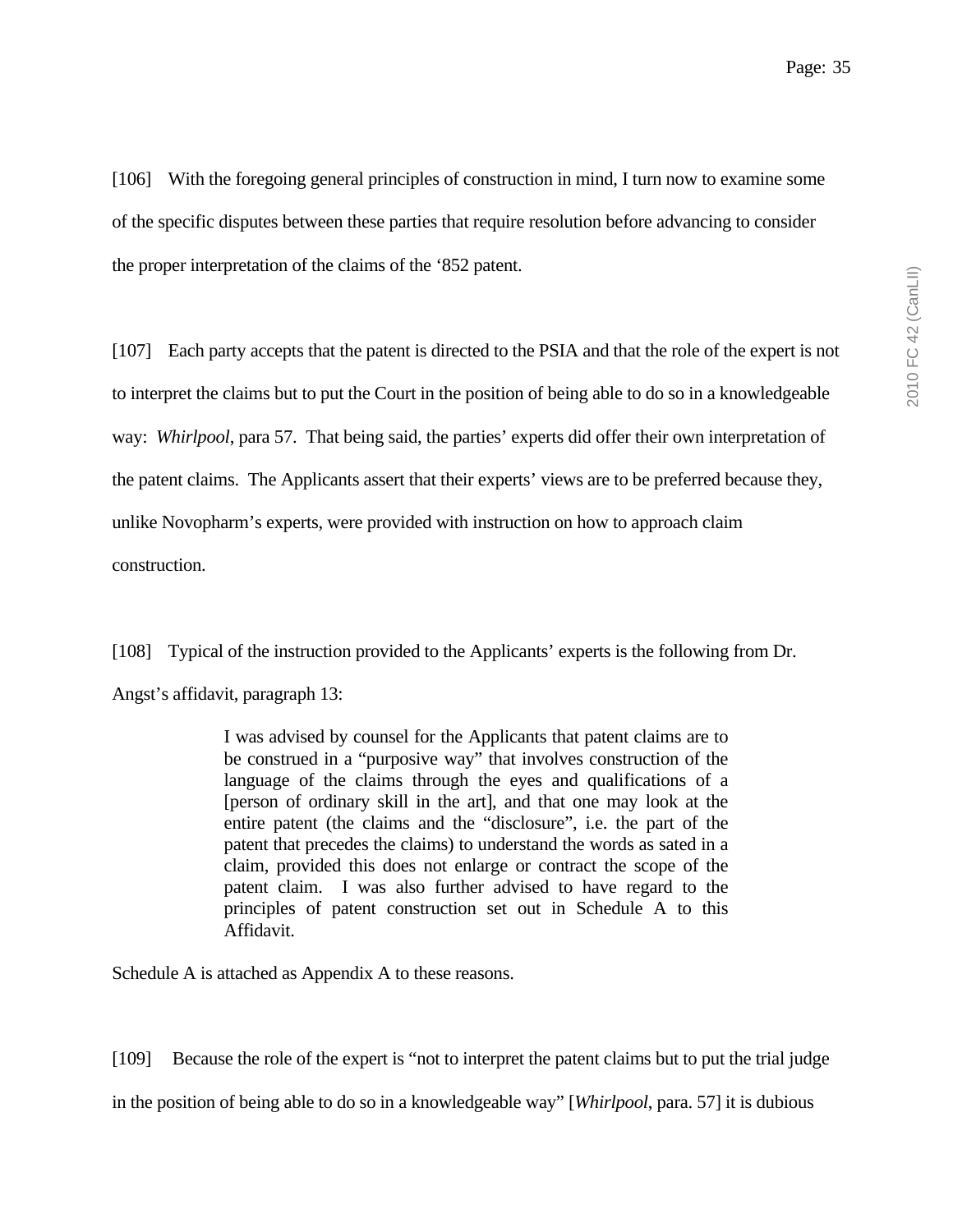that the direction on patent construction provided to an expert will result in an opinion that is to be preferred to the opinion of an equally qualified expert who has not been given such instruction. The Applicants suggest that Novopharm's experts, not having been provided with the principles of

patent construction, failed to approach the patent with a mind willing to understand. I find no evidence to support that assertion.

[110] The mind willing to understand was a phrase first coined by Justice Chitty in *Lister v. Norton Brothers and Co., supra* at p. 203. I agree with Novopharm that the phrase must be understood in the context in which it was said. The phrase means no more than that the claim must be construed in a manner fair to the inventor whose expertise is not language but the science that underlies the invention. This is evident from Justice Chitty's judgment.

> It certainly ought not to be construed malevolently, I will not say it ought to be construed benevolently; I do say it ought to be construed fairly. It must be read by a mind willing to understand and not by a mind desirous of misunderstanding. Inventors and those who assist them are seldom skilled adepts in the use of language; faults of expression may be got over where there is no substantial doubt as to the meaning. The persons to whom a specification is particularly addressed are those who are conversant with the business to which the invention relates. The specification is sufficient if a person with ordinary skill and intelligence in the business can understand the directions and work upon them without experiments. The specifications must define in reasonable terms the ambit of the invention, and thus give fair warning to the public what the invention is for which the monopoly is claimed.

[111] The second area of disagreement between the parties is whether one should consider the disclosure when construing the patent's claims. Novopharm submits that the claims are clear and unambiguous. It submits that the proper approach to the construction of the claims is to first look to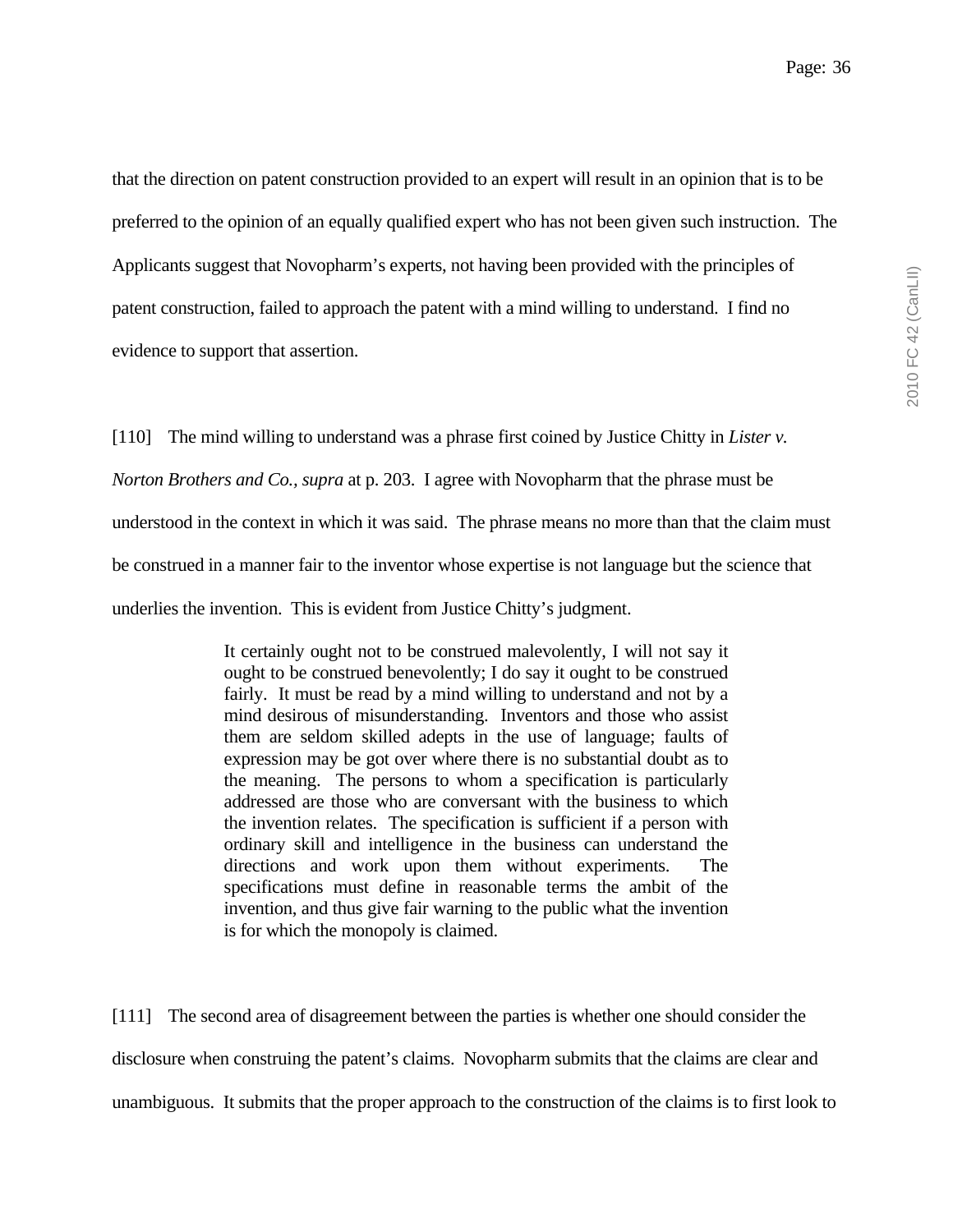the claims at issue, then to their dependent claims and lastly to the disclosure if there is any ambiguity or uncertainty with respect to the meaning of the claims. The Applicants submit that is not the correct approach. They submit that the claims must be considered in the context of the patent as a whole and that the Court must consider the disclosure including the examples and drawings contained therein.

[112] There appears to be judicial support for both approaches. The Applicants point to the following passage at para. 52 of *Whirlpool* as support for its position that it is improper to construe claims without having regard to the disclosure.

> I have already given my reasons for concluding that to the extent the appellants are arguing for a simple "dictionary" approach to construction of the '803 claims, it must be rejected. In *Western Electric Co. v. Baldwin International Radio of Canada*, [1934] S.C.R. 570, the Court cited earlier authority dealing with the word "conduit" as used in a patent claim. Duff C.J. at p. 572 accepted the proposition that "[y]ou are not to look into the dictionary to see what 'conduit' means, but you are to look at the specification in order to see the sense in which the patentees have used it". In *Consolboard, supra*, as mentioned, Dickson J. considered that the whole of the specification (including the disclosure and the claims) should be looked at "to ascertain the nature of the invention" (p. 520). To the same effect is the statement of Taschereau J. in *Metalliflex Ltd. v. Rodi & Wienenberger Aktiengesellschaft,* [1961] S.C.R. 117, at p. 122:

> > The claims, of course, must be construed with reference to the entire specifications, and the latter may therefore be considered in order to assist in apprehending and construing a claim, but the patentee may not be allowed to expand his monopoly specifically expressed in the claims "by borrowing this or that gloss from other parts of the specifications".

More recently, Hayhurst, *supra*, at p. 190, cautioned that "[t]erms must be read in context, and it is therefore unsafe in many instances to conclude that a term is plain and unambiguous without a careful review of the specification". In my view, it was perfectly permissible for the trial judge to look at the rest of the specification, including the drawing, to understand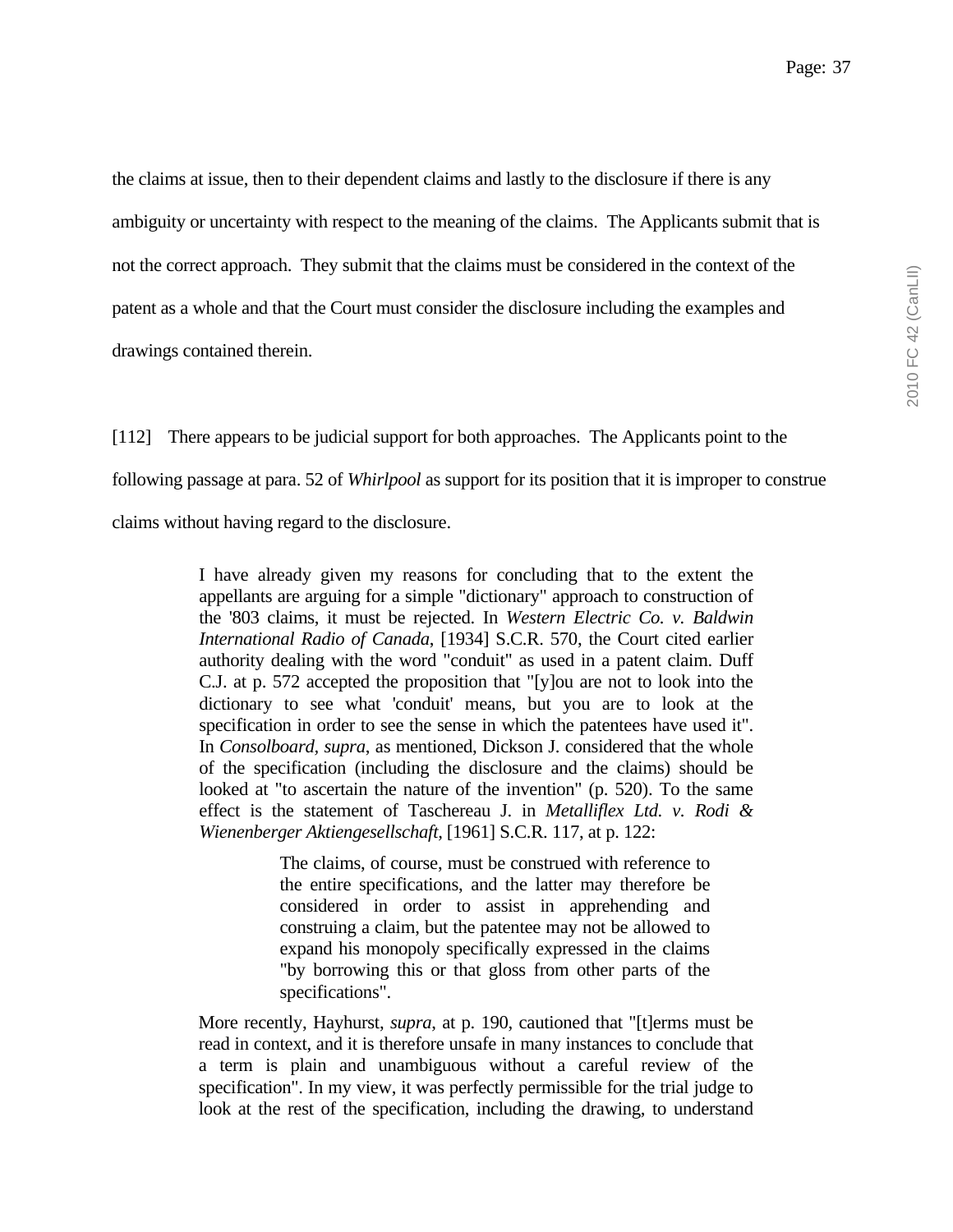what was meant by the word "vane" in the claims, but not to enlarge or contract the scope of the claim as written and thus understood.

[113] Novopharm relies on the following passage at para. 30 of *Dableh v. Ontario Hydro*, [1996]

3 F.C. 751:

It is a matter of settled law that recourse to the disclosure portion of the specification is: (1) permissible to assist in understanding the terms used in the claims; (2) unnecessary where the words are plain and unambiguous; and (3) improper to vary the scope or ambit of the claims. It is equally clear that where the words used in the claims are clear and unambiguous, they must not be narrowed or limited to a patent's preferred embodiment.

[cited authorities omitted]

[114] Novopharm brought the attention of the Court to many other passages from other decisions,

including the following from *Martinray Industries Ltd. v. Fabricants National Dagendor* 

*Manufacturing Ltd.* (1991), 41 C.P.R. (3d) 1 (F.C.T.D.) at 31-32:

… a patent is limited to what is stated in the claims, without covering what is described in the specification, and the courts are not required to redraft the claims of a patent: the inventor must bear the consequences if it is badly drafted. Further, in interpreting the claims of a patent, while reference may be made to the specification in order to understand the terms used in the claims, there is no reason to make such reference if the claim is worded in language that contains no ambiguity, and it will then be completely inappropriate to refer to the specification if in so doing the result is to alter the scope or ambit of the claims ….

[emphasis added]

[115] In my view, the whole of the specification (including the disclosure and the claims) may be examined to ascertain the nature of the invention. Where the words of the claims are plain and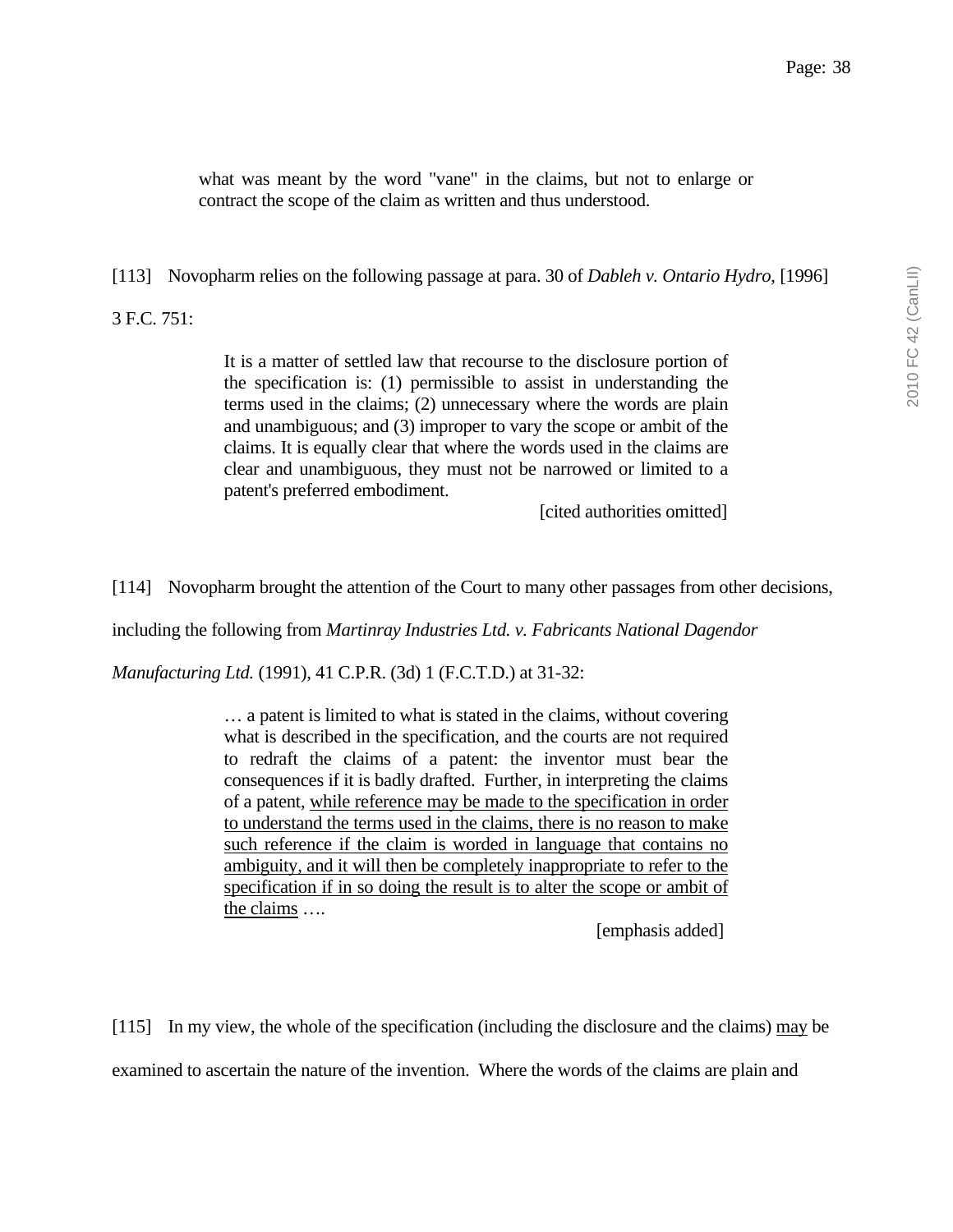unambiguous and capable of only one interpretation by a person skilled in the art, recourse to the disclosure is unnecessary. This is not to say that the interpreter should not examine the disclosure. In my view, one should do so, but with caution. Recourse may be had to the disclosure for the purpose of confirming the interpretation arrived at from examining the claims alone or to disclose an ambiguity in the language of the claims that was not otherwise evident. However, the patentee cannot expand the monopoly specifically expressed in the claims by borrowing phrases from the disclosure and placing them into the language of the claims.

[116] I agree with Novopharm that when one looks beyond the language of the claims at issue one ought first look at the dependent claims as an aid to interpreting the independent claims, before one resorts to the disclosure.

[117] The importance of the dependent claims when interpreting the independent claims is evident from the following observations made by Justice Pelletier in *Halford v. Seed Hawk Inc.*, 2004 FC 88 regarding the relationship between dependent and independent claims.

> 90. Section 24 of the *Patent Rules*, C.R.C. 1978, c. 1250, as they stood at the date the patent was issued, reads as follows:

24. Claims must be complete independently of any reference to any document referred to in the disclosure; a broader claim should precede a narrower, and any additional characteristic described in a narrower claim should be added to those described in a broader claim by referring to the broader claim by number.

It is apparent that a "broader" claim is an independent claim relative to the "narrower" claim, which incorporates it, and is dependent upon it. The relationship of dependent and independent claims is dealt with more explicitly in section 87 of the current *Patent Rules* SOR/96-423, which, in my view, makes explicit that which was implicit in the former rules: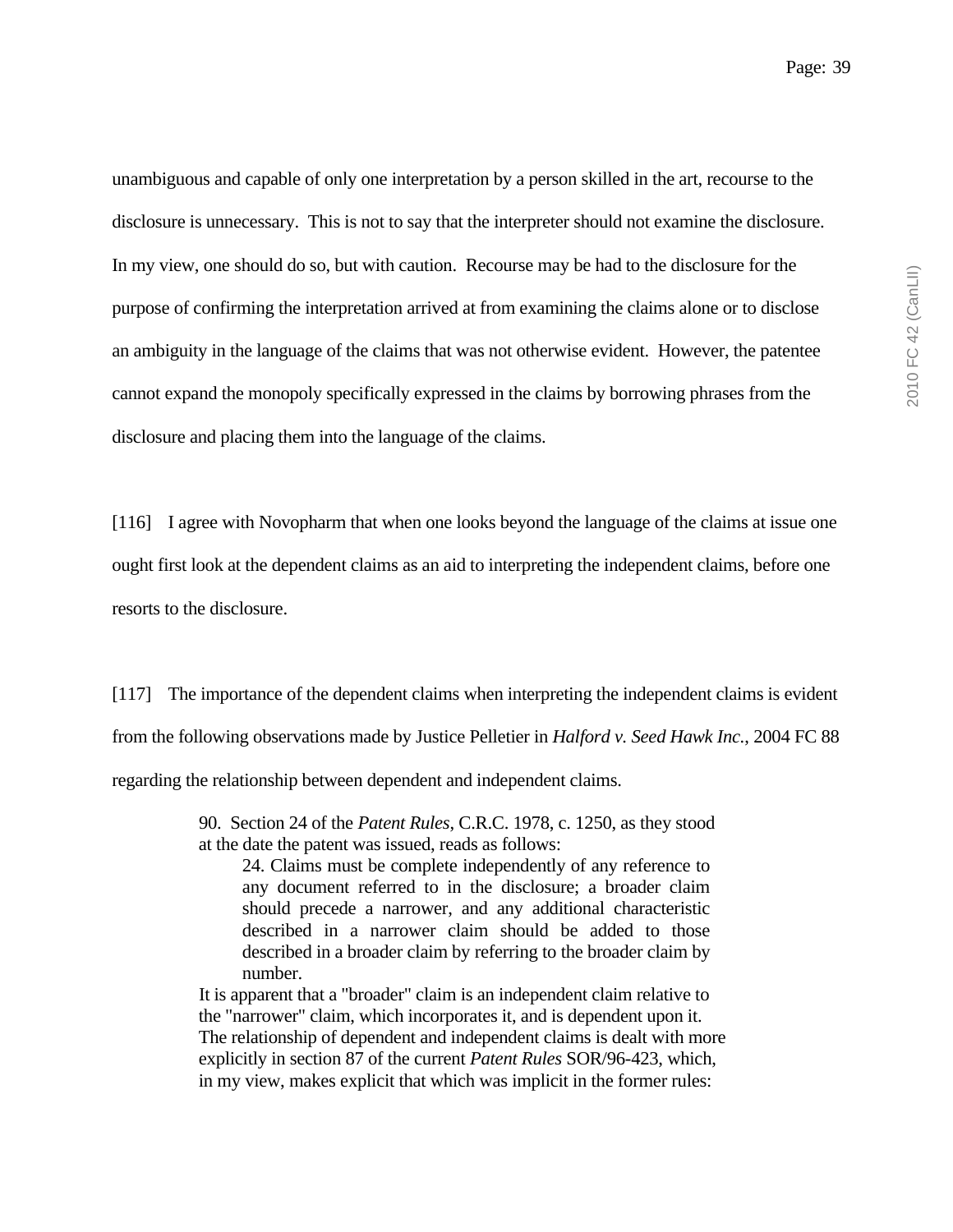87(1) Subject to subsection (2), any claim that includes all the features of one or more other claims (in this section referred to as a "dependent claim") shall refer by number to the other claim or claims and shall state the additional features claimed.

(2) A dependent claim may only refer to a preceding claim or claims.

(3) Any dependent claim shall be understood as including all the limitations contained in the claim to which it refers or, if the dependent claim refers to more than one other claim, all the limitations contained in the particular claim or claims in relation to which it is considered.

91. It is clear from section 87 of the *Patent Rules* that a dependent claim includes all the features and limitations of the claim which it incorporates by reference. As a result, the independent claim cannot be given a construction which is inconsistent with the claims which are dependent upon it. My colleague Campbell J. adopted this reasoning in *Heffco Inc. v. Dreco Energy Services Ltd.* (1997), 73 C.P.R. (3d) 284, at page 298.

95. The corollary of this principle is that independent claims must be construed in a manner consistent with their dependent claims. In *Southwall Technologies v. Cardinal I.G. Co*., 54 F. 3d 1570 (U.S.C.A. Fed. Cir. 1995), the Court held at p. 1579:

….

Interpretation of a disputed claim term requires reference not only to the specification and prosecution history, but also to other claims ... The fact that we must look to other claims using the same term when interpreting a term in an asserted claim mandates that the term be interpreted consistently in all claims. ... (examining use of term "standard" in non asserted claims to interpret same term in asserted claims.)

96. This extends not only to the consistent use of terms, but also to internal consistency between independent and dependent claims.

[emphasis added]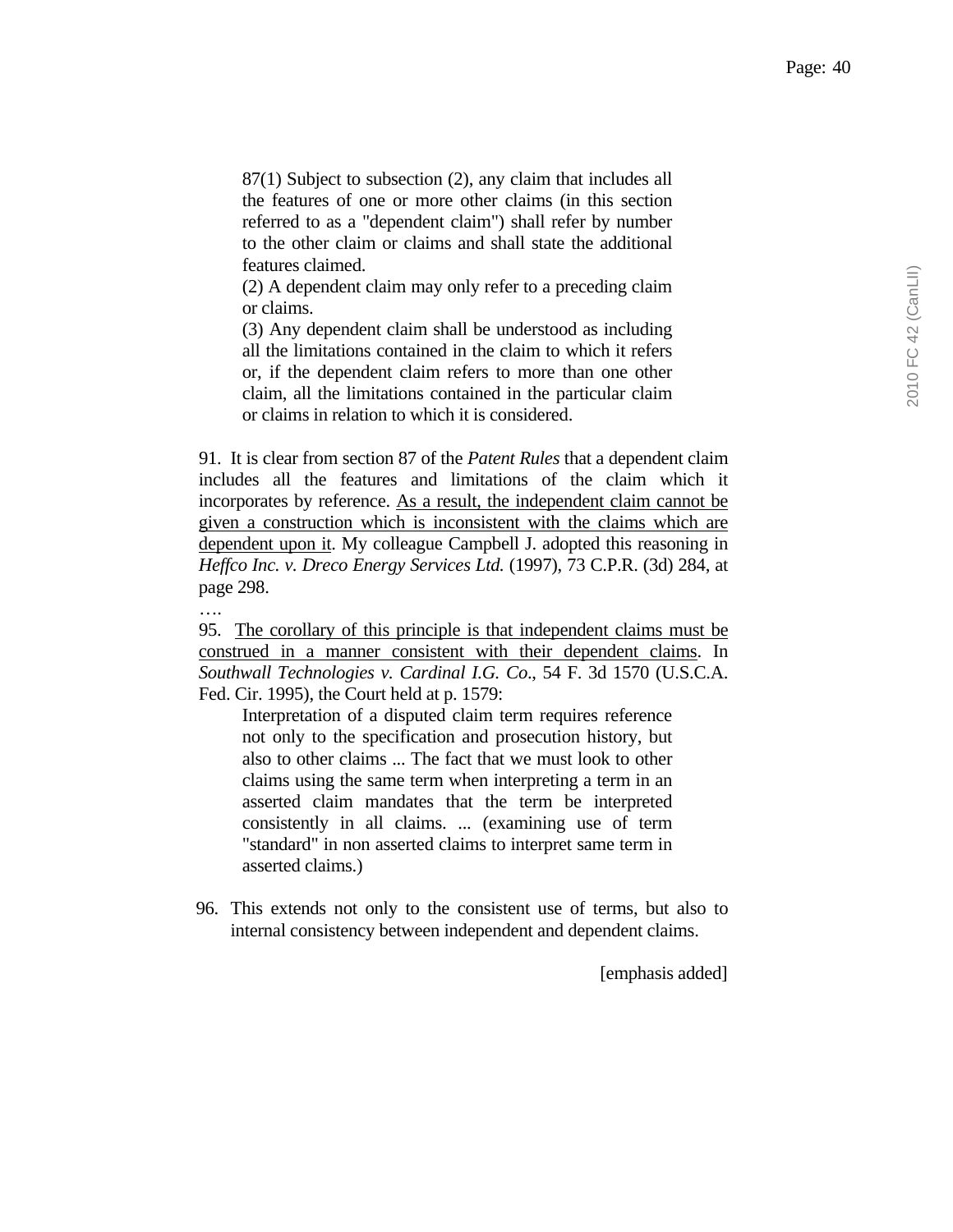[118] If one considers the disclosure before considering the dependent claims, one runs a risk of forming an opinion as to the proper construction of the independent claims based on the content of the disclosure when that interpretation is not supported by or may, in fact, be contrary to the dependent claims.

[119] I do not take the Supreme Court of Canada to be saying that in every case one must examine the disclosure prior to construing the claims of the patent; rather, I take the Court in *Whirlpool* and *Free World Trust* to be raising a caution that one should not reach a firm conclusion as to the meaning of the words in the claims being construed without having tested one's initial interpretation against the words of the disclosure. When that is done, if the disclosure suggests another interpretation of the terms used in the claims, then resort to the meanings given in the disclosure is proper, subject to the proviso that the invention that is protected is what is expressed in the claims which cannot be added to by anything mentioned in the disclosure that has not found its way into the claims as drafted. As was noted by Justice Taschereau in *Metalliflex Ltd. v. Rodi & Wienenberger Aktiengesellschaft*, [1961] S.C.R. 117, at p. 122:

> The claims, of course, must be construed with reference to the entire specifications, and the latter may therefore be considered in order to assist in apprehending and construing a claim, but the patentee may not be allowed to expand his monopoly specifically expressed in the claims "by borrowing this or that gloss from other parts of the specifications".

> > [emphasis added]

Mr. Stainsby, counsel for Novopharm, put that principal more colourfully when he said in his oral submissions that the "jurisprudence does not permit an unescorted and unchaperoned romp through the disclosure." I agree.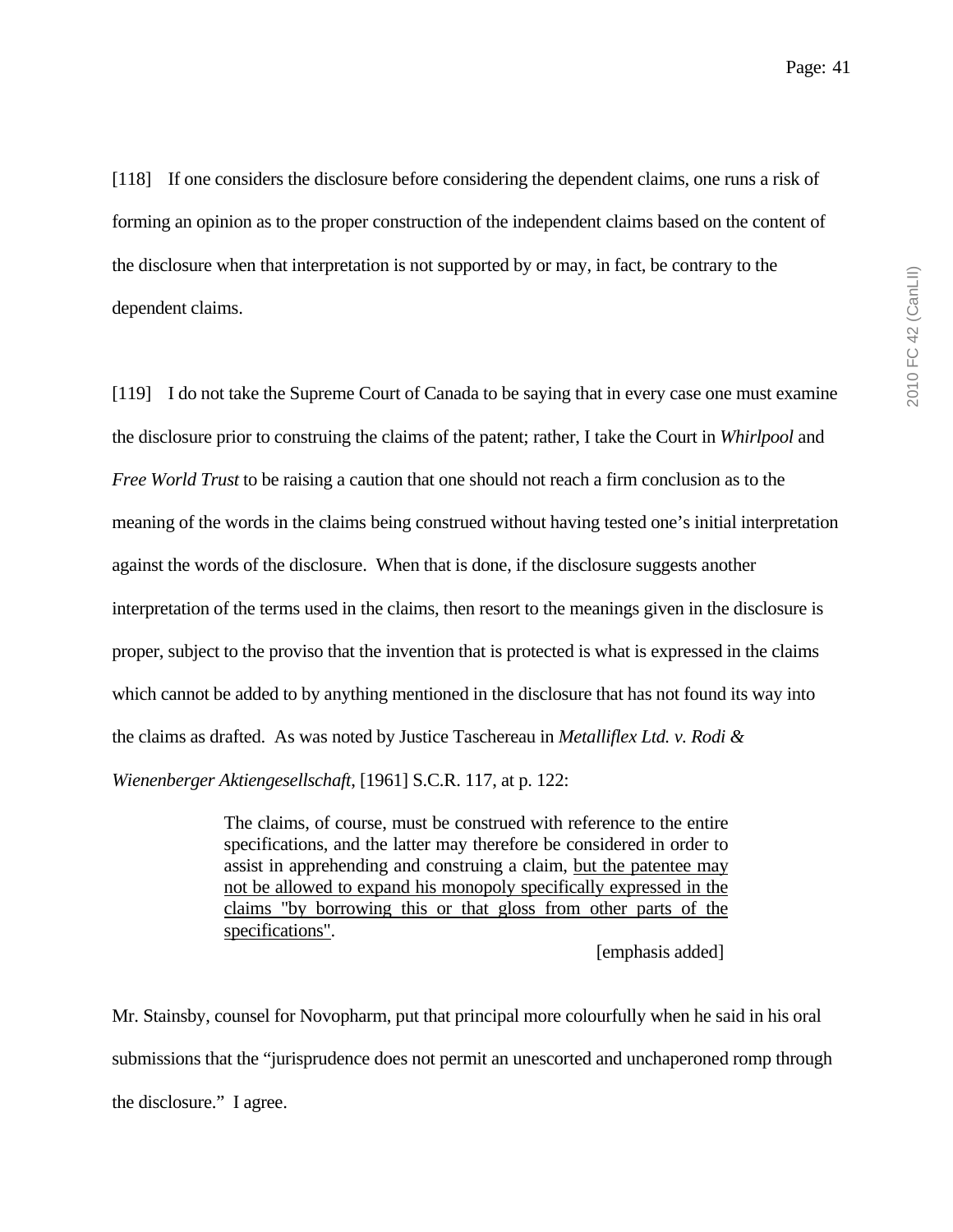[120] The purpose of claim construction, at the end of the exercise, is to ascertain what exactly is contained within the garden bounded by the fences set out by the inventor. To wander afield, outside the garden's fences, picking sunflowers and petunias, and then say the garden is a flower garden, when all that one can see when standing within the garden's fences are red zinnias, illustrates why one must first have some view of the scope of the garden from the inside before one traipses through the adjoining fields seeking clarification or confirmation of the nature of the garden. Without such an initial view, one may inappropriately borrow the flora outside to define that which grows inside the fence. In short, one should not take an unescorted and unchaperoned romp through the disclosure; one must have a guide or compass which one obtains from first examining all of the claims of the patent.

[121] In this case I find that none of the experts took a proper approach to construction. The Applicants' experts failed to come to any view as to the meaning of the claims at issue before turning to the disclosure. This, in my view, was largely due to the instruction they were given and to the fact that they virtually ignored the dependent claims of the patent. This failure led them to the view that "dose" as used in the disclosure referred to "plasma concentration" whereas they admitted in cross-examination that the word "dose" as used elsewhere in the dependent claims referred to "amount". There is a presumption that words, and especially terms of art, used in a patent, are presumed to have the same meaning, unless the context requires it to be otherwise. As a result, I give little weight to these experts' interpretation of the patent's claims.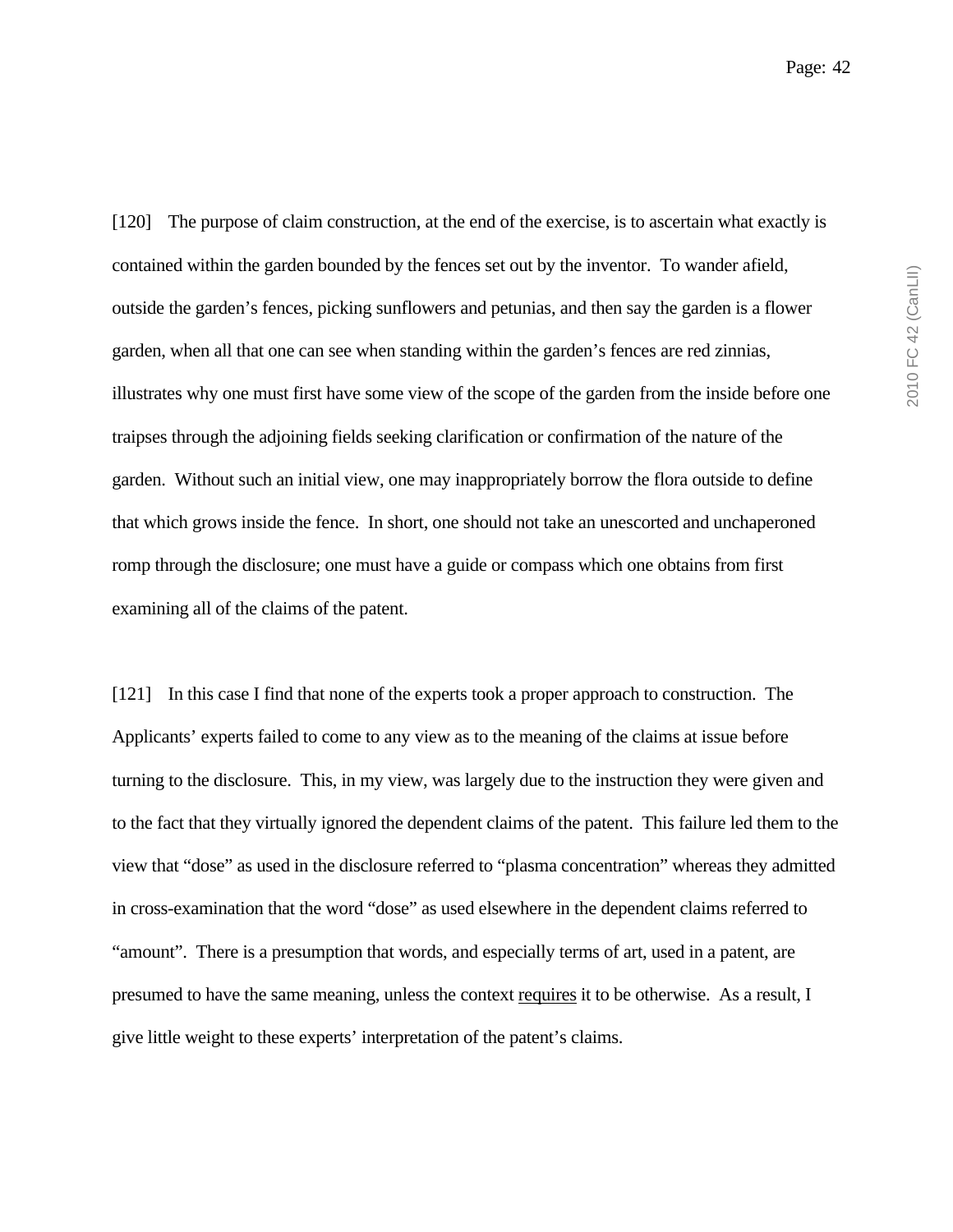[122] Novopharm's experts, with the exception of Dr. Rhodes, failed to consider the disclosure at all in reaching their interpretation of the disputed terms. As such, I approach their interpretation of the '852 patent claims with significant caution.

[123] The Applicants submit that their experts are more credible and thus their opinions ought to be given greater weight. They point out that Novopharm's experts were directed to focus on the three independent claims and not the disclosure. This observation is accepted and, as noted above, it results in the Court examining their opinions with caution. The Applicants also submit that there are portions of the affidavits of Novopharm's experts where the language used tracks the language of another's affidavit. The Applicants brought the Court's attention to previous decisions where the independence of expert witnesses was assessed in light of the overlapping language: *Merck & Co. Inc. v. Apotex Inc.*, 2004 FC 567 at para. 16; *Lundbeck Canada Inc. v. Genpharm ULC*, 2009 FC 146 at para. 75; and *Eli Lilly Canada Inc. v. Apotex Inc.*, 2007 FC 455 at paras. 203-205.

[124] Each of Novopharm's experts, to the extent that they were cross-examined on these similarities, attested that they agreed with the impugned statements in their affidavits. Novopharm's witnesses candidly admitted that the final work product was a collaborative effort between themselves and the lawyers for Novopharm. In some cases, the expert prepared a first draft of the affidavit, and in other cases it appears that counsel did a first draft after discussing with the expert his opinion on the matters on which he had been asked to opine. The experts never had put to them in cross-examination the suggestion made at the hearing that, based on the similarity of the words used in some parts of the affidavits, the thoughts expressed were not those of the affiant.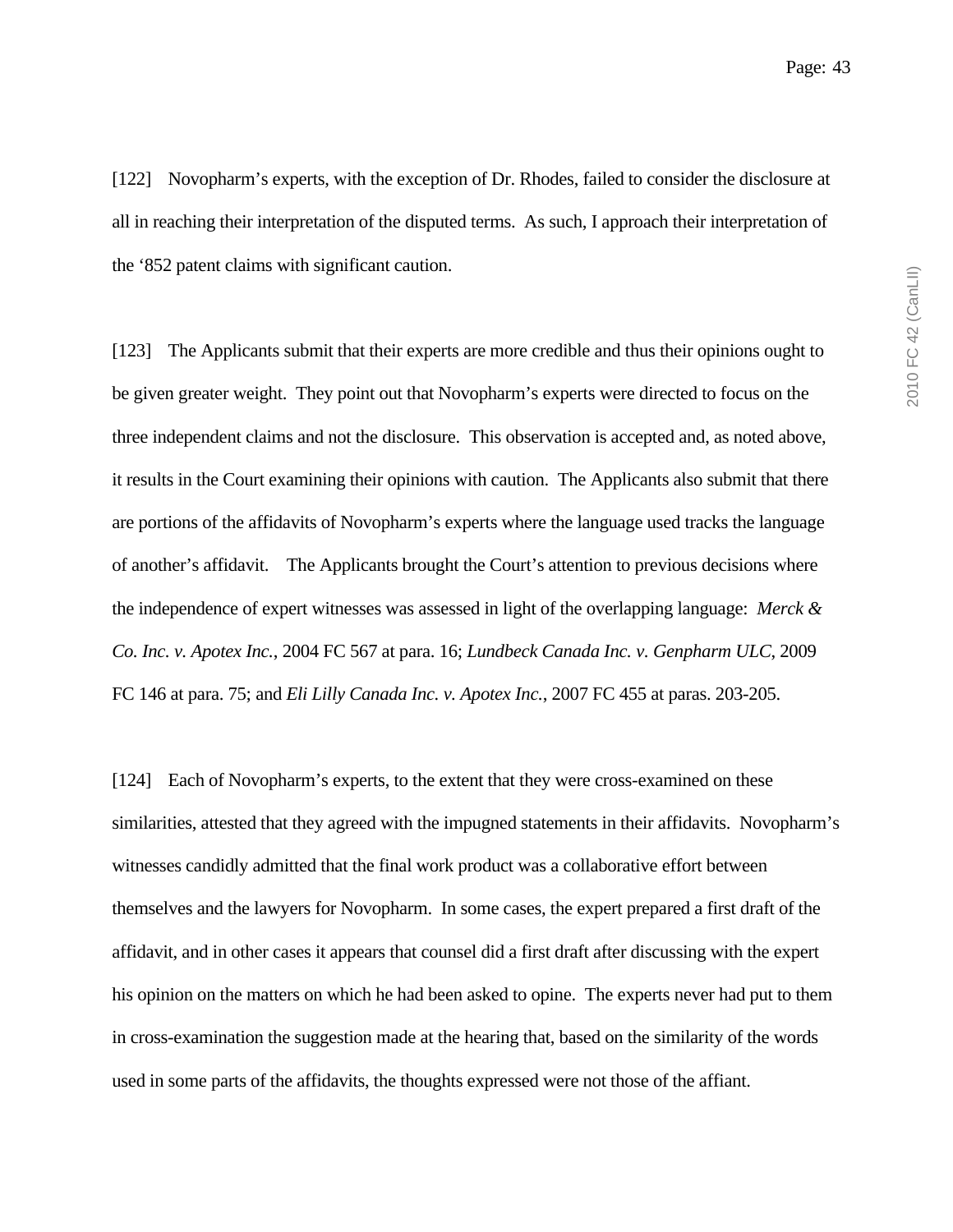[125] The Federal Court of Appeal in *Green v. Canada (Treasury Board)*, [2000] F.C.J. No. 379 at para. 25 (F.C.A.) (QL) at para. 25, summarized the principle in *Browne v. Dunn* (1893), 6 R. 67 (H.L.) as follows:

> Browne v. Dunn stands for a rule of evidence that where the credibility of a witness is to be impeached by evidence that contradicts his testimony, the witness must be given a fair opportunity to explain the discrepancy. This is a rule grounded in fairness and reason. Its application depends upon the circumstances of the case. The trier of fact is always entitled to disbelieve or reject any evidence that is presented (J. Sopinka, S.N. Lederman and A.W. Bryant, The Law of Evidence in Canada, 2nd ed., (Toronto: Butterworths, 1999) at 954-957).

[126] The rule in *Browne v. Dunn* does not strictly apply in these circumstances because there is no contradictory evidence the Applicants rely upon that was not put to the witnesses. Nonetheless, fairness and reason dictate that when a party proposes to make a submission that the words contained in a sworn affidavit are those of another and do not express the views of the affiant, that proposition ought to be squarely put to the affiant in order that he has an opportunity to respond.

[127] Although there are some similarities in the language used in the affidavits of Novopharm's experts, it is not to an extent that causes me to question the bona fides of their experts' views in light of the considerations above expressed.

[128] Lastly, before turning to the construction of the claims, I will deal with a submission made by both parties that the other has changed its position regarding the nature of the '852 patent.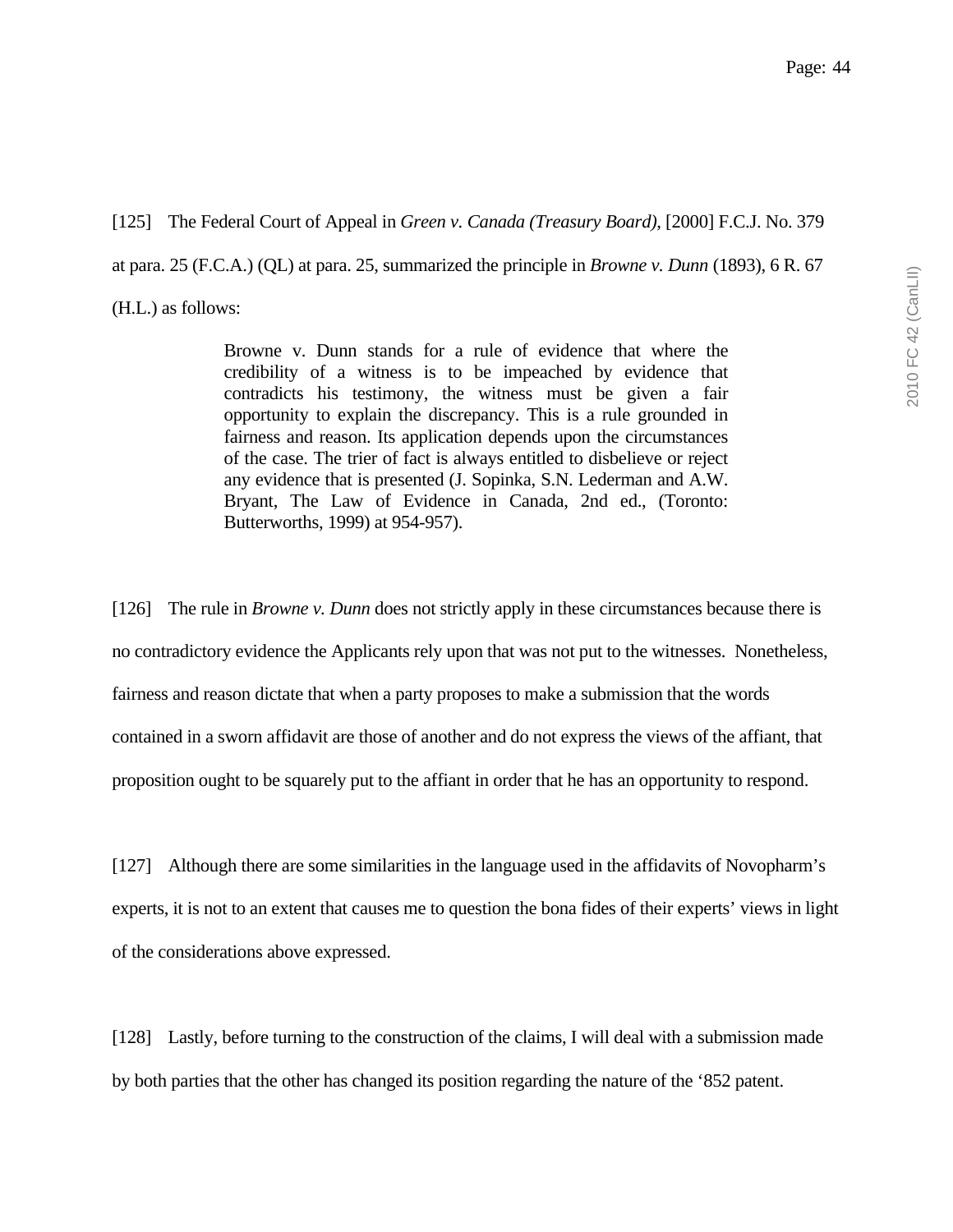[129] The Applicants point to page 6 of Novopharm's NOA and submit that it is clear that Novopharm's position in the NOA was that "in a sustained-ascending dose" relates to the amount of methylphenidate that the composition discharges over time, i.e. its "release rate" or dissolution profile; whereas it submits that Novopharm in its memorandum is now taking the position that "dose" means "amount". The passages to which the Court's attention was directed in the NOA, are these:

> As is clear from the language of the claims and in particular the use of the words "composition", "releasing" and "dose", this essential element of the claims relates to the amount of methylphenidate that the composition discharges over time, i.e. its dissolution profile.

> All of the claims of the 852 Patent require that the rate of methylphenidate released from the composition must ascend (i.e. increase) in a sustained manner over time, as described above.

> As a result, a person skilled in the art would understand, as of the publication date of the 852 Patent, that all of its claims are directed to the use of a composition or dosage form that releases methylphenidate in a sustained-ascending dose over time. A person of skill in the art would understand this to mean that the claimed dosage form would release increasing amounts of methylphenidate over time in, for example, *in vitro* dissolution studies.

…

The language of the claims therefore describes the behaviour of the composition with regard to the composition's release rate of methylphenidate.

[130] Novopharm submits that the NOA is broadly drafted because it is confined to the allegations it made therein. It points to the following at page 5 of the NOA and submits that it is clearly the same position taken by it in its memorandum.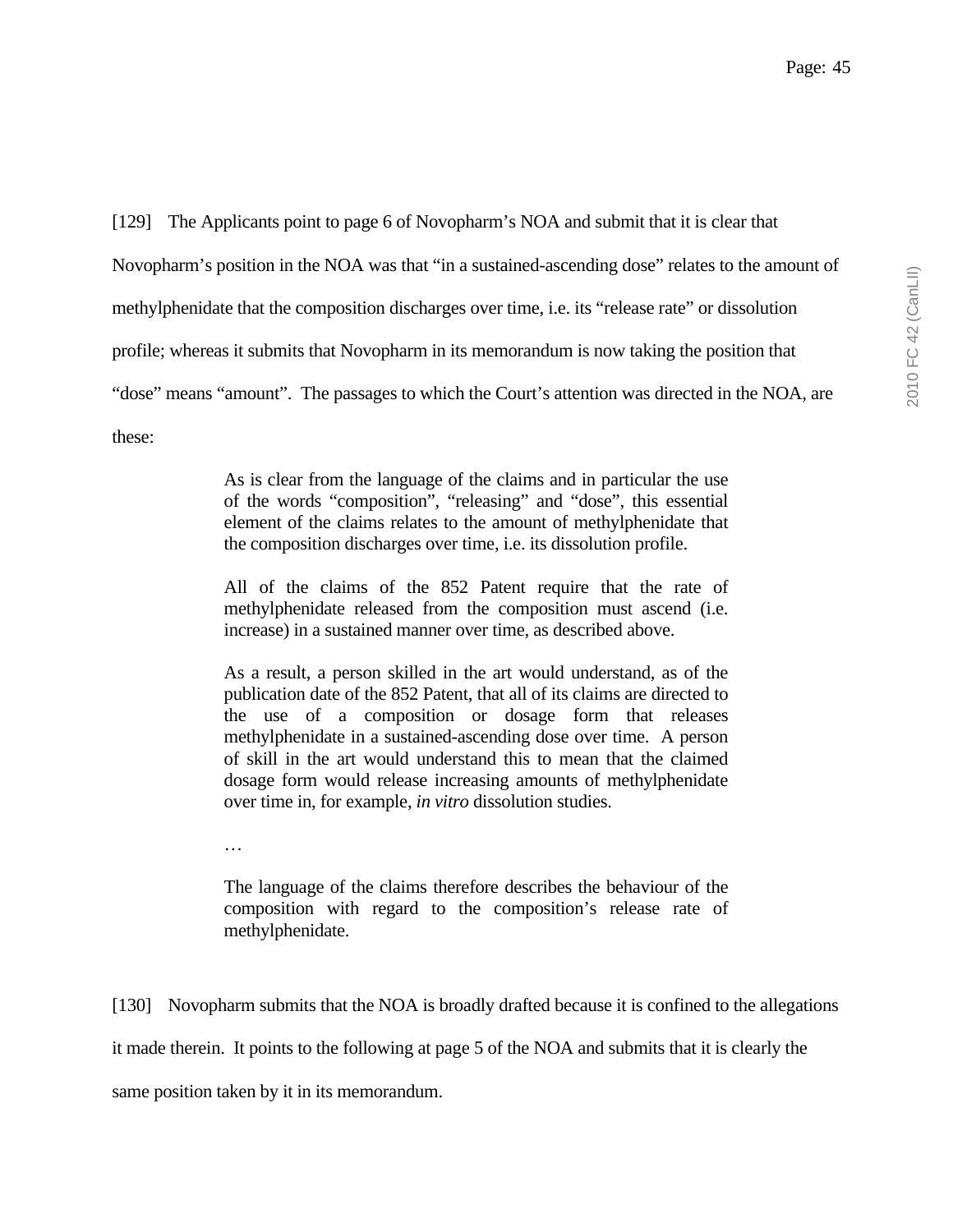Page: 46

All of the claims of the 852 Patent claim the use of a dosage form that releases methylphenidate or a pharmaceutically acceptable salt thereof in progressively increasing amounts. In other words, the amount of methylphenidate released from the composition in a given time period (e.g. one hour) will be less than the amount released from the composition in the subsequent time period.

For example, if the composition released 1.2 mg of methylphenidate over a one hour time period, then it would have to release more than 1.2 mg (e.g. 1.3 mg) in the subsequent one hour time period in order to exhibit a sustained-ascending dose over time.

[131] I am satisfied that the position Novopharm took in the NOA is consistent with that advanced

before the Court, namely, that the phrase "in a sustained-ascending dose over time" as used in the

'852 patent refers to the amount of methylphenidate that is released from the dosage form, or

composition, in successive time periods.

[132] In a similar fashion, Novopharm submitted that the Applicants had changed their characterization of the import of the '852 patent, after receiving its detailed information concerning the Novopharm Product. It submits that the Applicants' position changed from alleging that the patent is a composition patent related to the use of a composition. It points to paragraph 10 of the Notice of Application where the Applicants allege as follows:

> The invention of the 852 Patent relates to novel compositions of methylphenidate hydrochloride and its use in the treatment of attention-deficit disorder.

[133] At paragraph 32 of their memorandum, the Applicants state:

The 852 Patent claims a new use of a methylphenidate composition that releases methylphenidate in such a way that results in the plasma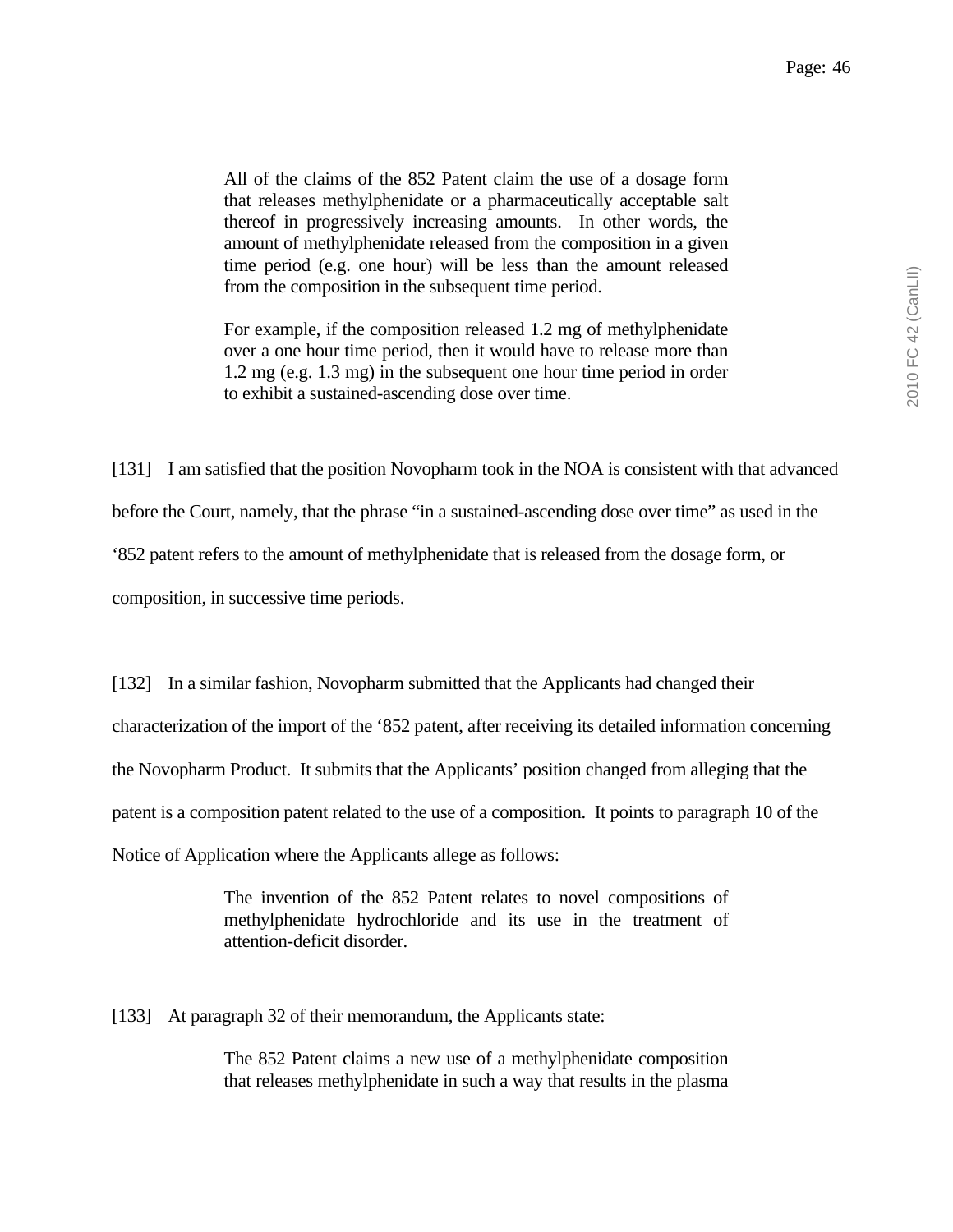concentration ascending over time, which regulates tolerance to methylphenidate.

[134] In my view, it cannot be said that the Applicants' position has changed from one document to the other. In my opinion, it is more accurate to state that the Applicants' general position, as set out in their Notice of Application, was worded with specificity in their memorandum of argument.

[135] Accordingly, I give no weight to either party's submission that the other has changed its

interpretation of the claims of the '852 patent.

# **THE INTERPRETATION OF THE CLAIMS OF THE '852 PATENT**

[136] The three independent claims, claims 1, 41 and 78, of the '852 patent are quite similar in

their construction. For ease of reference they are repeated.

1. Use of composition comprising 100 ng to 500 mg methylphenidate or a pharmaceutically acceptable salt thereof, together with a pharmaceutically acceptable carrier, the composition releasing methylphenidate or a pharmaceutically acceptable salt thereof in a sustained-ascending dose over time, for regulation of tolerance to methylphenidate or a pharmaceutically acceptable salt.

41. Use of composition comprising 100 ng to 500 mg methylphenidate or a pharmaceutically acceptable salt thereof, together with a pharmaceutically acceptable carrier, the composition releasing methylphenidate or a pharmaceutically acceptable salt thereof in a sustained-ascending dose over a period greater than 6 hours and up to 12 hours, for the treatment of Attention-Deficit Disorder.

78. Use of composition comprising 100 ng to 500 mg methylphenidate or a pharmaceutically acceptable salt thereof, together with a pharmaceutically acceptable carrier, the composition releasing methylphenidate or a pharmaceutically acceptable salt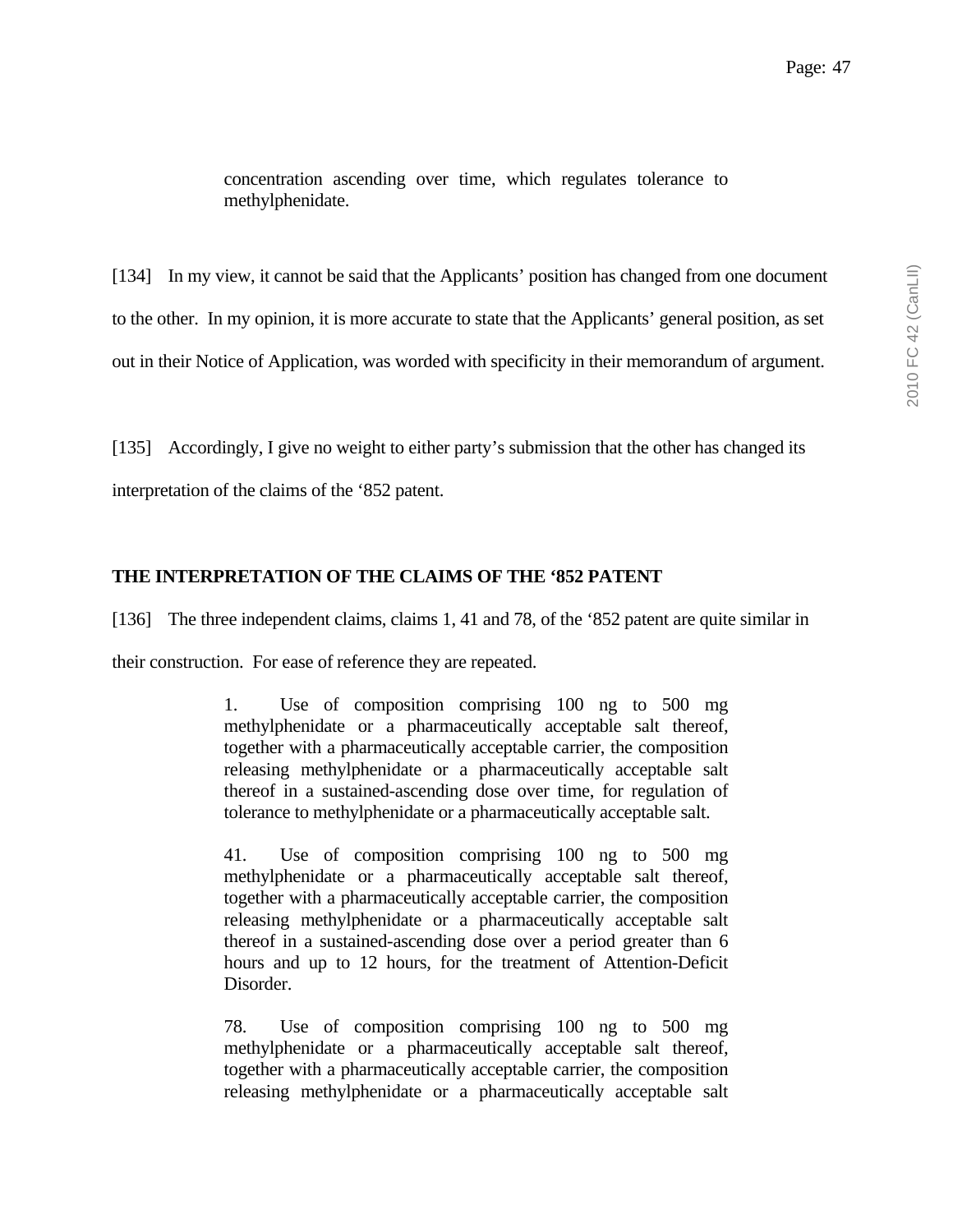thereof in a sustained-ascending dose over time, for treatment of Attention-Deficit Disorder and compensation of acquired tolerance to methylphenidate or a pharmaceutically acceptable salt thereof.

[137] I agree with the Applicants that the essential elements of claim 1 are as follows:

- a. use of a composition
- b. comprising 100 ng to 500 mg methylphenidate
- c. together with a pharmaceutically acceptable carrier
- d. the composition releasing methylphenidate
- e. in a sustained ascending dose over time
- f. for the regulation of tolerance to methylphenidate
- [138] The essential elements of claim 41 are as follows:
	- a. use of a composition
	- b. comprising 100 ng to 500 mg methylphenidate
	- c. together with a pharmaceutically acceptable carrier
	- d. the composition releasing methylphenidate
	- e. in a sustained ascending dose over a period greater than 6 hours and up to 12 hours
	- f. for the treatment of Attention-Deficit Disorder
- [139] The essential elements of claim 78 are as follows:
	- a. use of a composition
	- b. comprising 100 ng to 500 mg methylphenidate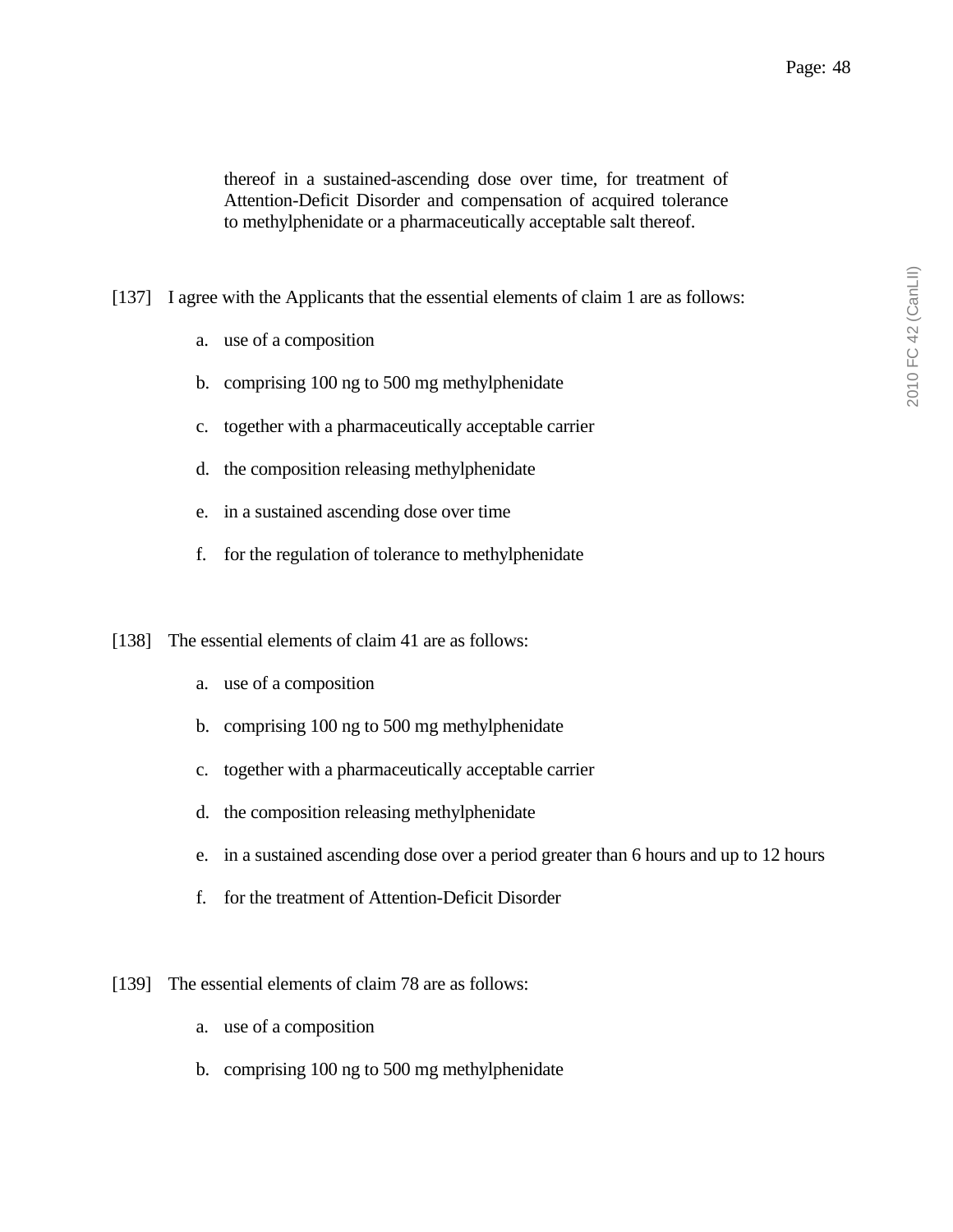- c. together with a pharmaceutically acceptable carrier
- d. the composition releasing methylphenidate
- e. in a sustained ascending dose over a time
- f. for the treatment of Attention-Deficit Disorder and compensation of acquired tolerance to methylphenidate.

[140] These essential elements of the three claims at issue are to be read against the background of the state of the art as it existed on April 9, 1998.

[141] The evidence of the experts of both parties as to the state of the art at that date is not in conflict. The relevant evidence before the Court as to that background may be summarized by the following statements:

- 1. Methylphenidate was known and had been in widespread use since at least the 1950s.
- 2. Prior to the '852 patent, methylphenidate, marketed as Ritalin, was the standard treatment for ADHD.
- 3. The first Ritalin dosage form was an immediate release dosage form and as such it would release all of the active drug in the tablet within minutes after being ingested. The dosage form once ingested would be dissolved in the gastric and intestinal fluids. Following release of the active drug into the GI tract, the drug enters the hepatic system and then the blood stream. Once in the blood stream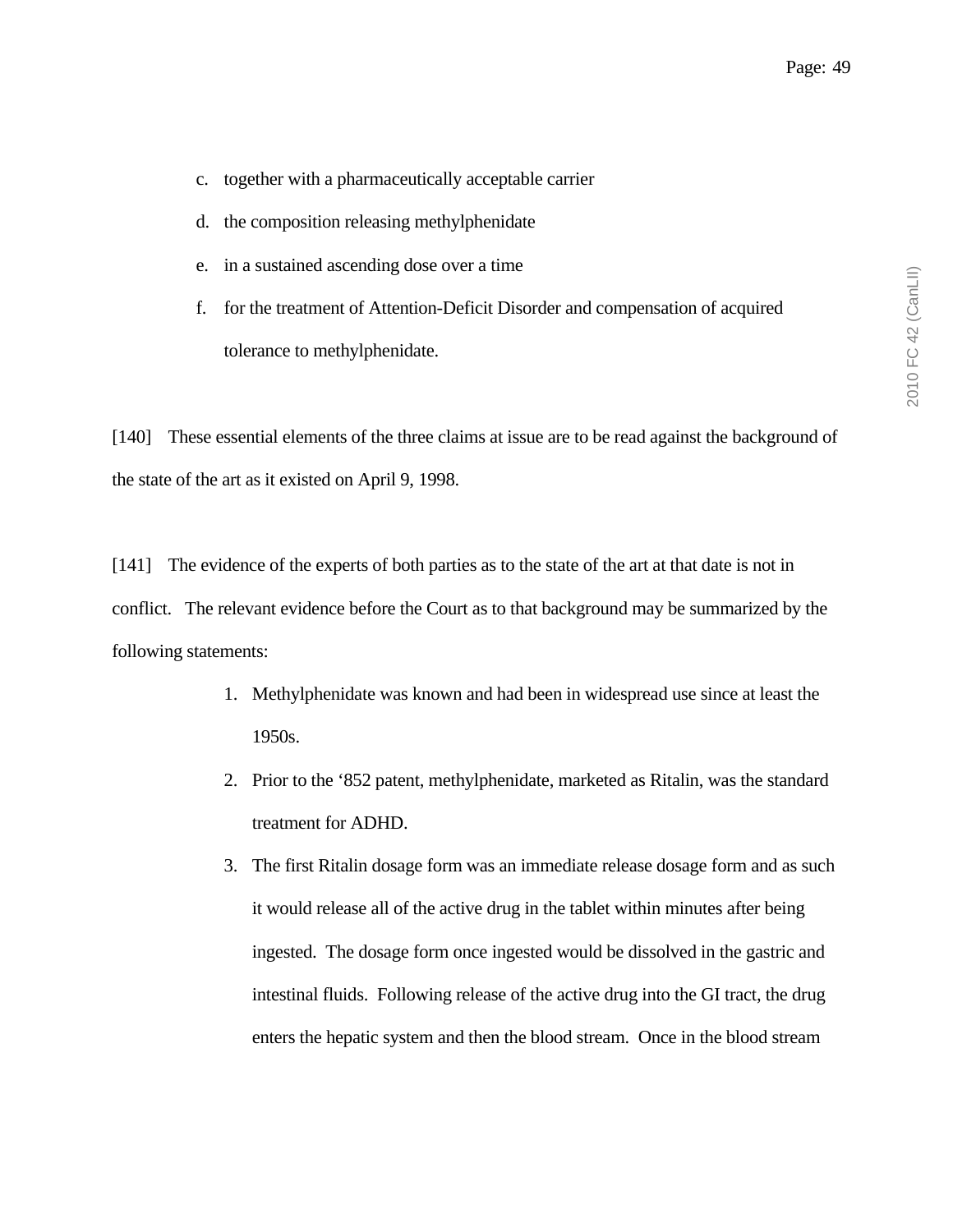the drug finds its way to the central nervous system where it will then have the intended affect on patients with ADHD.

- 4. The amount of methylphenidate in the blood plasma of the patient taking immediate release Ritalin quickly increases after ingestion of the tablet and then deceases as the drug is expelled from the body. The Ritalin would control the ADHD symptoms of the patient for 3 to 5 hours with the peak effectiveness being over the first 1 to 2 hours. The patient would then have to take another tablet of Ritalin in order to control the symptoms. Most patients took between 2 and 3 tablets a day. A graph of the concentration levels of methylphenidate in the patient's blood plasma would show a series of peaks and valleys, with a peak following the ingestion of each tablet.
- 5. A sustained release Ritalin, Ritalin SR, was developed later as a once-a-day alternative to the multiple dose regime of the immediate release Ritalin formulation.
- 6. A sustained release formulation was designed to slow the release of the drug such that the release process rather than being immediate takes place over several hours.
- 7. Ritalin SR releases methylphenidate over several hours and does so with a descending or decreasing rate of drug release over time; however, it results in a relatively constant or flat line level of concentration of methylphenidate in the blood plasma.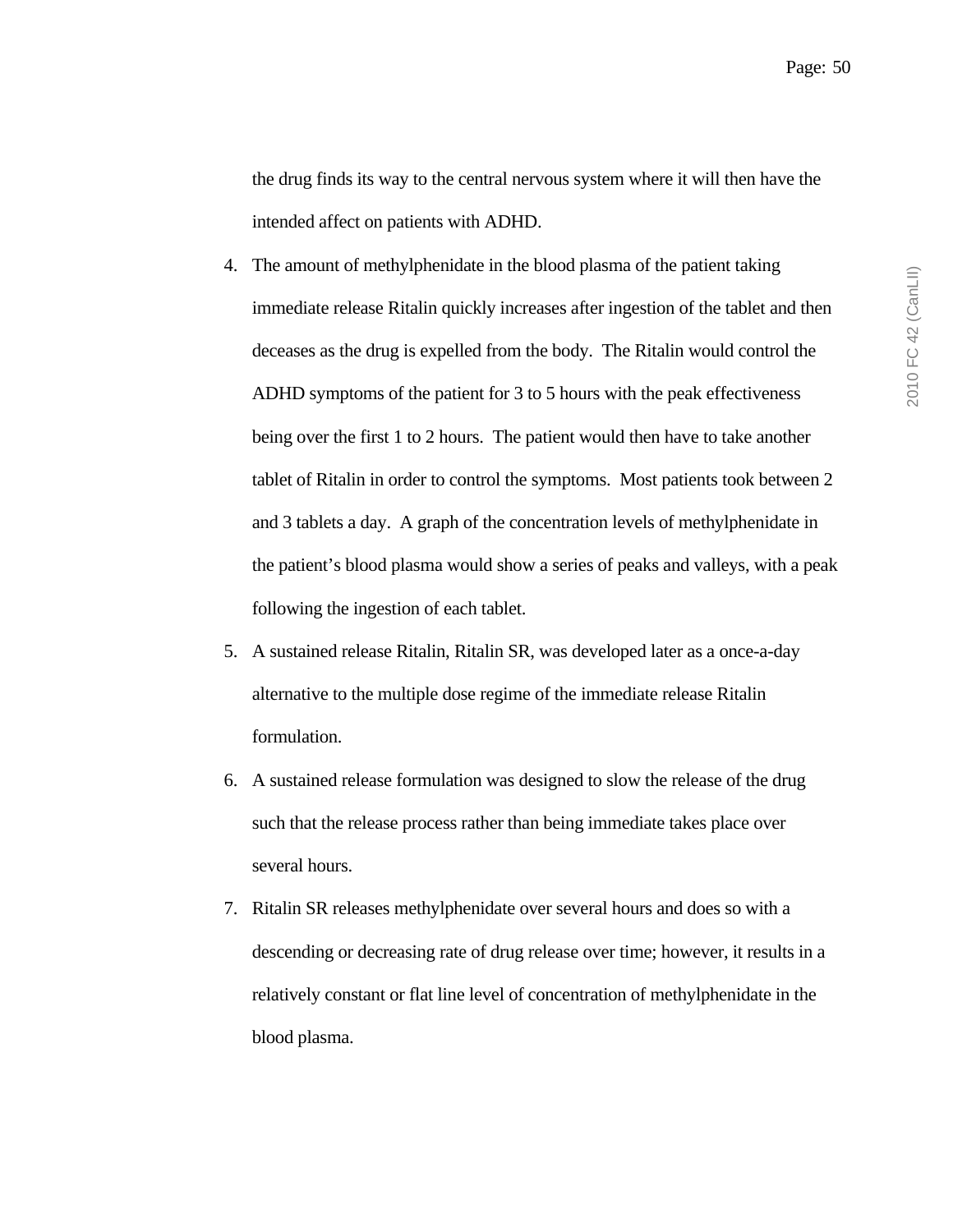8. Ritalin SR was found to be less successful than immediate release Ritalin in treating ADHD.

[142] Given this background to the prior art and the fact that Ritalin SR was not successful as a once-a-day treatment for ADHD, I turn to interpret the claims at issue.

[143] As noted, the Applicants submit that the claims describe an ascending methylphenidate concentration in plasma. Their experts assert that a PSIA would understand that such a concentration would still be a "sustained-ascending" profile even if it declined somewhat during the relevant time period, provided the decline was less than 10 to 15 per cent.

[144] The PSIA would read the three independent claims in the '852 patent as describing something new, something that did not previously exist for the treatment of ADHD. Dr. Straughn states that if the claims are interpreted as the Applicants submit, then they would not necessarily describe anything new. This point is made in the following passages from his affidavit.

> 124. The pharmacokinetic profiles achieved by these release rates of methylphenidate from Ritalin and Ritalin SR are shown in the graph below, taken from: K. Patrick, A. Straughn, et al., The Absorption of Sustained-Release Methylphenidate Formulations Compared to an Immediate-Release Formulation, *Biopharmaceutics* & *Drug Disposition,* Vol. 10, 165-171 (1989).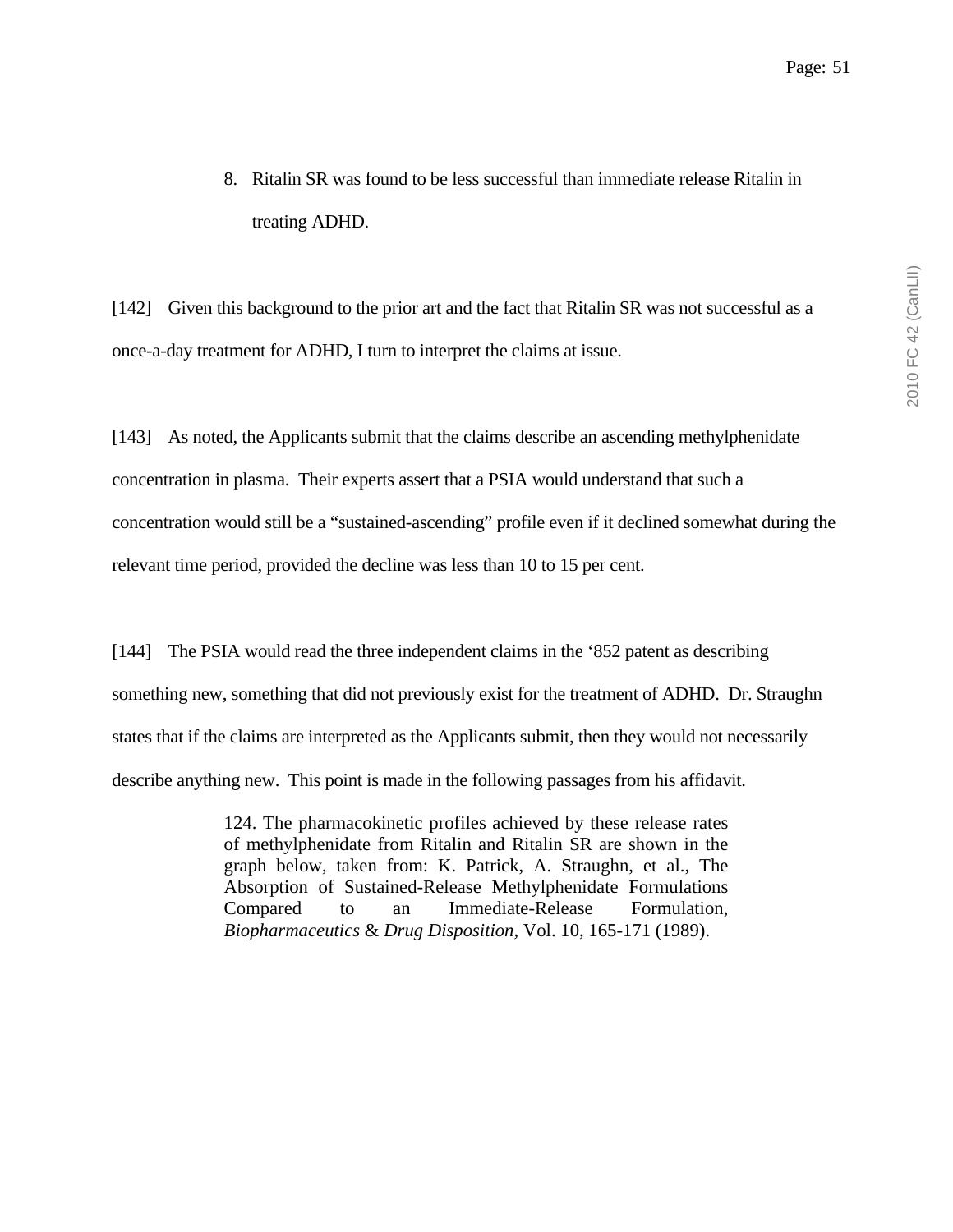

Figure 2. The incan concentration time profiles  $(n = 18)$  for the three formulations of methylphenidate: Product 1, Product 2, Product 3

125. The above graph shows the pharmacokinetic profile for two doses of Ritalin (given at time zero and again at 5 hours and shown as the open squares). As can be seen, the first dose of Ritalin results in a rapid ascent in plasma concentration that peaks just before two hours, and then falls rapidly until the second dose of Ritalin is given. According to the definition of "sustainedascending methylphenidate plasma concentration" adopted by Drs. Patrick, Angst, Davies and Quinn, Ritalin achieves a sustained ascending methylphenidate plasma concentration for almost two hours (the peak of the first dose of Ritalin).

126. The above graph also shows the pharmacokinetic profile achieved by Ritalin SR and a generic version of Ritalin SR, and the two curves are quite similar.

127. As shown in this 1989 paper, both of the sustained-release methylphenidate dosage forms achieved a "sustained-ascending methylphenidate plasma concentration" for approximately four hours, as defined by Drs. Patrick, Angst, Davies and Quinn. In fact, the top curve appears to peak at four hours, and then declines less than 10 to 15% at the fifth hour, so it may in fact be "sustained-ascending methylphenidate plasma concentration" for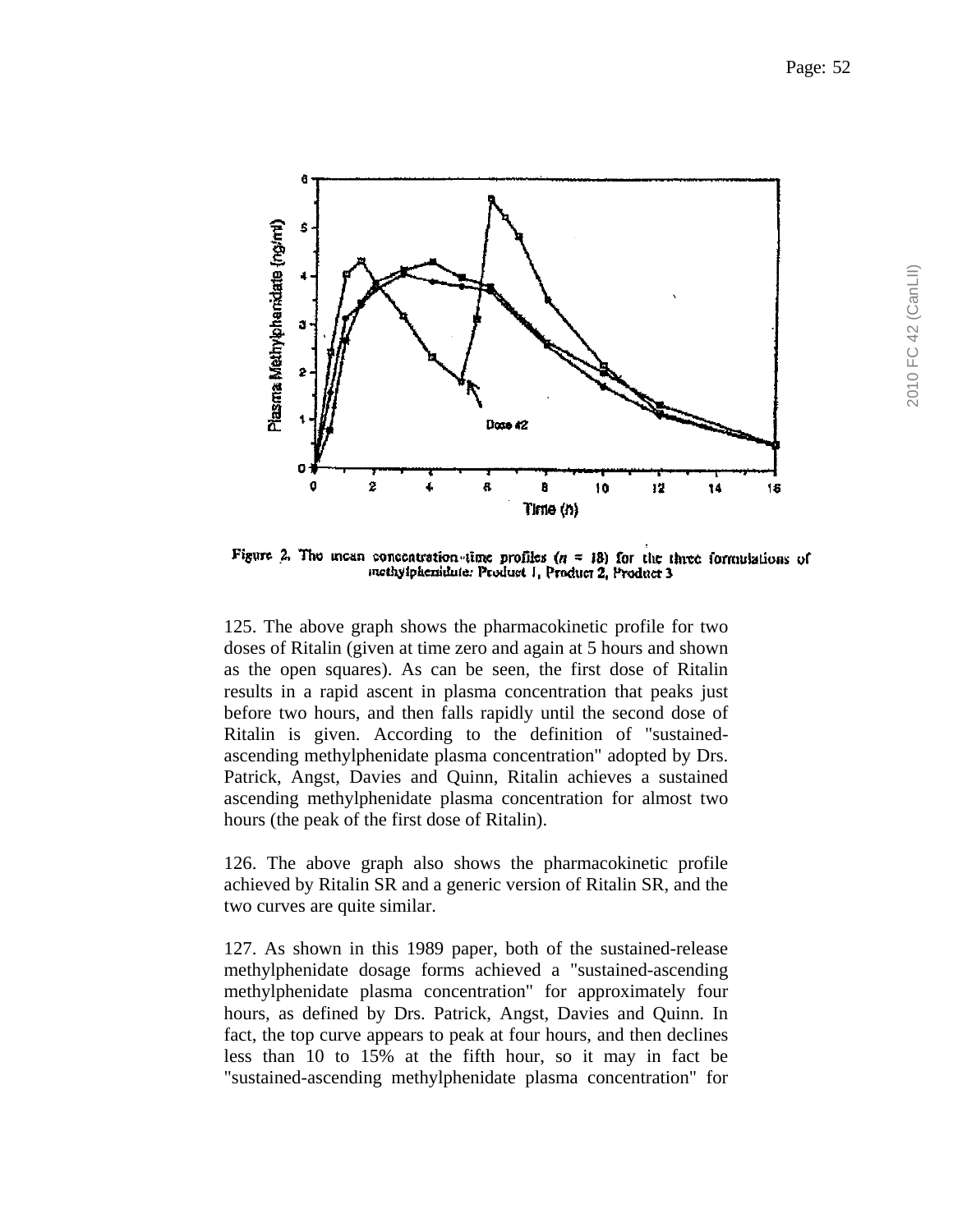up to five hours based on the parameters adopted by Drs. Patrick, Angst, Davies and Quinn.

128. As a result, based on our 1989 paper, the prior art sustainedrelease methylphenidate dosage forms would easily fall within the scope of claims 1 and 78 if those claims were interpreted as a "sustained-ascending methylphenidate plasma concentration" profile, as those claims have been interpreted by Drs. Patrick, Angst, Davies and Quinn.

[emphasis added]

[145] His evidence on this point was not shaken. Although it was suggested to Dr. Straughn on cross-examination that the profile shown on Figure 2 between hours 2 and 6 was a flat profile and not an ascending one, as it contained a variance of less than 10 to 15 per cent over that time period, he refused to accept that proposition. He testified that "I would not call it a flat profile." I find that Figure 2 shows a sustained-ascending methylphenidate plasma profile over at least the first six hours from Ritalin SR and its generic version.

[146] Dr. Patrick, the Applicants' expert, and a co-author with Dr. Straughn of the paper in question, was also cross-examined on Figure 2. His evidence supports the view that if the claim is interpreted as proposed by the Applicants, then Ritalin SR is a sustained-ascending release formulation.

> 837 Q. It [i.e. Figure 2] shows profiles for the immediate release, which we talked about, and then two sustained-release formulations, right?

A. That's correct?

838 Q. And the two sustained-release formulations show that the release rate increases, at least until three hours, and then in one case until four hours, right?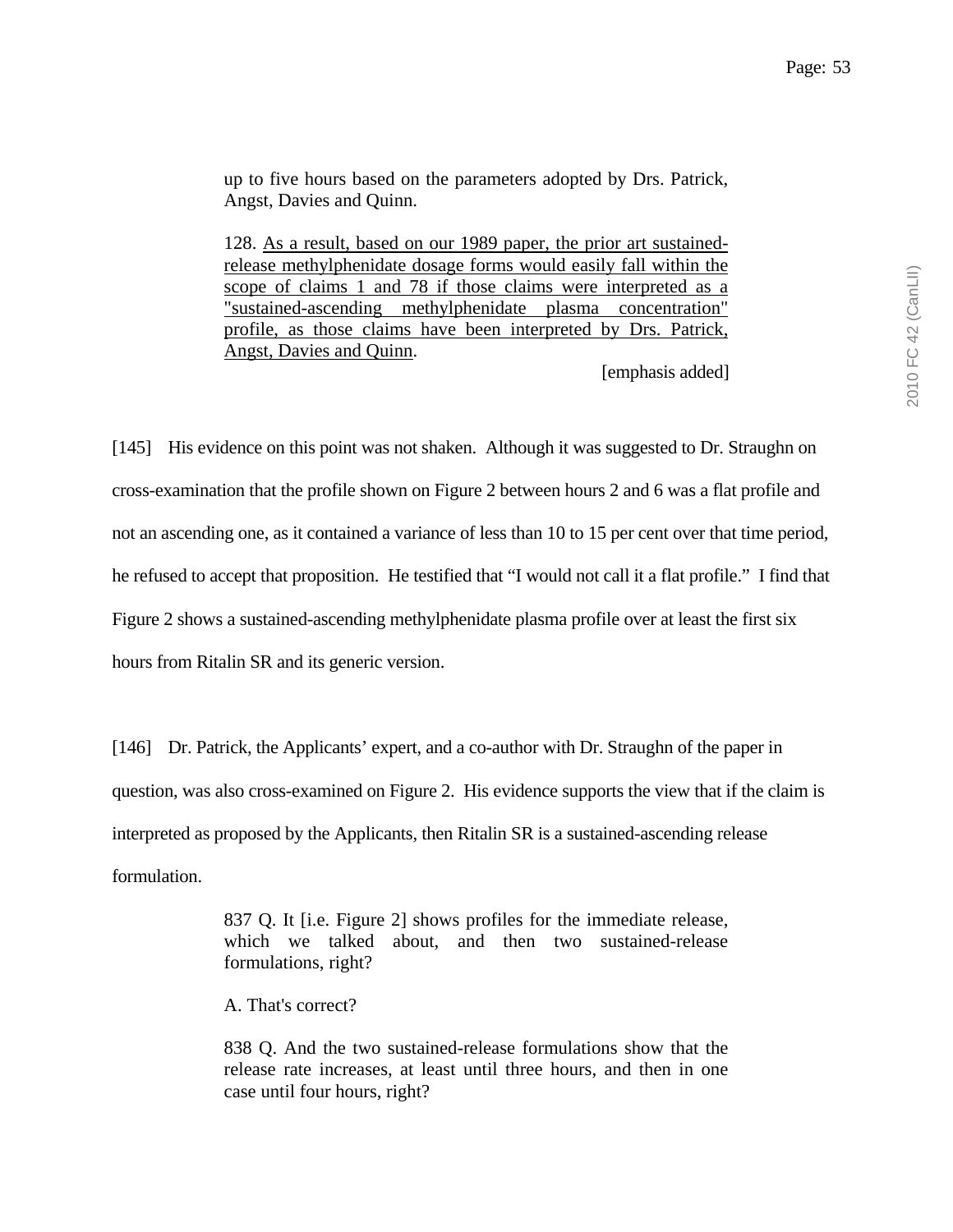A. That's correct.

839 Q. And so that's a sustained-ascending release rate for that time period?

A. I would interpret it that way.

[147] When specifically asked whether Ritalin SR infringes claim 1, Dr. Patrick asserts that it does not because the "intent" of the design of Ritalin SR was not for the regulation of tolerance. However, Dr. Angst when questioned on the same Figure 2 (although reproduced in a different article) affirms that in his view, and according to his definition of sustained-ascending plasma profile, the Figure 2 does show a sustained ascending plasma profile for Ritalin SR for a period of 6 hours or more. There is no dispute that Ritalin SR was developed for the treatment of ADHD. As such, if the Applicants' interpretation were accepted, it would mean that Ritalin SR would fall within at least part of the claims of the '852 patent. To that extent there would be nothing new described in the patent. In my view, where two possible interpretations of a patent are available, but only one produces a novel invention, that interpretation is the one to be preferred. While it is not impossible that a patent may disclose something already covered by the prior art, one should prefer an interpretation that avoids that result if possible.

[148] In my view, with the background of the prior art and looking at the independent claims alone, a PSIA would interpret them to mean that methylphenidate is being released from the composition in a sustained-ascending amount over time. I come to this view for the following reasons.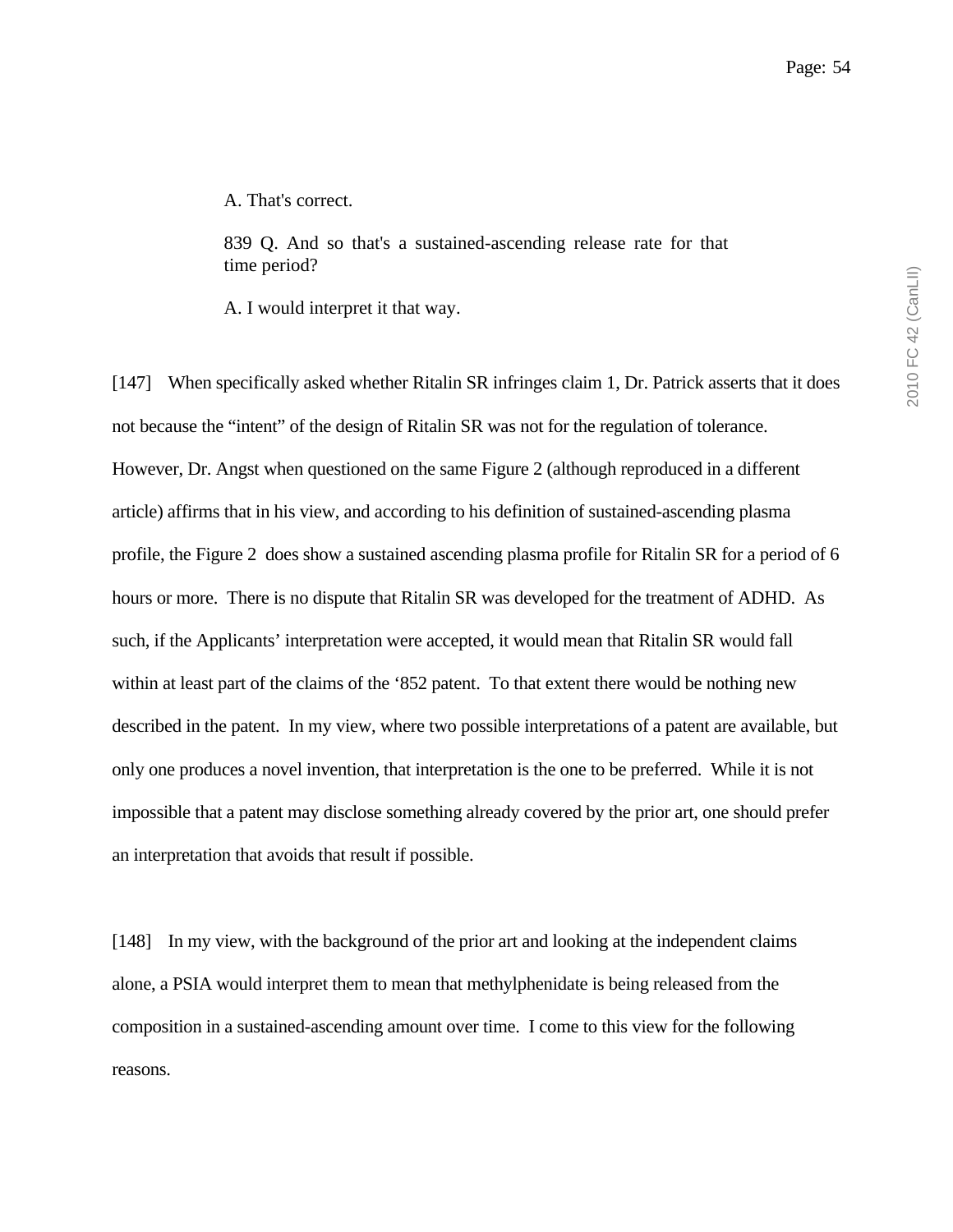[149] First, the express words of the patent claims speak to "the composition releasing methylphenidate … in a sustained ascending dose over time" and as such, the focus of the claim is on what is being released from the composition and how it is being released, rather than the impact on the patient's blood plasma the methylphenidate that is being released will have.

[150] Second, this interpretation distinguishes the '852 patent invention from both prior art forms, as neither the immediate release Ritalin nor the sustained release Ritalin SR, released methylphenidate from the composition in sustained increasing amounts over time. The former released the methylphenidate immediately and the latter released decreasing or descending amounts of methylphenidate over time.

[151] Lastly, there is no reference at all in the independent claims to concentration in blood plasma. That concept and possible interpretation is not suggested at all unless and until one turns to the patent's disclosure.

[152] With this initial interpretation at hand I turn to the dependent claims of the patent. In my view they reinforce this initial interpretation. As was pointed out by Novopharm, virtually all of the dependent claims are directed to the formulation of the composition. Claim 21 serves as an illustration. It reads as follows: "The use defined in any one of Claims 19-20, wherein the beads comprise increasing doses of methylphenidate or a pharmaceutically acceptable salt thereof selected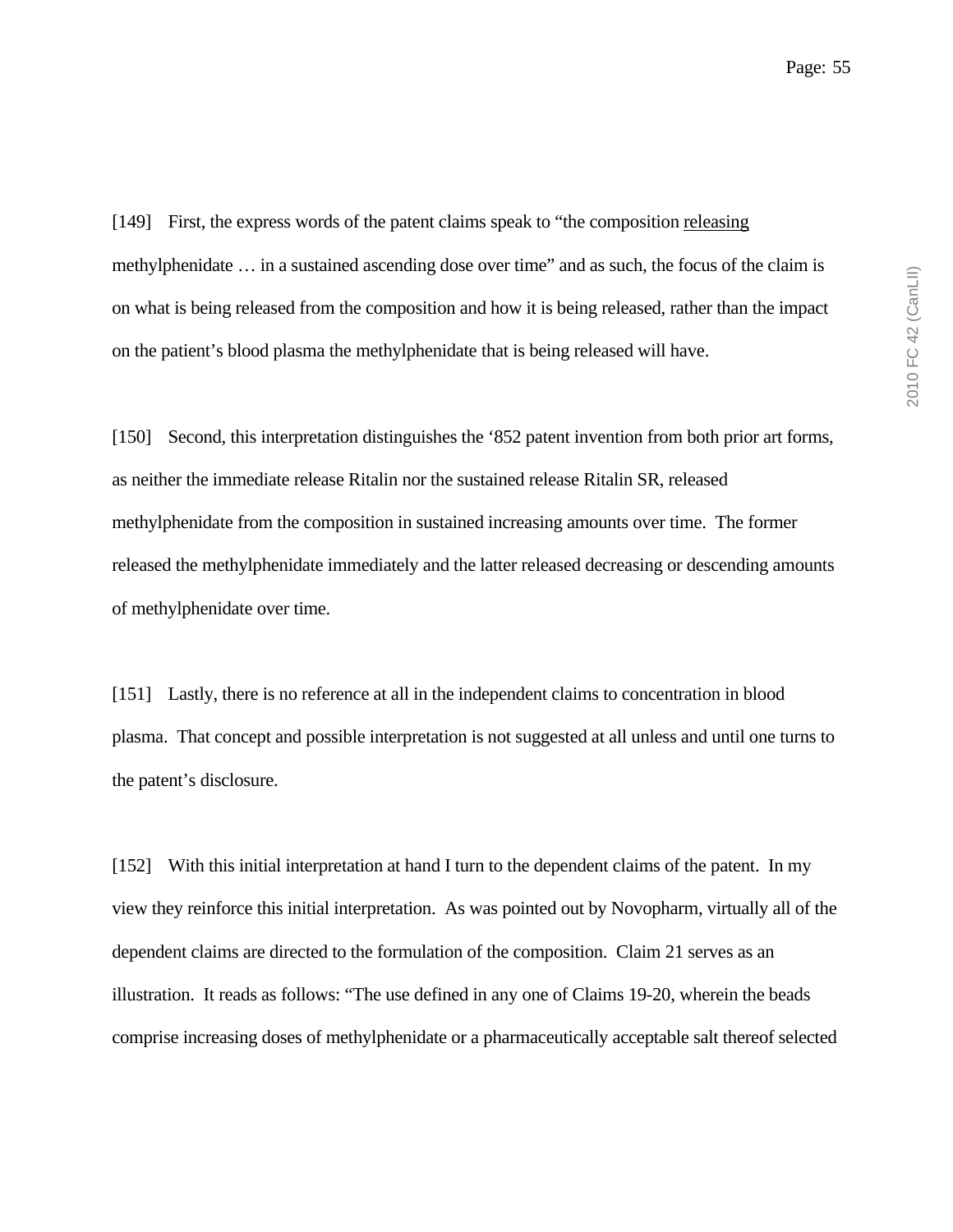from 1 mg, 2 mg, 5 mg and 10 mg, increasing to 40 mg." Here the word "doses" is clearly used with reference to the amount of methylphenidate that is contained in the composition formulation.

[153] More telling, and also supportive of Novopharm's interpretation, is claim 10 which makes it clear beyond doubt that what is being referenced by the word "dose" is the amount of methylphenidate that is being released from the composition, not the concentration in the blood plasma. It reads as follows: "The use defined in any one of Claims 1-9, wherein the composition releases methylphenidate or a pharmaceutically acceptable salt thereof in an initial dose followed by the sustained ascending dose over time" (emphasis added). The dose is released from the composition; it is not that which finds its way into the blood stream.

[154] The Applicants submit that when one examines the remainder of the specification one sees innumerable references to blood plasma concentration and that "a mind willing to understand" this invention would see that the increase in methylphenidate concentration in the blood over time is what this invention is really all about.

[155] It is evident that the remainder of the patent specification does make reference to blood plasma concentration in the text as well as in the examples and the charts contained therein. However, a reading of the specification in its entirety shows that the patent purports that the effect of a composition that releases methylphenidate into the patient in a sustained ascending manner is a corresponding ascending concentration of methylphenidate in the blood plasma. In my view, this is evident from the following passage in the specification.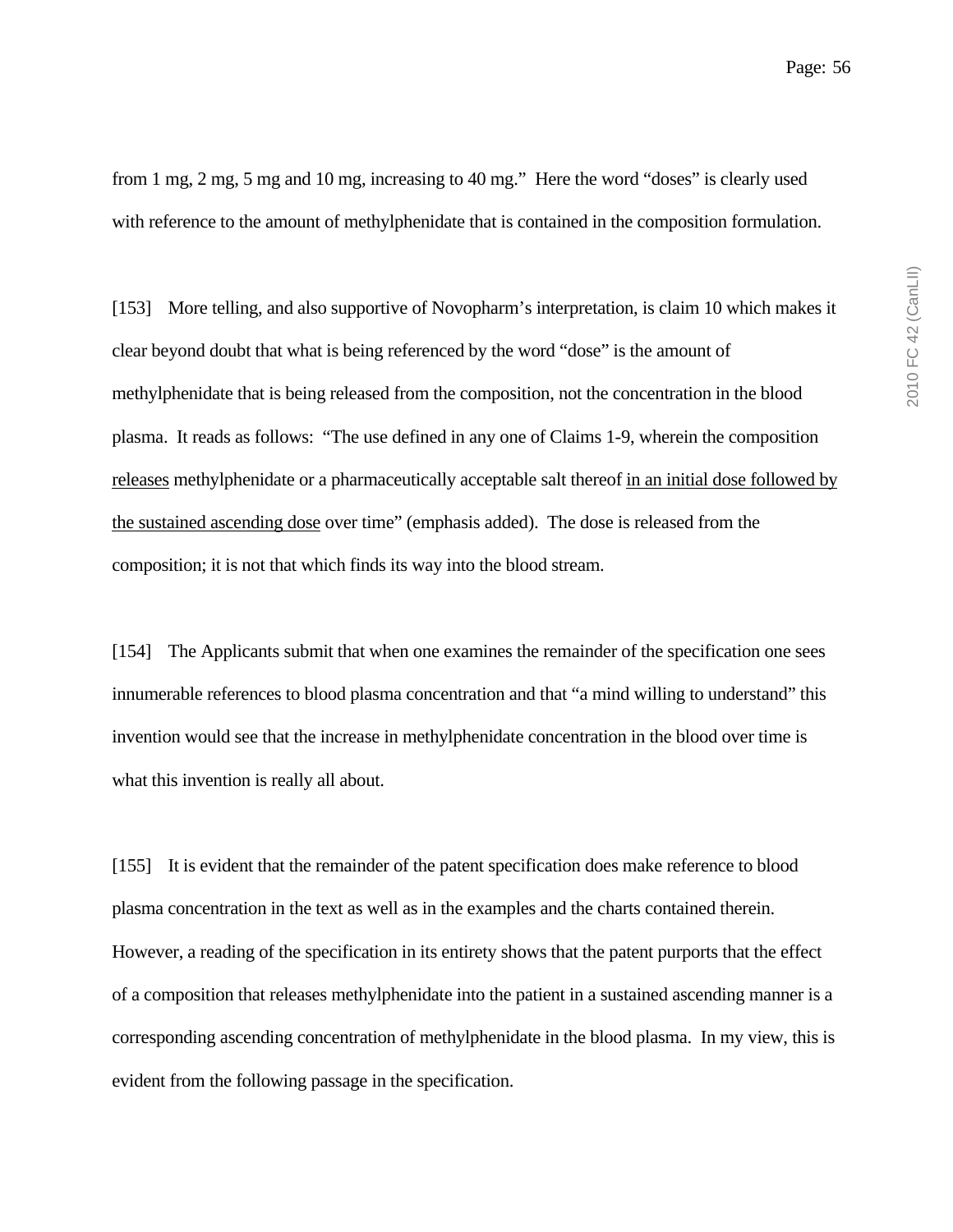…[I]n accordance with the practice of this invention, in one embodiment, it has also been found a method can be provided that administers a drug for treating Attention-Deficit Disorder, to a human orally as a function of time to achieve the desired drug concentration over time. The concentration of drug relates to the dose of drug in mg per hour delivered per unit time in hours for absorption into the systemic circulation. The method of the invention uniquely provides a method for maintaining a desired drug effect by adjusting continually the drug delivery rate when the therapeutic effect declines during acquired acute tolerance.

[emphasis added]

[156] The difference between the '852 patent invention and the sustained release Ritalin of the prior art, as described in the patent, also points to the fundamental impact of the '852 patent invention as being a composition that released a drug in an ascending profile over time. The prior

art of the Ritalin SR is described as follows in the patent in the section describing the background to

the invention.

Another prior art dosage form for dispensing a drug is the sustained-release dosage form. A drug dispensed from a prior art sustained-release dosage form may ascend initially but not over the entire dosing interval, and it actually may decline over time. That is, these sustained-release dosage forms dispense a drug in a nonascending profile over time, as they do not provide a continuously increasing release rate per hour throughout the extended dosing period. This dosage form, additionally, may not provide the required duration of therapy and the appropriate blood pattern. For drugs that act on the central nervous system, like methylphenidate, dispensed from a sustained-release nonascending dosage form, the patient often develops an acute tolerance to the drug manifested by a shortened duration and a decrease in the intensity of the therapeutic effect needed for acceptable therapy. The prior sustained-release delivery is also devoid of means that compensate for its shortcomings inherent therein.

The above presentation teaches that a critical need exists for a novel dosage form and for a novel method for administering a drug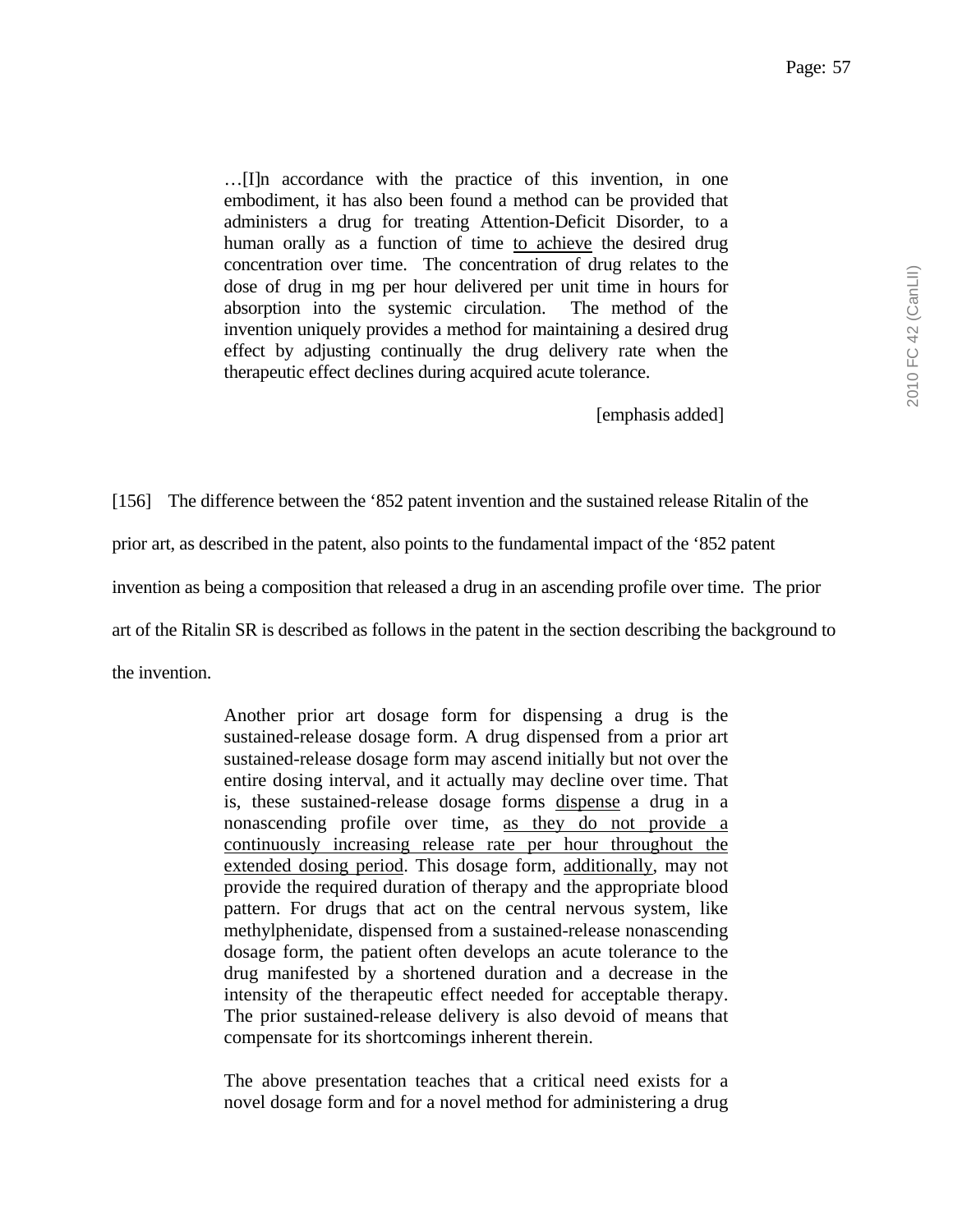that overcomes the shortcomings known to the prior art, This longfelt need exists for a dosage form and for a method for (1) administering the drug at a sustained-increasing rate that simultaneously reduces or eliminates the frequency of daily dosing; for (2) a dosage form and a method for administering the drug in a sustained-compensating dose to substantially compensate for acute tolerance to the drug thereby maintaining a preselected clinical response; for (3) a dosage form that administers the drug in a sustained-ascending profile clinically indicated for the management of Attention-Deficit Disorders; and, for (4) a dosage form and a method for administering the drug initially and in a sustained-ascending profile throughout the entire school day.

#### [emphasis added]

[157] The need identified above in the '852 patent was for a novel dosage form and a novel method for administering the drug. Both relate to a composition that releases methylphenidate in increasing amounts over time. Although this formulation may also have the advantage that it results in increased concentration of methylphenidate in the blood plasma over time that was not claimed in the patent's claims and to import it from the remainder of the specification, in my view, tips the fairness scale too far in favour of the inventor. It is unfair to the public and provides the inventor with something over which he did not claim a monopoly in the patent's claims.

[158] For these reasons, I reject the interpretation of the '852 patent urged on the Court by the Applicants and accept as correct that submitted by Novopharm.

[159] Because Novopharm's product does not release methylphenidate from its dosage form in a sustained-ascending dose over time, it does not infringe the '852 patent.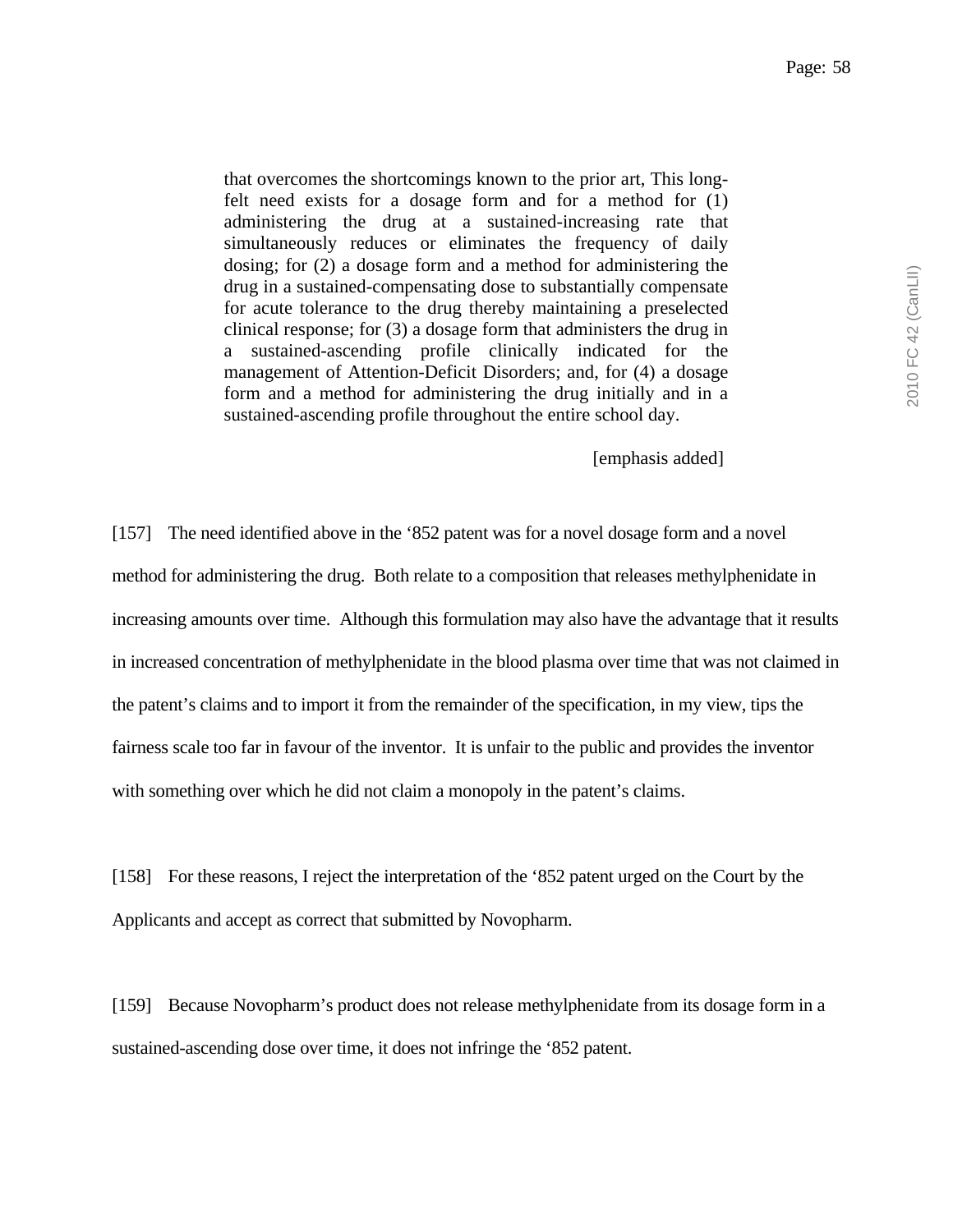[160] Although this is sufficient to dispose of this application, I will say a few words concerning the submission that there can be no infringement because tolerance, as protected by the patent, does not exist.

[161] Janssen-Ortho's experts argue that acute tolerance is clinically observed albeit not scientifically proven. Novopharm's experts argue that acute tolerance to methylphenidate is neither clinically observed nor scientifically proven, and that Janssen-Ortho could have conducted studies to prove the existence of acute tolerance to methylphenidate.

[162] Claim 1 refers to the "regulation of tolerance". Claim 78 refers to the "compensation of acquired tolerance". The PSIA would read these claims and understand that the inventors were claiming the use of a composition to treat ADHD that had the added benefit of minimizing the phenomenon of tolerance. The PSIA would know that tolerance had been proposed as one explanation for the relative ineffectiveness of Ritalin SR.

[163] I give little weight to Novopharm's assertion that clinical data of acute tolerance could be readily obtained. Tolerance is measured by a diminishment of a drug's effectiveness over time. In the case of methylphenidate, the drug's effectiveness is the control of ADHD symptoms. The evidence supports that drawing multiple samples of blood from children would likely not be medically approved, not to mention that it would be very unpleasant for the children (or adults) involved; this makes producing scientific data on acute tolerance to methylphenidate difficult.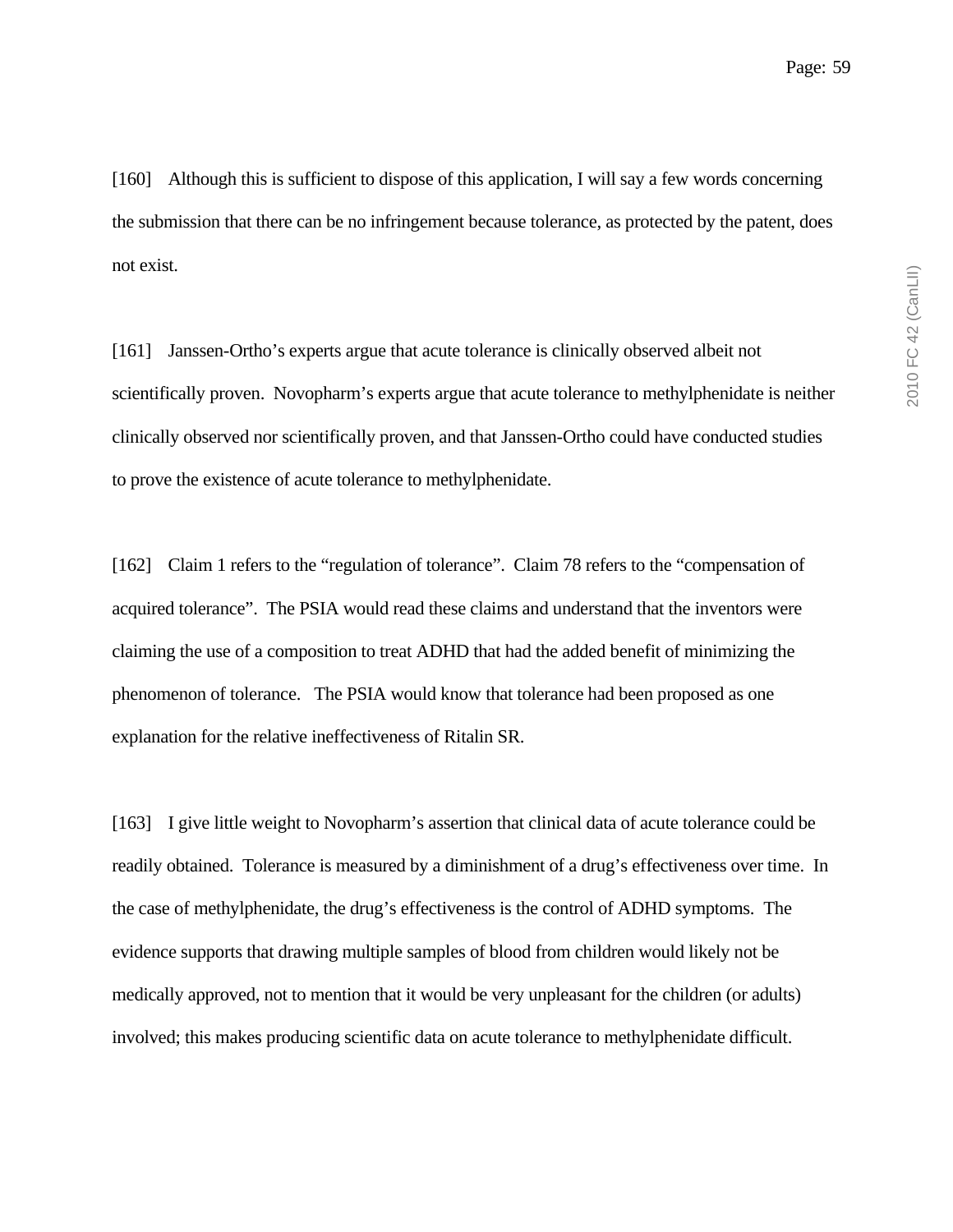[164] The Swanson article (Exhibit K to Dr. Patrick's affidavit), proposes acute tolerance as an explanation for Ritalin SR's relative ineffectiveness. I prefer the Applicants' experts on the issue of whether acute tolerance to methylphenidate has been a clinically observed phenomenon. In my view, it is unnecessary for Janssen-Ortho to prove such a claimed use with scientific data. Janssen-Ortho has established on the balance of probabilities that those most directly involved in treating patients, and thus those most likely to observe the effect of tolerance, are generally of the view that the phenomenon exists.

[165] For these reasons, the application is dismissed.

[166] The Respondent, Novopharm, is entitled to its costs. I would hope that the experienced counsel who appeared in this application will be able to come to an agreement on the costs to be paid. If they are unable to agree on an amount then I will remain seized to make a further order as to costs. Failing their agreement, counsel are to provide written submissions as to costs within 15 working days following the date hereof.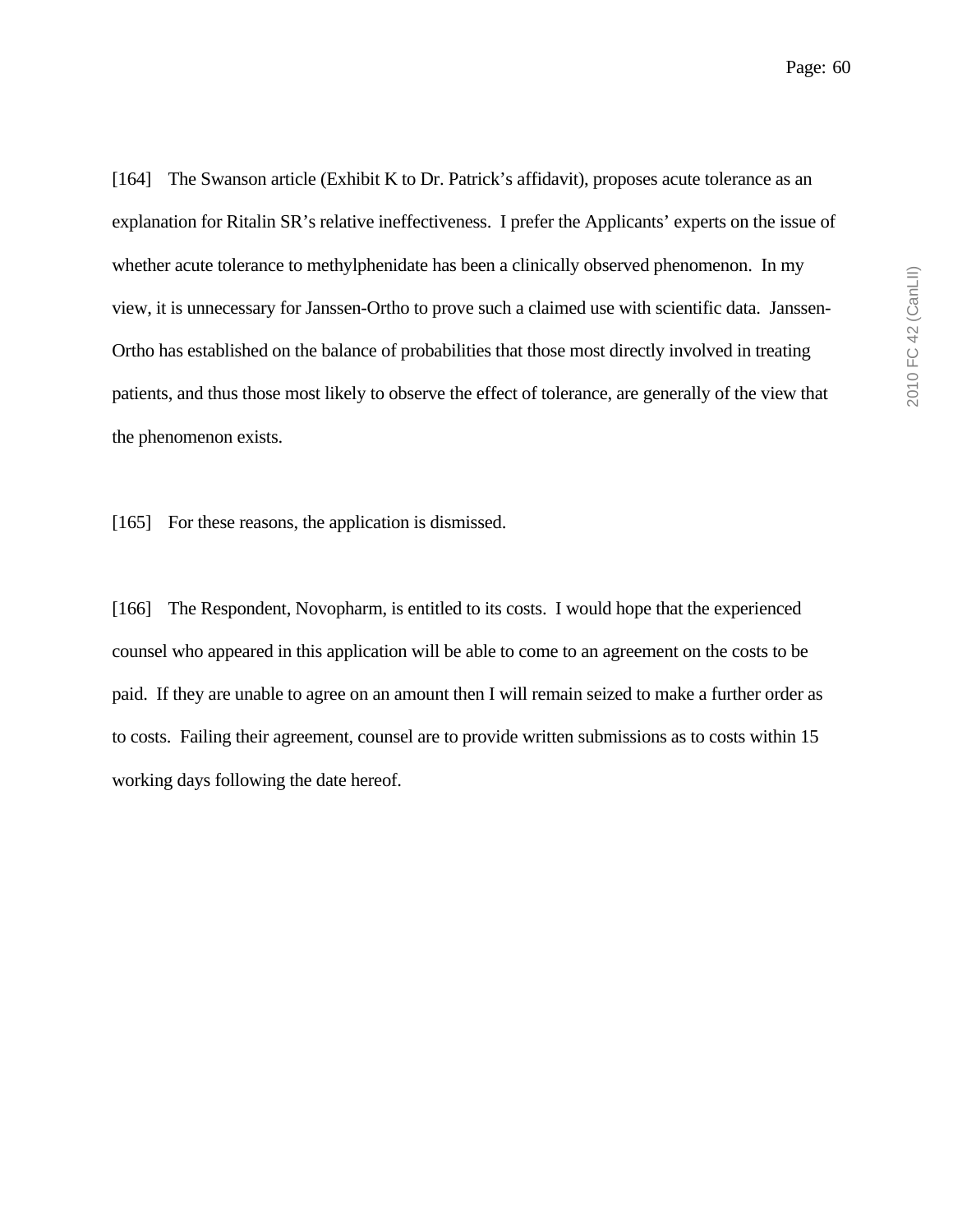# **JUDGMENT**

# **THIS COURT ORDERS that:**

- 1. The application is dismissed.
- 2. Novopharm is entitled to its costs and I shall remain seized in that regard if the parties are unable to reach agreement as to the costs.

"Russel W. Zinn"

Judge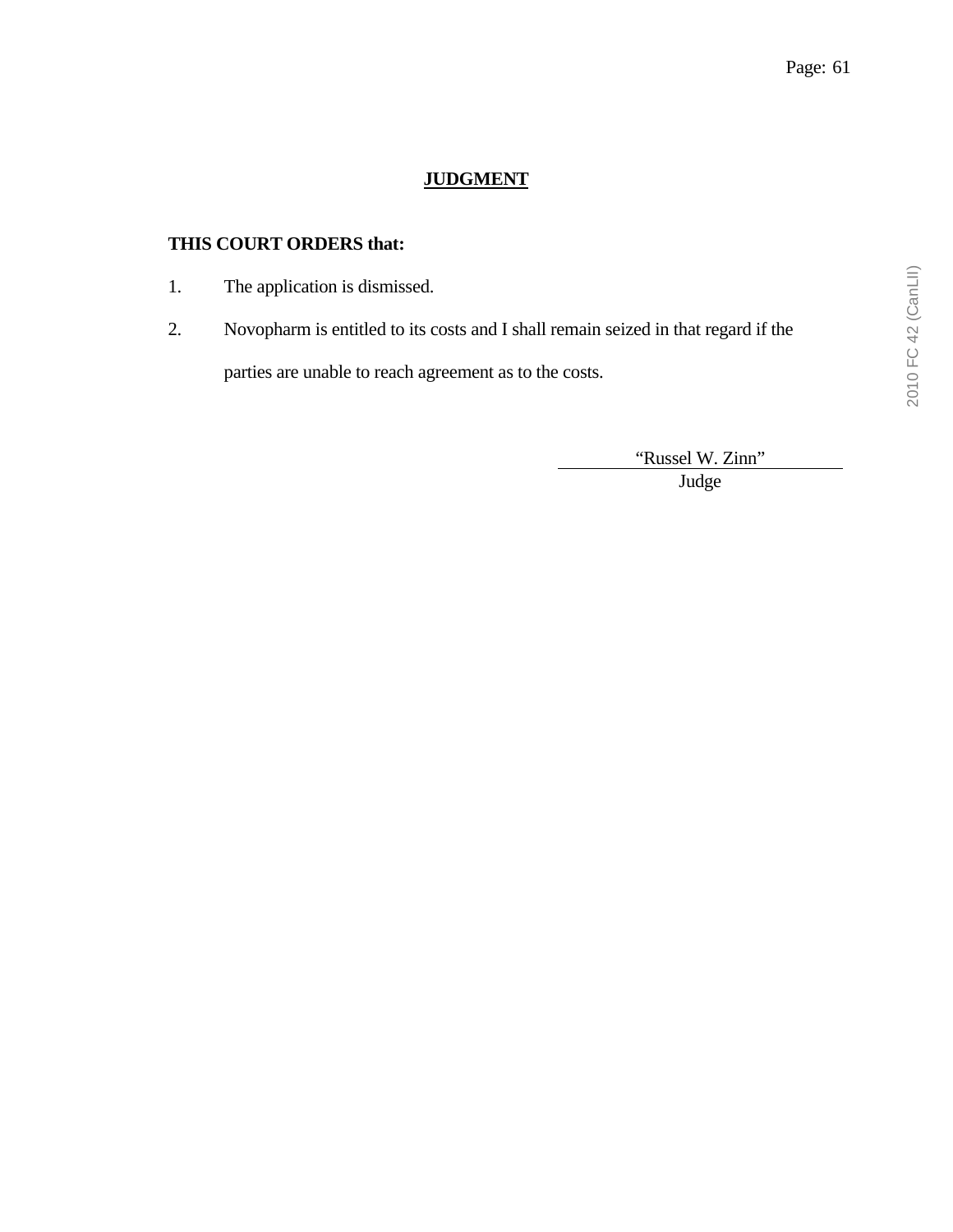# **APPENDIX A**

# SCHEDULE "A" PRINCIPLES OF PATENT CONSTRUCTION

# Purposive Construction

In construing a patent, and to give effect to the true intentions, the patent specification should be given a purposive construction rather than a purely literal one derived from applying to it the kind of meticulous verbal analysis in which lawyers are too often tempted by their training to indulge.

*Whirlpool Corp v. Camico Inc., 2000 2 S.C.R. 1067 ("Whirlpool")* 

 *Catnic Componments Ltd. v. Hill & Smith Ltd., 1982 R.P.C. 183 at 243 (H.L.)* 

Furthermore, the Supreme Court has held that:

**it has always been a fundamental rule of claims construction that the claims receive one and the same interpretation for all purposes.** 

# *Whirlpool***, supra at 149**

Construction of a patent is a question of law for the Court. However, it should be undertaken with the knowledge of a person skilled in the art, to the extent that such knowledge is revealed by expert evidence at trial.

*Whirlpool***, supra at 147**  *Free World Trust v. Electro Santé Inc.* (2000), 9 C.P.R. (4<sup>th</sup>) 168 (S.C.C.) at **192 hereinafter** *Free World Beecham Canada v. Proctor & Gamble Co.* **(1982), 61 C.P.R. (2nd) 1 at 9 (F.C.A.)**

To reject purposeful construction would imply embracing a purposeless approach that ignores the context and use to which the words are being put.

# *Whirlpool***, supra at 149**

Purposive construction does not go outside the four corners of the specification. It is permissible for the trial judge to look at the rest of the specification, including the drawing, to understand what is meant by a particular word in the claim, but not to enlarge or contract the scope of the claim as written and thus understood.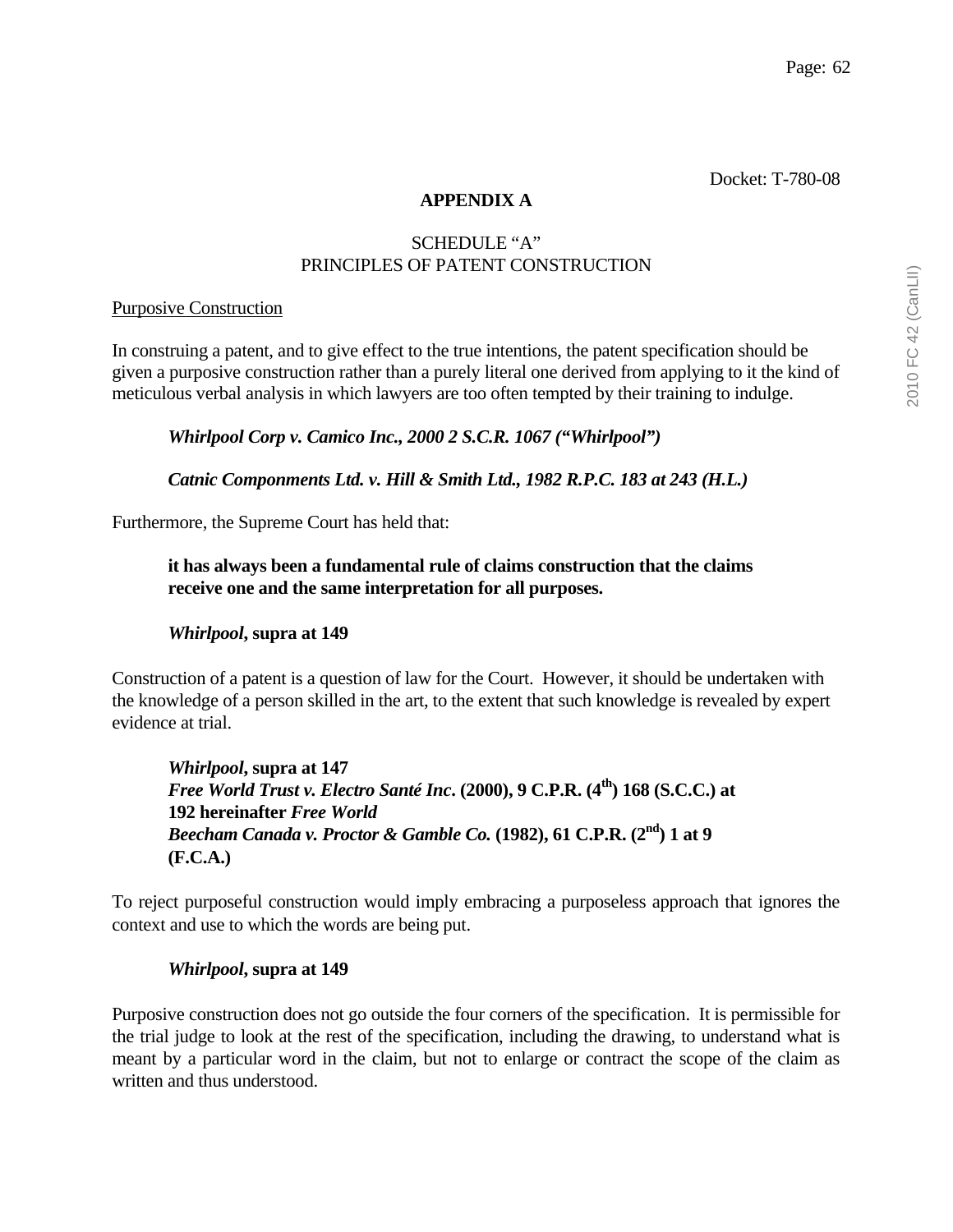## *Whirlpool***, supra at 153**

Person Skilled in the Art

A person skilled in the art has been defined as:

**a hypothetical person possessing the ordinary skill and knowledge of the particular art to which the invention relates, and a mind willing to understand a specification that is addressed to him. The hypothetical person has sometimes been equated with the "reasonable man" used as a standard in negligence cases. He is assumed to be a man who is going to try to achieve success and not one who is looking for difficulties or seeking failure.** 

*Free World Trust***, supra at 189; citing Fox, H.G. The Canadian Patent Law and Practice Relating to Letters Patent for Inventions, 4th ed. (Toronto Carswell, 1969) at 184**

## Further General Principles for Claim Construction

A patent must be read by a mind willing to understand, not a mind desirous of misunderstanding. This necessarily means that close attention must be paid to the purpose and intent of the author. The Court should not apply an overly technical or astute approach, and should endeavour to give effect to the construction which will give the inventor protection for that which he has in good faith invented.

# *Whirlpool***, supra at 149**  *Consolboard Inc. v. MacMillan Bloedel* **(1981), 56 C.P.R. (2d) 145 at 157 (S.C.C.)**

A dictionary approach is not to be used in construing claims. This would be using evidence from outside the four corners of the specification. Furthermore, looking at the claims of a patent using a dictionary approach is equivalent to looking at the words through the eyes of a grammarian or etymologist, rather than through the eyes of and with the knowledge of a person skilled in the art.

## *Whirlpool***, supra at 153**

While each claim of the patent must be considered individually, they must not be construed in isolation from the other claims and the rest of the patent.

*Biovail Corporation (d.b.a. Biovail Pharmaceuticals Canada) v. The Minister of National Health and Welfare***, 2006 FCA 105 at para.7**.